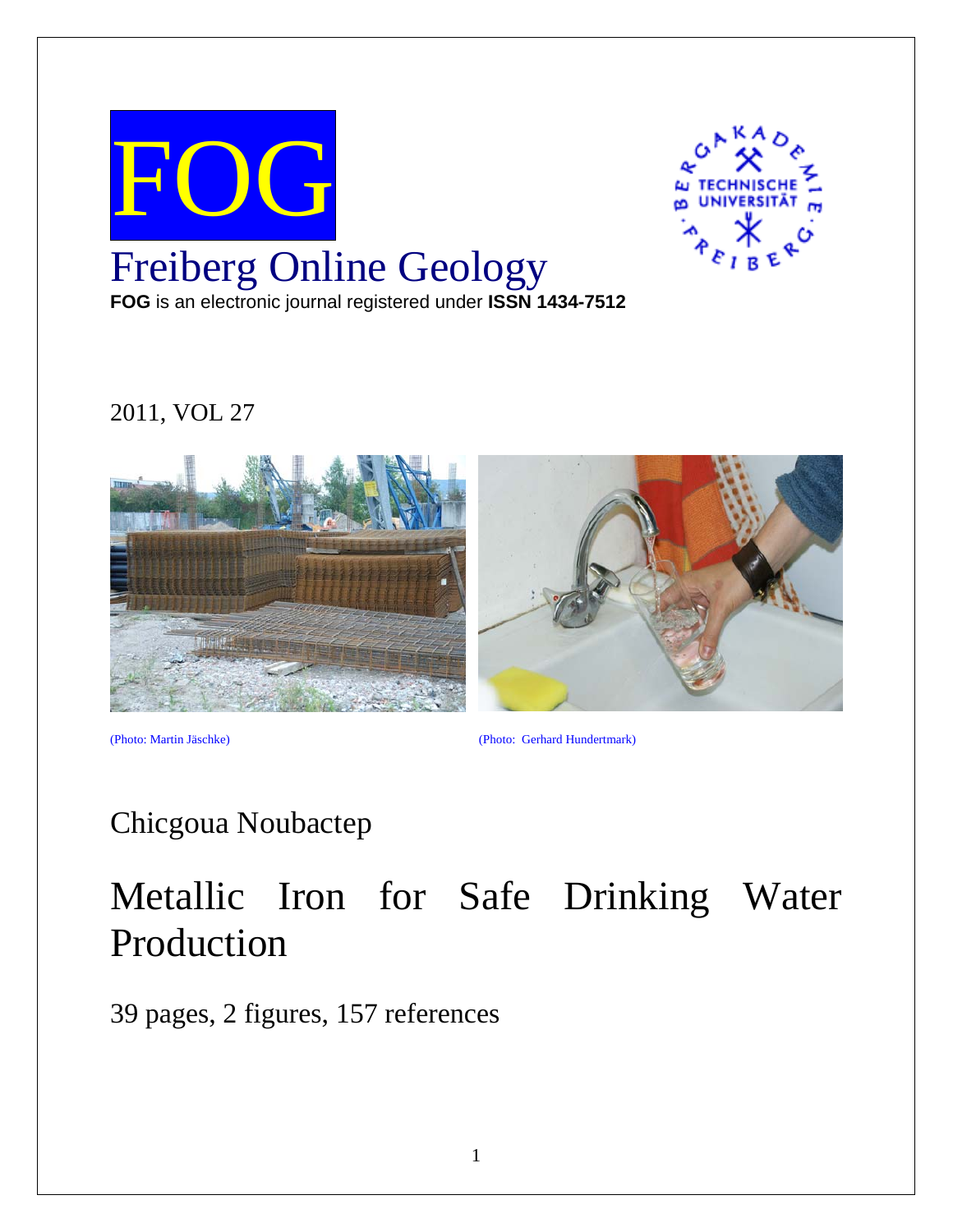*This work is dedicated to my grandmother, my parents, my brothers and sisters, my wife, my children for their endless love.*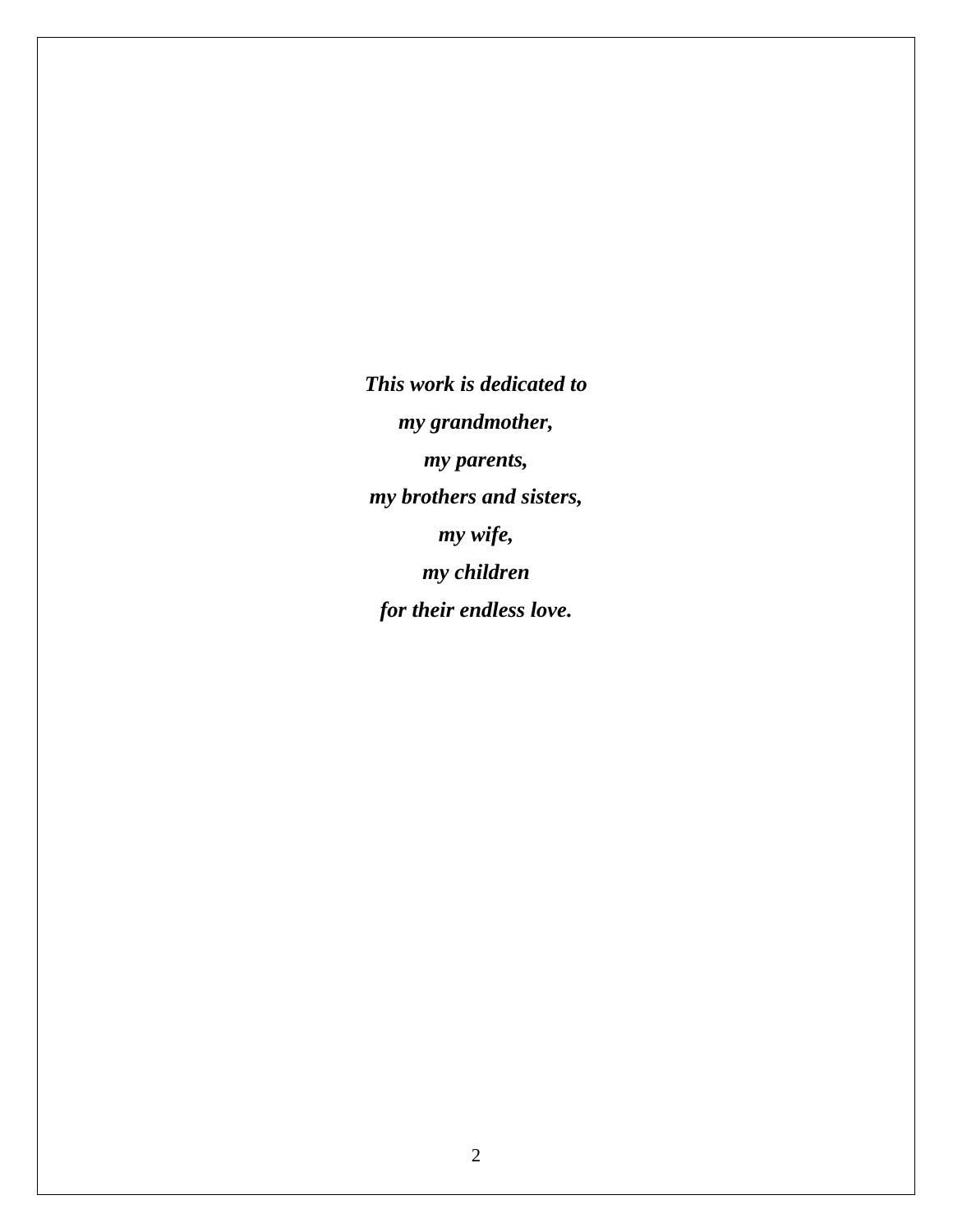# "**An error does not become truth by reason of multiplied propagation, nor does truth become error because nobody sees it."** Mahatma Gandhi

#### **Conseil à un jeune homme inconnu**

Alfred de Vigny (27.03.1797 – 17.09.1863)

"Conseil à un jeune homme inconnu" is the sub-title of "La Bouteille à la Mer", a poem by Alfred de Vigny.

The symbol in "La Bouteille à la Mer" is that of a vessel wrecked off the Straits of Magellan; the captain realising that the ship is sinking writes in haste a warning to future sailors, puts the precious document into a corked bottle and throws it out to sea. The ship sinks together with the captain and crew. The fragile bottle then becomes the hero of the poem, and is cast up finally on the shores of France (Rooker 1914, Morton Dey 1936).

When the vessel sinks and the captain goes down with it, he throws the bottle into the sea.

*Il sourit en songeant que ce fragile verre Portera sa pensée et son nom jusqu'au port ; Que d'une île inconnue il agrandit la terre ; Qu'il marque un nouvel astre et le confie au sort ; Que Dieu peut bien permettre à des eaux insensées De perdre des vaisseaux, mais non pas des pensées, Et qu'avec un flacon il a vaincu la mort.* (Strophe XV)

A fisherman on the coast of France catches the bottle in his nets; he does not dare open it, but takes it to a savant to find out what "this black and mysterious elixir " is:

*Quel est cet élixir ? Pêcheur, c'est la science, C'est l'élixir divin que boivent les esprits, Trésor de la pensée et de l'expérience ; Et si tes lourds filets, ô pêcheur, avaient pris L'or qui toujours serpente aux veines du Mexique, Les diamants de l'Inde et les perles d'Afrique, Ton labeur de ce jour aurait eu moins de prix.* (Strophe XXII) ………………………………………………… *Le vrai Dieu, le Dieu fort est le Dieu des idées. Sur nos fronts où le germe est jeté par le sort, Répandons le Savoir en fécondes ondées ; Puis, recueillant le fruit tel que de l'âme il sort, Tout empreint du parfum des saintes solitudes, Jetons l'œuvre à la mer, la mer des multitudes : – Dieu la prendra du doigt pour la conduire au port.* (Strophe XXVI)

According to Alfred de Vigny, God's sole interest is in the Idea. God is indifferent to the groans of the physical universe, but He will not let perish one single human thought.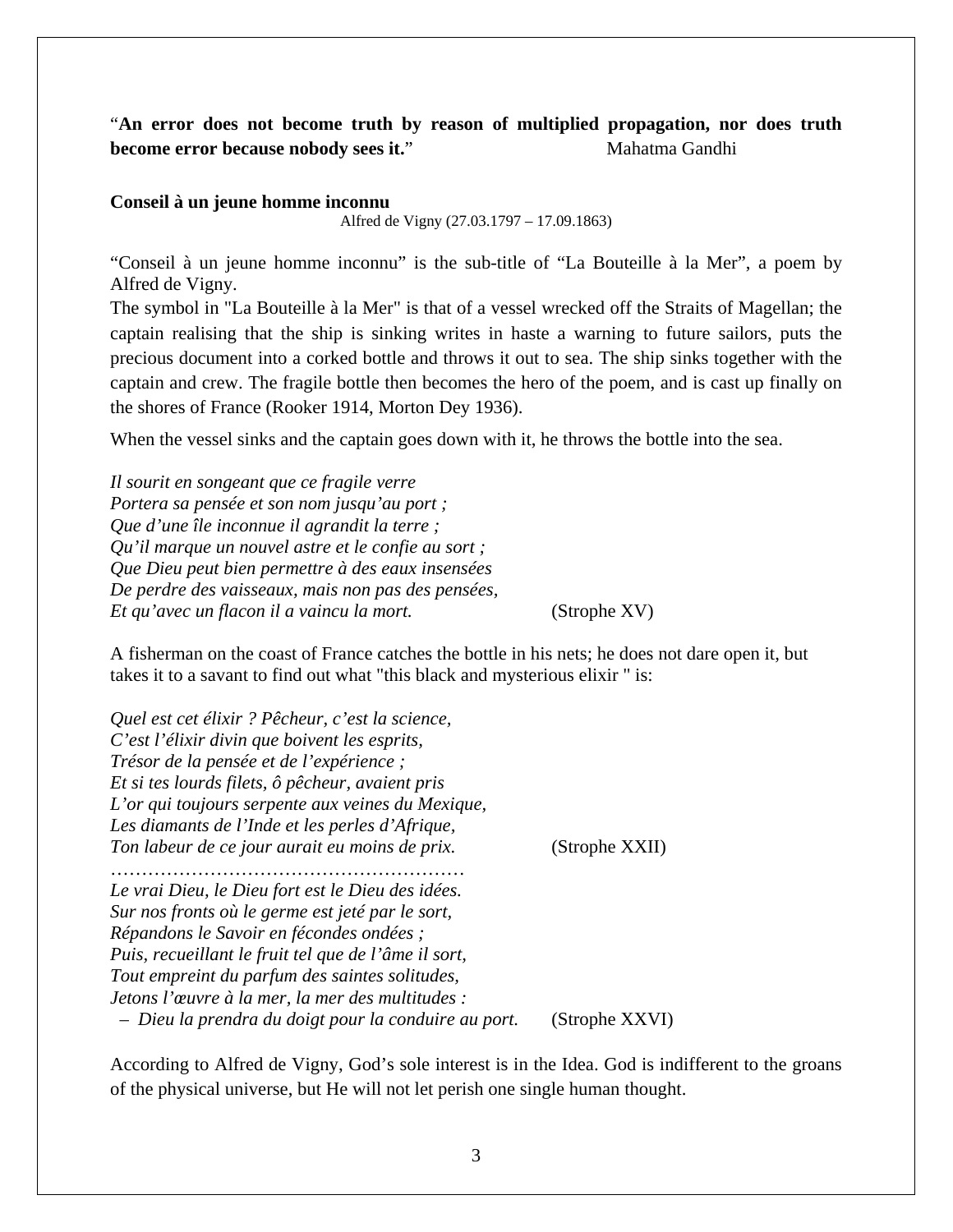# **Abstract**

Scientific progress is in nature a permanent accumulation of experimental observations and data. However, pure accumulation is of limited value. A profound look behind the data is necessary to recognize relations between apparently remote observations and express these relations in universally valid concepts and models. Usually, such concepts are cornerstones for further scientific progress.

Based on the above premise and the experimental evidence that metallic iron  $(Fe^0)$  do remove more substances or substance classes from aqueous solutions than could be predicted for a reducing agent  $(Fe<sup>0</sup>)$ , the objective of the present work was to critically review the literature on "water treatment with  $Fe^{0,7}$  and discuss the consequences for the further development of the technology of "using  $\text{Fe}^0$  for water treatment".

The first observation was that the approach to investigate processes in  $Fe^0/H_2O$  systems has been more pragmatic than systematic. In fact, iron walls have first been reported to effectively degrade solvents in groundwater. Subsequently, the ability of  $Fe<sup>0</sup>$  to treat other contaminants has been evaluated on a case-by-case basis. Quantitative removal of non-reducible species, oxidable species and species without redox properties has been reported as well. Therefore, the concept considering  $Fe<sup>0</sup>$  as a reducing agent has been questioned and proven inconsistent. A new concept has been introduced and validated which considers adsorption (and adsorptive size exclusion in column studies), and co-precipitation as fundamental contaminant removal mechanisms. Because removed contaminants are enmeshed in the matrix of transforming iron corrosion products, they are necessarily long-term stable under experimental and filed conditions. Thus,  $Fe^{0}$  is a universal material for water treatment and in particular for safe drinking water production.

Next to the profound understanding of the mechanism of contaminant removal in packed  $Fe<sup>0</sup>$ beds, the volumetric expansive nature of iron oxidative dissolution at  $pH > 4.5$  was properly considered. The result was the suggestion of  $\text{Fe}^0$  volumetric proportions between 30 and 60 % for safe drinking water production at household level. Ideally,  $Fe<sup>0</sup>$  is mixed with porous inert materials which sustain the reactivity of  $\text{Fe}^0$  by storing in-situ generated iron hydroxides.

The efficiency of a Fe<sup>0</sup> bed mostly depends on: (i) the intrinsic reactivity of used Fe<sup>0</sup>, (ii) the thickness of the bed, and the water flow rate (or the residence time within the bed). Future experimental works should be focused on characterizing the intrinsic reactivity of potential affordable materials. It can be emphasized that  $Fe<sup>0</sup>$  beds will allow for the provision of household and remote small communities with safe drinking water.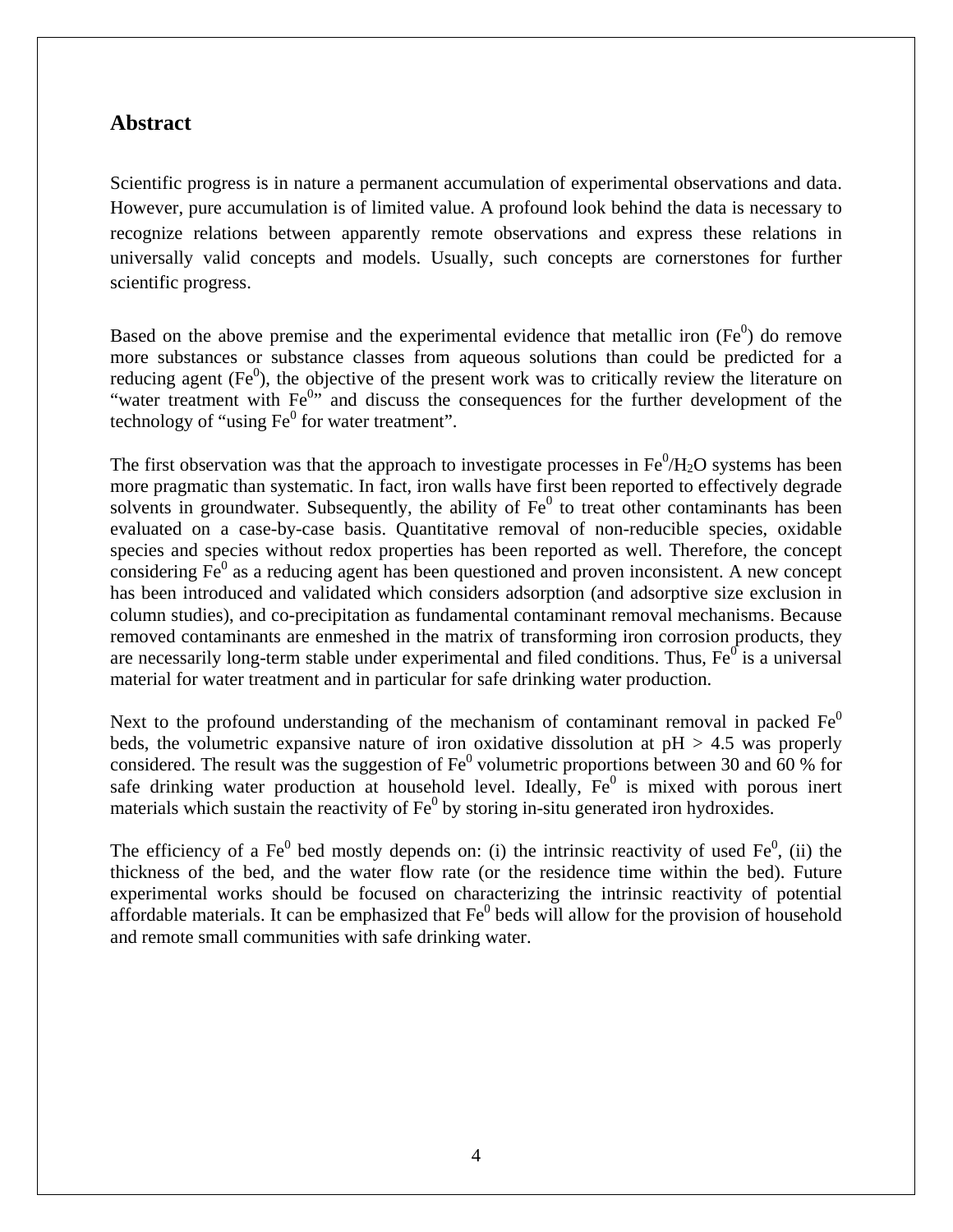## **Preface**

The present work was presented as thesis for the Habilitation degree at the Faculty of Geoscience and Geography of the Georg-August-University of Göttingen for the achievement of the teaching licence (venia legendi) for Hydrogeochemistry and was accepted on November 09<sup>th</sup> 2010.

This thesis deals with the use of metallic iron  $(Fe<sup>0</sup>)$  for water treatment in general and the use of  $Fe<sup>0</sup>$  for safe drinking water production in particular. The provision with safe drinking water is a real problem for 800 millions of people all over the world.

Chapter 1 presents the concept of water treatment with  $Fe<sup>0</sup>$  in a broader scientific context and reveals research needs. Chapter 2 presents the 21 peer-reviewed journal articles on which the thesis is based in relation to their contribution to solve the problems from Chapter 1. Chapter 3 presents the same articles in the perspective of using  $Fe<sup>0</sup>$  for safe drinking water production. Chapter 4 summarizes the major findings or the present work. An outlook is given in form of specific recommendations for future works. Chapter 5 gives an epilogue which is a sort of responses to the comments made by the referees on the submitted thesis. Chapter 6 lists cited references. The 21 papers on which this thesis is formulated are not appended to this version.

The experimental research was carried out at the Department of Applied Geology of the University of Göttingen (Prof. Martin Sauter) between July 2005 and March 2009 and partly was financed by the German Research Foundation (DFG) under the Grant number DFG NO 626/2-1 and DFG NO 626/2-2.

I would like to thank Angelika Schöner, Paul Waofo and Sabine Caré for the scientific collaboration during the study.

My acknowledgements also go to my colleagues of the Department of Applied Geology at the University of Göttingen, to my friends and collaborators for religious, cultural and sportive issues in Göttingen (and Krebeck), in Freiberg (Sachsen) and elsewhere. They provided the excellent atmosphere for this work.

Special thanks to: (i) my family for his endless support and (ii) Léonard Kwuida, Sabine Caré, and Ewa Lipczynska-Kochany for reading and re-reading the draft of this thesis.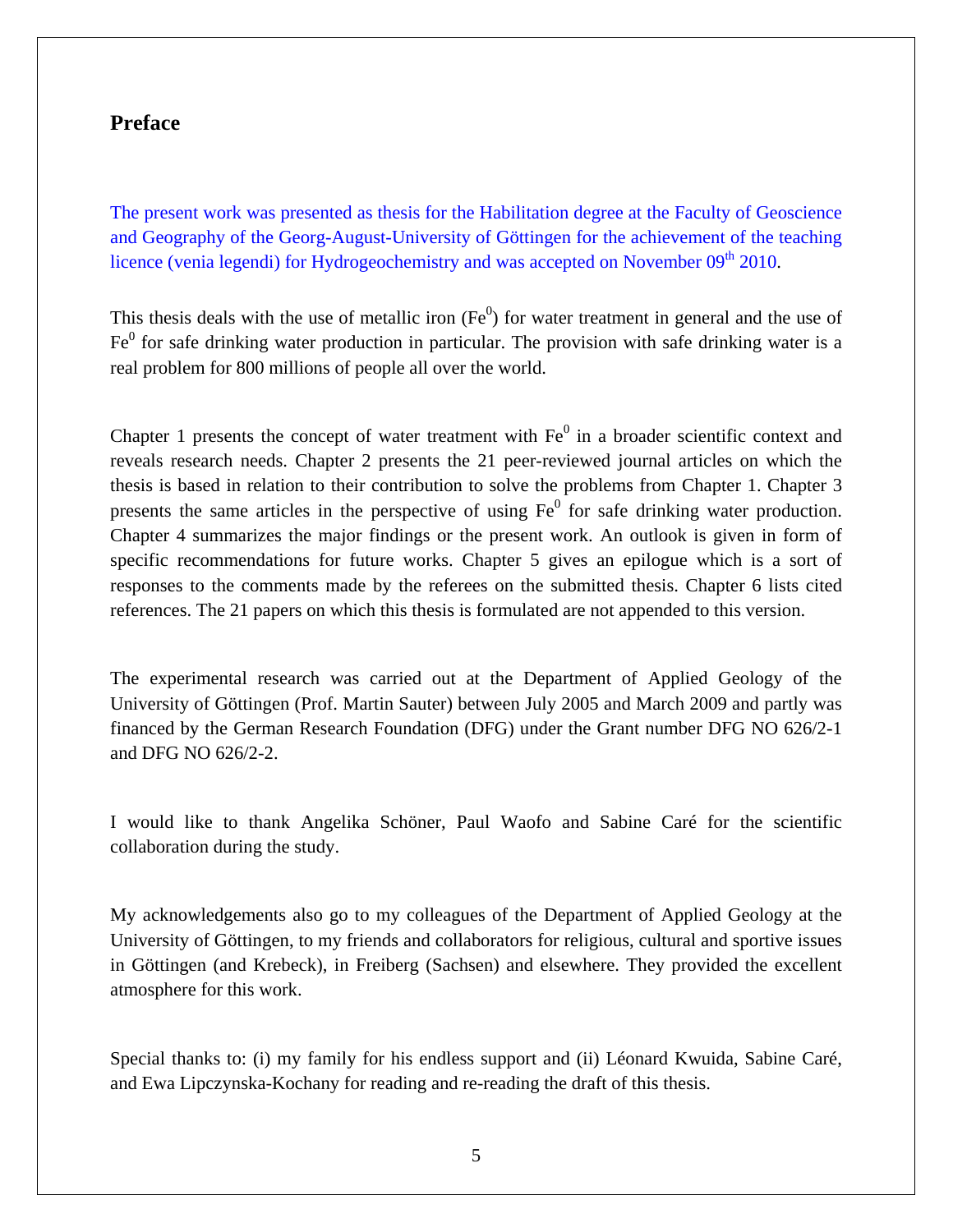# **Contents**

| $\boldsymbol{0}$ | <b>Introduction</b> |                                                                              | 8  |
|------------------|---------------------|------------------------------------------------------------------------------|----|
|                  | 0.1                 | Available technologies                                                       | 8  |
|                  | 0.2                 | Water filtration on metallic iron                                            | 9  |
| $\mathbf{1}$     |                     | Overview on the $Fe0$ remediation technology                                 | 10 |
|                  | 1.1                 | Background                                                                   | 10 |
|                  | 1.2                 | Water remediation with Fe <sup>0</sup>                                       | 11 |
|                  | 1.3                 | <b>Current limitations</b>                                                   | 11 |
|                  | 1.4                 | Classes of removed contaminants                                              | 12 |
|                  | 1.5                 | Mechanisms of contaminant removal by $\text{Fe}^0$                           | 12 |
|                  |                     | 1.5.1 Prevailing concept                                                     | 12 |
|                  |                     | 1.5.2 Revisited concept                                                      | 13 |
|                  | 1.6                 | Applications of the new concept                                              | 14 |
|                  |                     | 1.6.1 Designing Laboratory experiments                                       | 14 |
|                  |                     | 1.6.2 Designing iron beds                                                    | 14 |
| $\overline{2}$   |                     | Overview on the appended articles                                            | 16 |
|                  | 2.1                 | Introduction                                                                 | 16 |
|                  | 2.2                 | State-of-the-art                                                             | 16 |
|                  | 2.3                 | Mechanism of contaminant removal in $\text{Fe}^0/\text{H}_2\text{O}$ systems | 17 |
|                  | 2.4                 | Importance of adequate operational conditions                                | 17 |
|                  | 2.5                 | Validity of models for Fe <sup>0</sup> reactivity                            | 18 |
|                  | 2.6                 | Lessons from the past                                                        | 19 |
| 3                |                     | Metallic iron for safe water production at household level                   | 21 |
|                  | 3.1                 | Background                                                                   | 21 |
|                  |                     | 3.1.1<br>Household level water treatment in the developed world              | 21 |
|                  |                     | 3.1.2 Household level water treatment in the developing world                | 21 |
|                  | 3.2                 | Suitability of Fe <sup>0</sup> for household filters                         | 22 |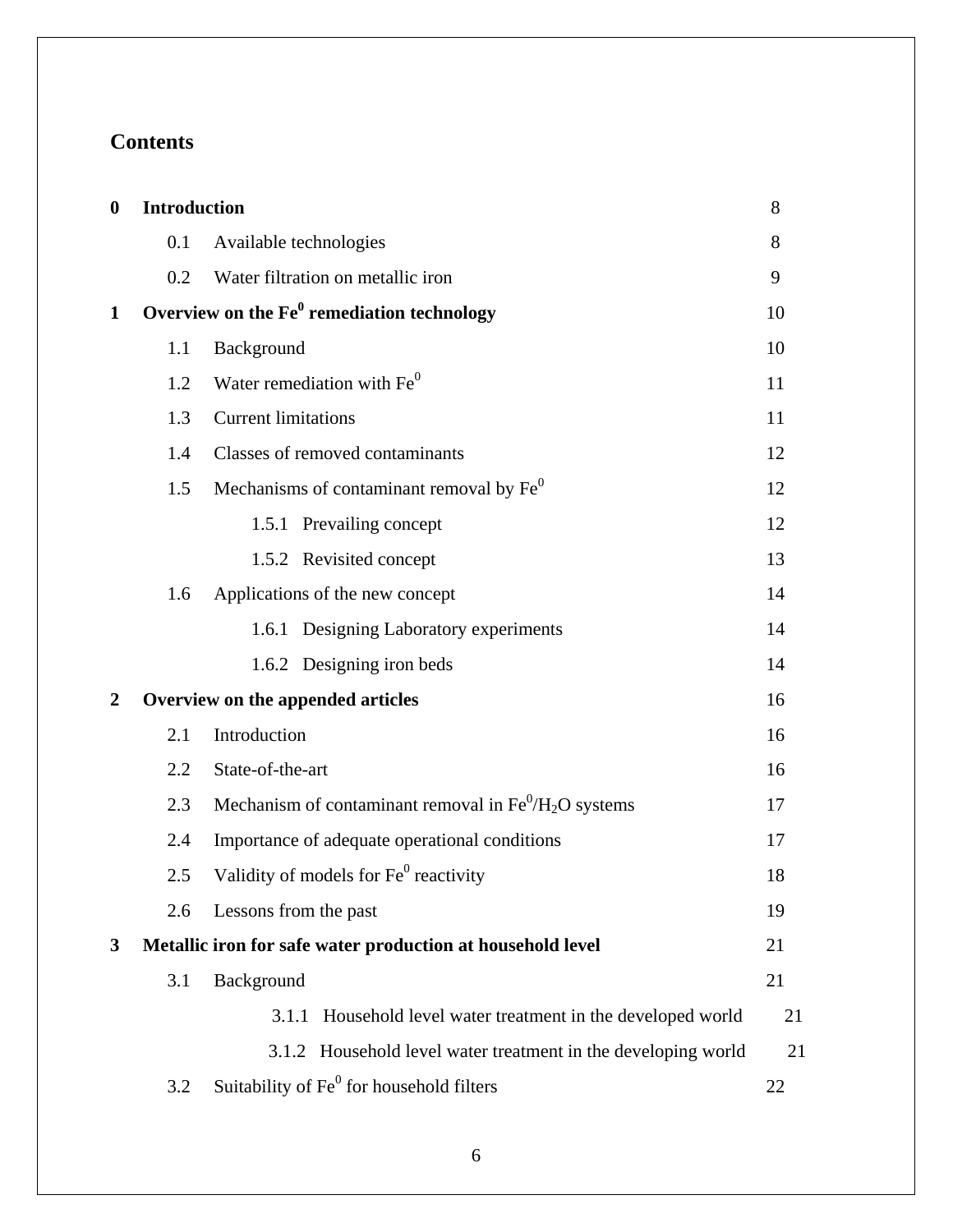|   | 3.3                     | Mechanism of contaminant removal in Fe <sup>0</sup> filters | 23 |
|---|-------------------------|-------------------------------------------------------------|----|
|   |                         | 3.3.1 Bed porosity and porosity loss                        | 23 |
|   |                         | 3.3.2 Mechanism of contaminant removal in $Fe0$ filters     | 24 |
|   |                         | 3.3.2.1 Adsorptive filtration and reactive filtration       | 24 |
|   |                         | 3.3.2.2 The volumetric expansion/compression cycle          | 26 |
|   |                         | 3.3.2.3 Expansion/compression cycles and                    | 27 |
|   |                         | contaminant removal                                         |    |
|   | 3.4                     | Filter design                                               | 27 |
|   | 3.5                     | The economics of Fe <sup>0</sup> /sand beds                 | 28 |
|   | 3.6                     | Concluding remarks                                          | 28 |
| 4 |                         | <b>Conclusions and outlook</b>                              | 30 |
|   | 4.1                     | System design                                               | 30 |
|   | 4.2                     | Result interpretation                                       | 30 |
|   | 4.3                     | Predictive modelling                                        | 31 |
| 5 | <b>Epilogue</b>         |                                                             | 32 |
| 6 | <b>Cited references</b> |                                                             | 33 |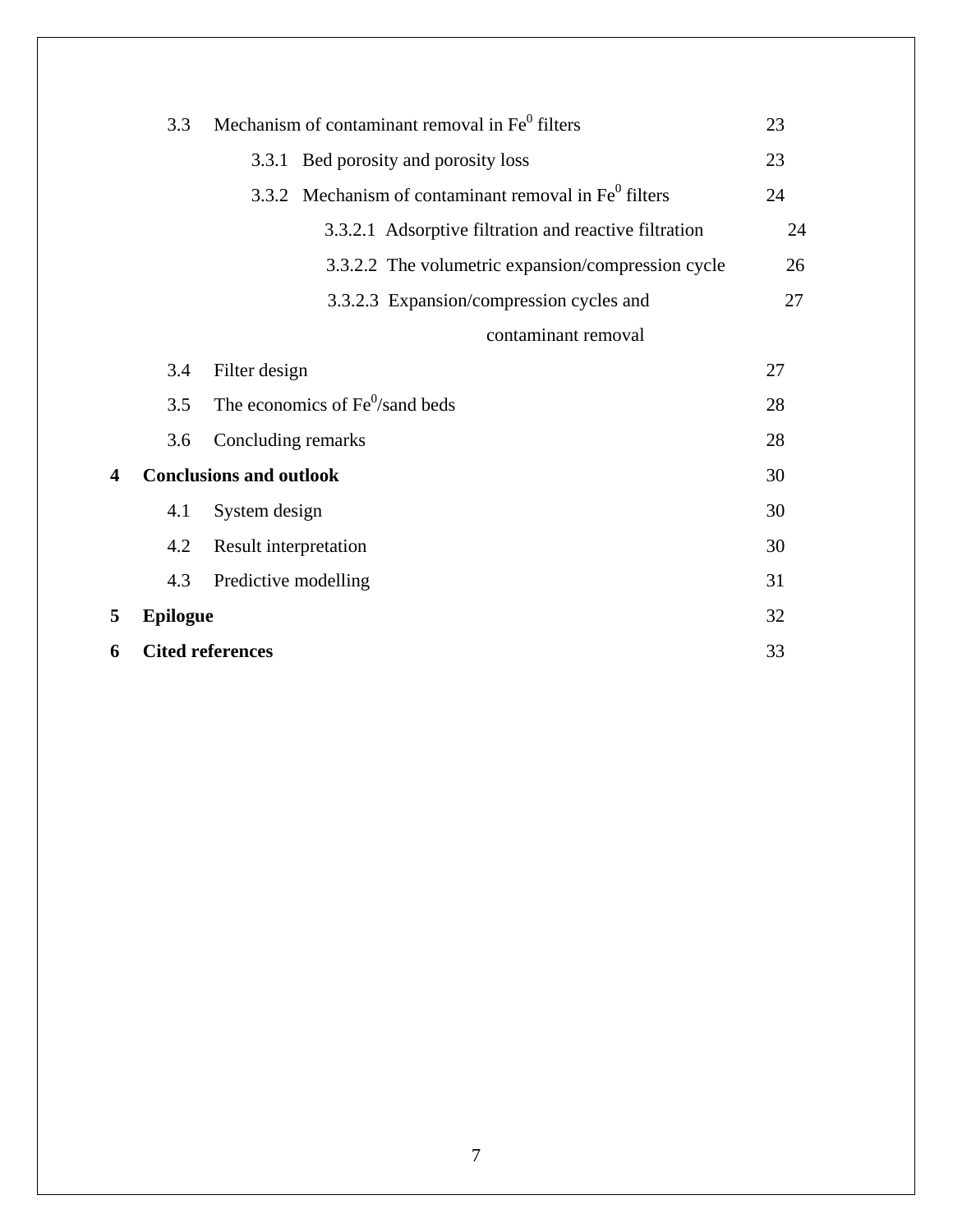### **0 Introduction**

#### **0.1 Available technologies**

The availability of clean drinking water is an universal problem faced both by developed and developing nations. Population growth has created a worldwide demand for new water sources. Many potential water sources contain high levels of contaminants from natural and anthropogenic origins that are hazardous to human health (WHO/UNICEF 2010). Natural contaminants include arsenic, uranium and pathogens (e.g. bacteria, viruses). Anthropogenic contaminants include dyes, pesticides and pharmaceuticals.

Whenever a water source is contaminated, it should be properly treated before release (e.g. wastewaters) or use (e.g. drinking water). Various technologies are available for water treatment at three levels: (i) drinking water production, (i) wastewater treatment, and (iii) environmental remediation. Pressures from financial, legislative and time-related constraints necessitate continued research into alternative techniques that provide better, faster and cheaper water treatment. Many conventional water treatment strategies are too expensive for extensive deployment in small municipalities and in the developing world (Coulibaly & Rodriguez 2004, Phillips 2009, Gottinger 2010). Therefore, affordable technologies using low cost materials and matching or exceeding the capability of conventional remediation technologies are needed.

For safe drinking water production, conventional treatments with coagulation, rapid sand filtration, granular activated carbon filtration, and disinfection (chlorination, ozonation or ultraviolet radiation) have been proven inefficient for the quantitative removal of several micropollutants from surface waters (Zhou & Smith 2002, Tansel 2008, Li et al. 2009, Srinivasan & Sorial 2009). Consequently, alternative and innovative water treatment concepts are under development (Tansel 2008, Li et al. 2009, Antia 2010, Tellen et al. 2010).

A new treatment four-stages-concept was recently proposed in the Netherlands: (i) fluidized ion exchange (FIEX), (ii) ultrafiltration (UF), (iii) nanofiltration (NF), (iv) granular activated carbon filtration (GAC) (Li et al. 2009). The FIEX process removes calcium and other divalent cations; the UF membrane removes particles and microorganisms; and the NF membrane and GAC remove natural organic matter (NOM) and micro-pollutants. The results of a pilot study showed successful removal of most micro-pollutants. However, very polar substances with a molecular weight lower than 100 Daltons could not be quantitative removed. These substances are too small to be rejected by the NF (size exclusion), and too polar to be quantitatively adsorbed by the GAC. Therefore, a process is needed to quantitatively remove both small and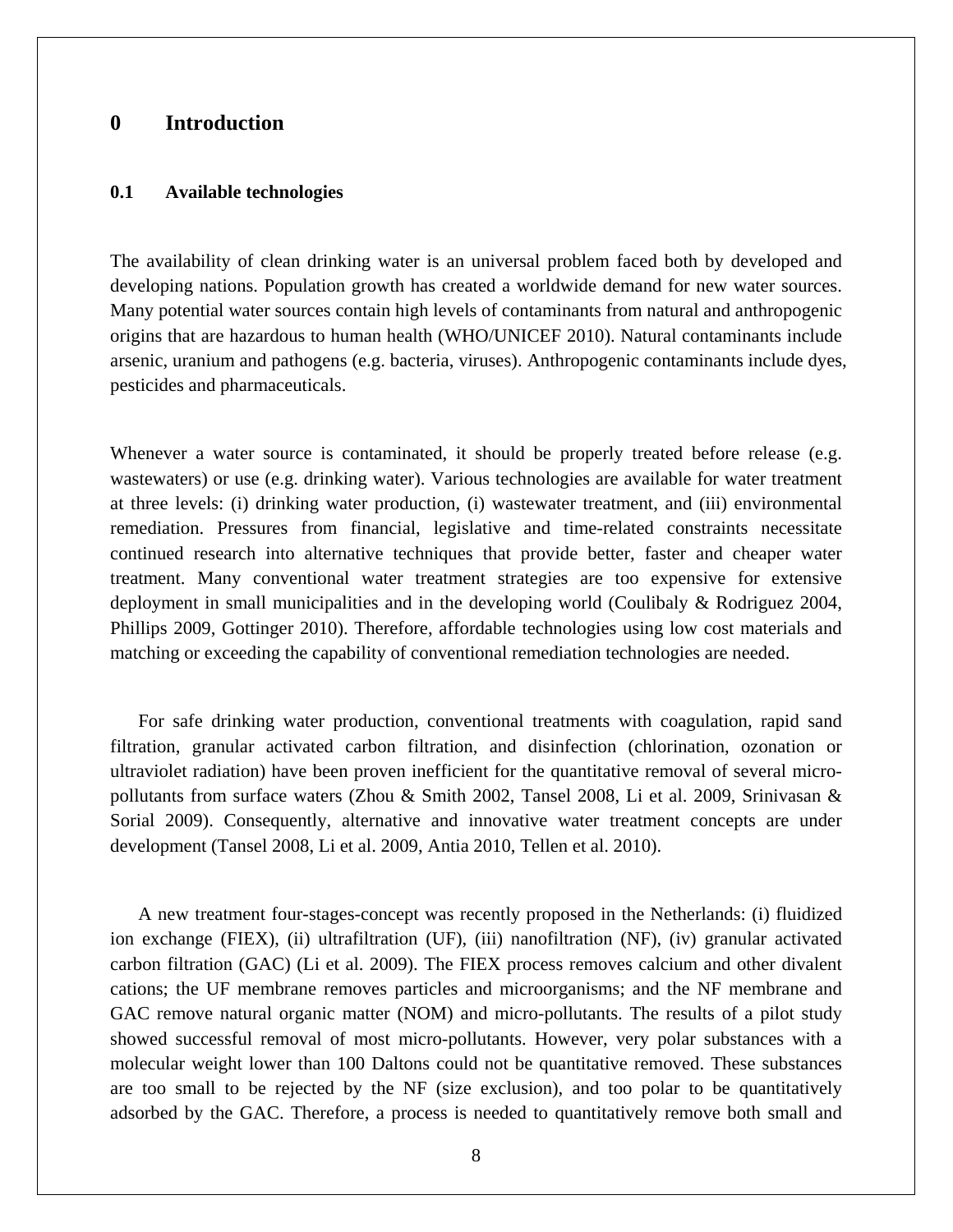polar substances from water. Water filtration on metallic iron is a serious candidate as will be shown in this thesis.

The technology of using metallic iron  $(Fe<sup>0</sup>)$  for safe drinking water production has been inspired by the 20 years old technology of iron reactive barriers. Water filtration using metallic iron will first be presented.

#### **0.2 Water filtration on metallic iron**

In early 1990,  $Fe<sup>0</sup>$  was introduced as reducing agent for groundwater remediation in permeable reactive barriers (iron walls). Fe<sup> $0$ </sup> has been proven particularly efficient for the decontamination of halogenated organic compounds (O´Hannesin & Gillham 1998, Scherer et al. 2000, Henderson & Demond 2007, Gillham 2010). Subsequent studies have confirmed the efficiency of  $Fe<sup>0</sup>$  for quantitative removal of several substances (and substance classes) including nitrate, bromate, chlorate, nitro aromatics compounds, pathogens, pesticides, arsenic, chromium, copper, lead, triazoles, uranium, and zinc (Bigg & Judd 2000, Scherer et al. 2000, Henderson & Demond 2007, You et al. 2005, Diao & Yao 2009, Pradeep & Anshup 2009, Tellen et al. 2010). Although successful removal of reducible (e.g.  $Cr^{VI}$ , lindane) and non reducible (e.g.  $Zn^{II}$ , triazoles) contaminants has been reported, the initial premise of reductive transformation is still prevailing.

The unspecific nature of the processes yielding aqueous contaminant removal by  $Fe<sup>0</sup>$  is confirmed by reports on successful removal of more than 20 different species (including bacteria and viruses) in  $Fe<sup>0</sup>$ -based filters (3-Kolshi and SONO filters) designed for arsenic removal at the household level in South East Asia (Hussam & Munir 2007, Tuladhar & Smith 2009). The qualitative aspect of the efficiency of  $Fe<sup>0</sup>$  materials for contaminant removal in iron walls and household filters is the motivation for this work. The most important output is that  $Fe<sup>0</sup>$  is an efficient filter material, allowing for the quantitative removal of all contaminants, including small size and polar species difficult to be eliminated in conventional water treatment plants. Contaminants are not removed by iron or individual corrosion products but by the whole process of iron corrosion.

The presentation will start with an overview on the  $Fe<sup>0</sup>$  remediation technology (Chapter 1). In this chapter the concept of water treatment with  $Fe<sup>0</sup>$  is presented in a broader scientific context and reveals research needs. Chapter 2 presents the appended articles in relation to their contribution to solve the problems from Chapter 1. Chapter 3 presents the appended articles in the perspective of using  $Fe<sup>0</sup>$  for safe drinking water production. Chapter 4 summarizes the major findings or the present work. An outlook is given in form of specific recommendations for future works. Chapter 5 lists cited references. The twenty one (21) peer-reviewed journal papers on which this thesis is formulated are listed in appendix.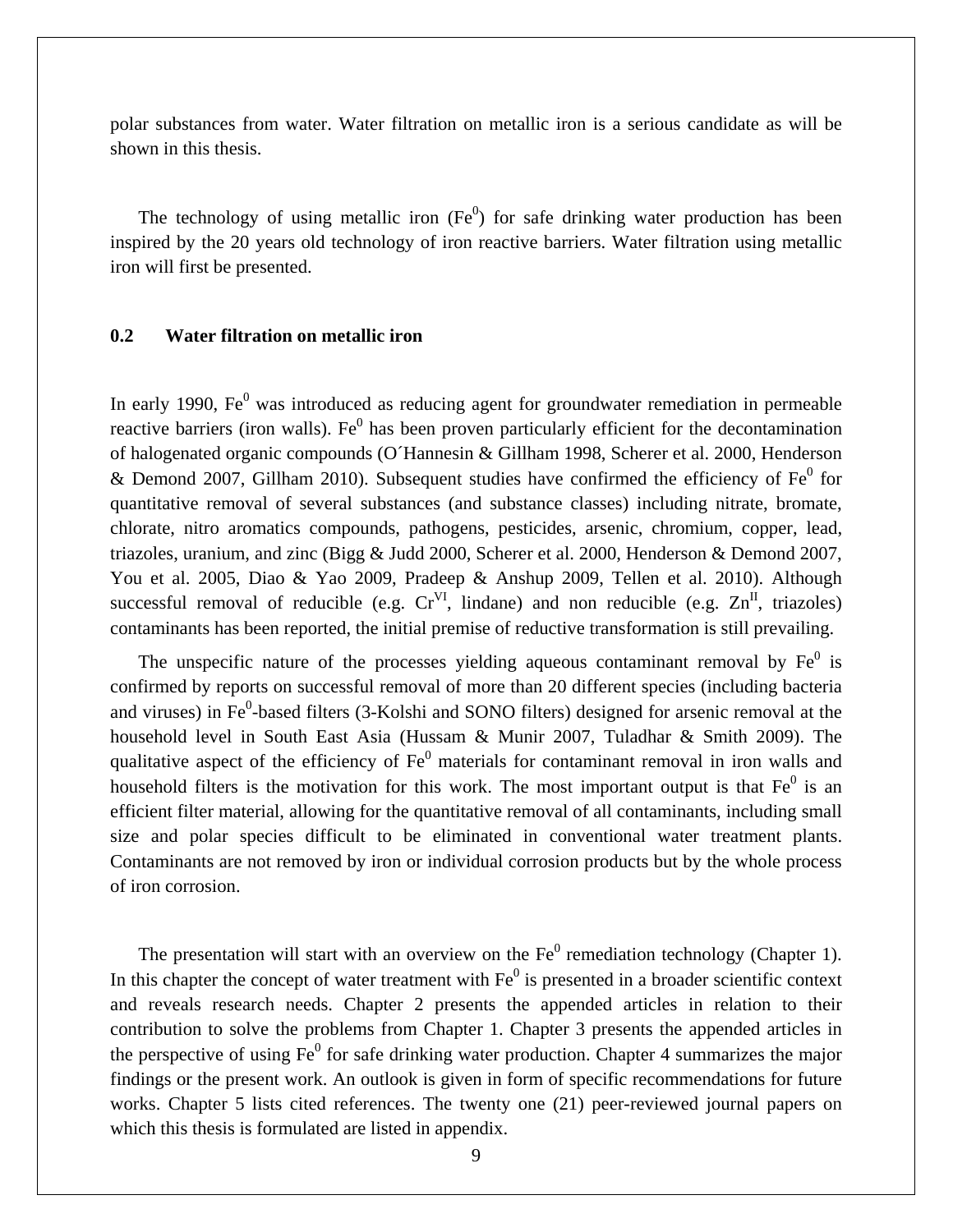# **1** Overview on the Fe<sup>0</sup> remediation technology

This chapter presents the technology of using metallic iron  $(Fe<sup>0</sup>)$  for water treatment. The aim is not to give a complete review of almost 20 years intensive research. Comprehensive reviews on Fe<sup>0</sup> as remediation agent have been carried out recently (Tratnyek et al. 2003, Warner & Sorel 2003, Zhang 2003, Ebert 2004, Jambor et al. 2005, Li et al. 2006, Henderson & Demond 2007, Laine & Cheng 2007, Cundy et al. 2008, Thiruvenkatachari et al. 2008, Gillham 2010). The objective of the present work is to present a selection of key issues and questions which have not been properly addressed so far and which are essential for the further development of the technology.

#### **1.1 Background**

The idea of using geochemical barriers to mitigate contaminant migration in the environment as used in permeable reactive barriers (PRB) is not new (Artiole & Fuller 1979, Palmer and Wittbrodt 1991). The PRB technology for groundwater remediation was introduced in the 1990s as a passive alternative to active pump-and-treat remedial strategies (O'Hannesin & Gillham 1992, Starr & Cherry 1994, Gillham 2010). The PRB concept was introduced by McMurthy & Elton in 1985. The basic idea is to allow a polluted water to pass through an engineered structure containing a material that reacts with the contaminant to enhance its removal from the aqueous phase. The nature of the reactive material and the mechanism of contaminant removal depend on the nature of the contaminant (McMurthy & Elton 1985, Palmer & Wittbrodt 1991, Starr & Cherry 1994, Hamby 1996). Regardless of the removal mechanisms, PRB performance depends on: (i) appropriate placement of the barrier to capture the targeted contaminant plume, and (ii) sufficient residence time within the treatment wall to accomplish the desired removal goal. Conventionally, two treatment wall configurations are considered: the continuous barrier and the funnel and gate system (Starr & Cherry 1993, Starr & Cherry 1994, Painter 2005). Since the introduction of the PRB technology, numerous pilot tests, field tests, and commercial installations have been implemented (Muegge & Hadley 2009, Phillips et al. 2010). Most treatment walls have been constructed within the past few years (Jambor et al. 2005, Thiruvenkatachari et al. 2008). Recent estimates suggest that there are more than 200 currently operating PRBs around the world and applications of treatment wall technology will likely continue. The large majority of current full-scale treatment walls (approximately 120) uses  $Fe<sup>0</sup>$  as the reactive medium (Henderson & Demond 2007, Thiruvenkatachari et al. 2008).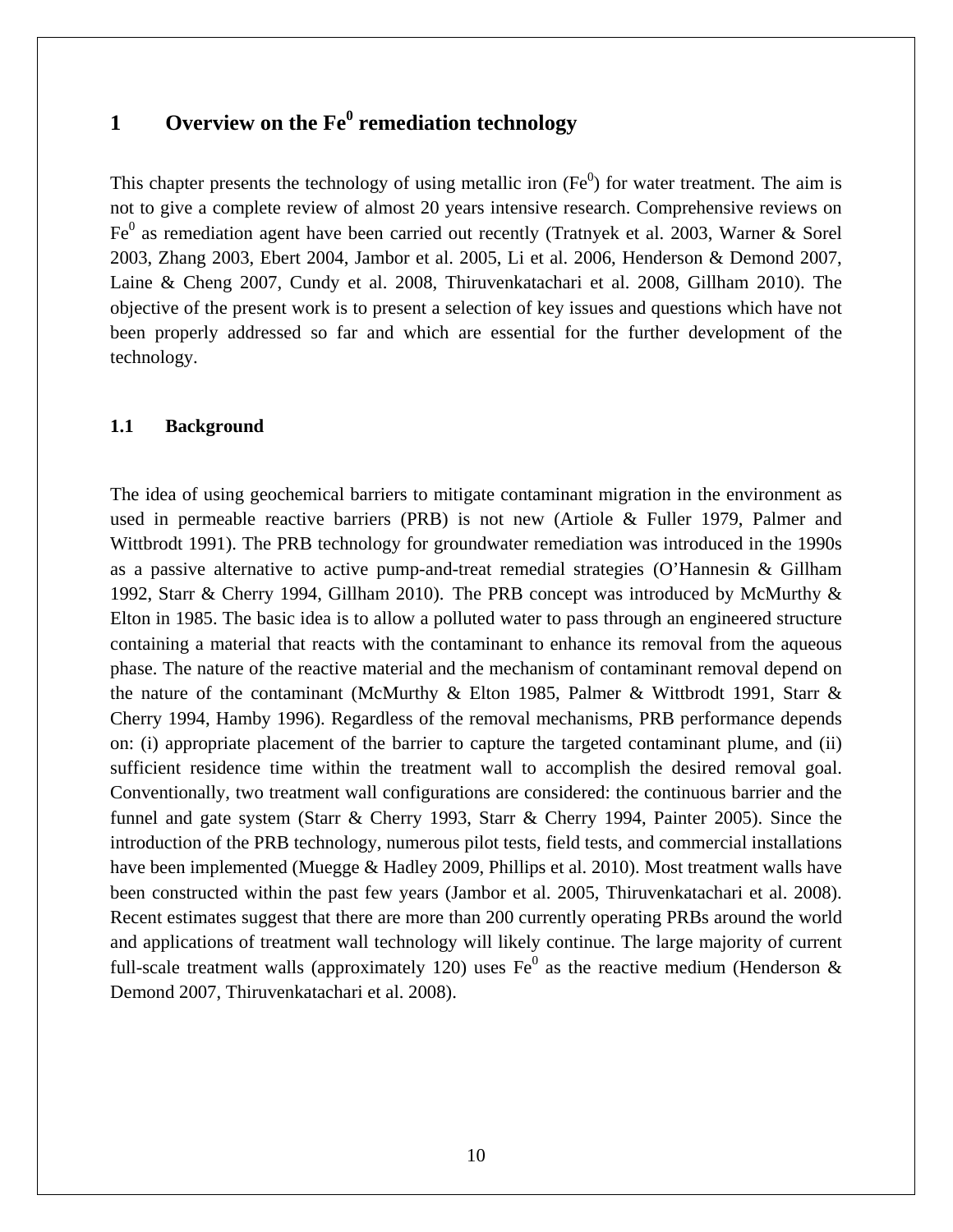# **1.2 Water remediation with Fe<sup>0</sup>**

Environmental remediation with  $Fe<sup>0</sup>$  was born as Reynolds et al. (1990) published their work on the potential of stainless steel and galvanized steel as casing materials used in groundwater monitoring wells to cause sampling bias for waters containing halogenated hydrocarbons (Gillham 2010). Their results showed in particular that trichloroethene is disappeared in the presence of stainless steel. This discovery coincided with the active seek of suitable reactive media for engineered walls according to the concept developed by McMurty & Elton (1985). Fe<sup>0</sup> materials are highly reactive, environmentally acceptable, and are readily available. They became the most promising reactive medium for engineered walls (Tratneyk et al. 2003, Jambor et al. 2005, Henderson & Demond 2007, Thiruvenkatachari et al. 2008). Within 20 years the iron wall technology has developed to a standard technology for groundwater remediation and wastewater treatment with worldwide acceptance (Henderson & Demond 2007, Johnson et al. 2008, Comba et al. 2011).

#### **1.3 Current limitations**

Despite its well-documented efficiency, the  $Fe<sup>0</sup>$  remediation currently has three major limitations (Lee et al. 2004, Mielczarski et al. 2005, Henderson & Demond 2007, Johnson et al. 2008, Jiao et al. 2009, Comba et al. 2011):

- (i) the contaminant removal mechanisms are still not fully understood (Problem 1);
- (ii) the longevity of the wall in terms of  $Fe<sup>0</sup>$  reactivity loss resulting from the build-up of mineral precipitates at the  $Fe<sup>0</sup>$  surface is not fully understood (Problem 2);
- (iii) the longevity of the wall in terms of reduction in permeability resulting from the filling of hole rooms within the wall by mineral precipitates (Problem 3).

The importance of Problem 1 is currently underestimated as  $Fe<sup>0</sup>$  is considered a reducing agent for contaminants, only. However,  $Fe^{0}/H_{2}O$  systems have successfully removed non-reducible contaminants as well (Lai et al. 2006, Morrison et al. 2006). As concerning Problem 2 and Problem 3, Henderson & Demond (2007) reported  $Fe<sup>0</sup>$  reactivity loss is more likely to limit iron wall longevity than the reduction in permeability (permeability loss). While the problem of  $Fe<sup>0</sup>$ longevity is univocally recognized and is currently investigated, the mechanism of contaminant removal currently receives less attention (Lavine et al. 2001, Jiao et al. 2009). A proper understanding of the processes by which aqueous contaminants are removed in  $Fe^{0}/H_{2}O$  systems is very important and is significant for the system long-term reactivity of  $Fe<sup>0</sup>$  and the long-term stability of removed contaminants.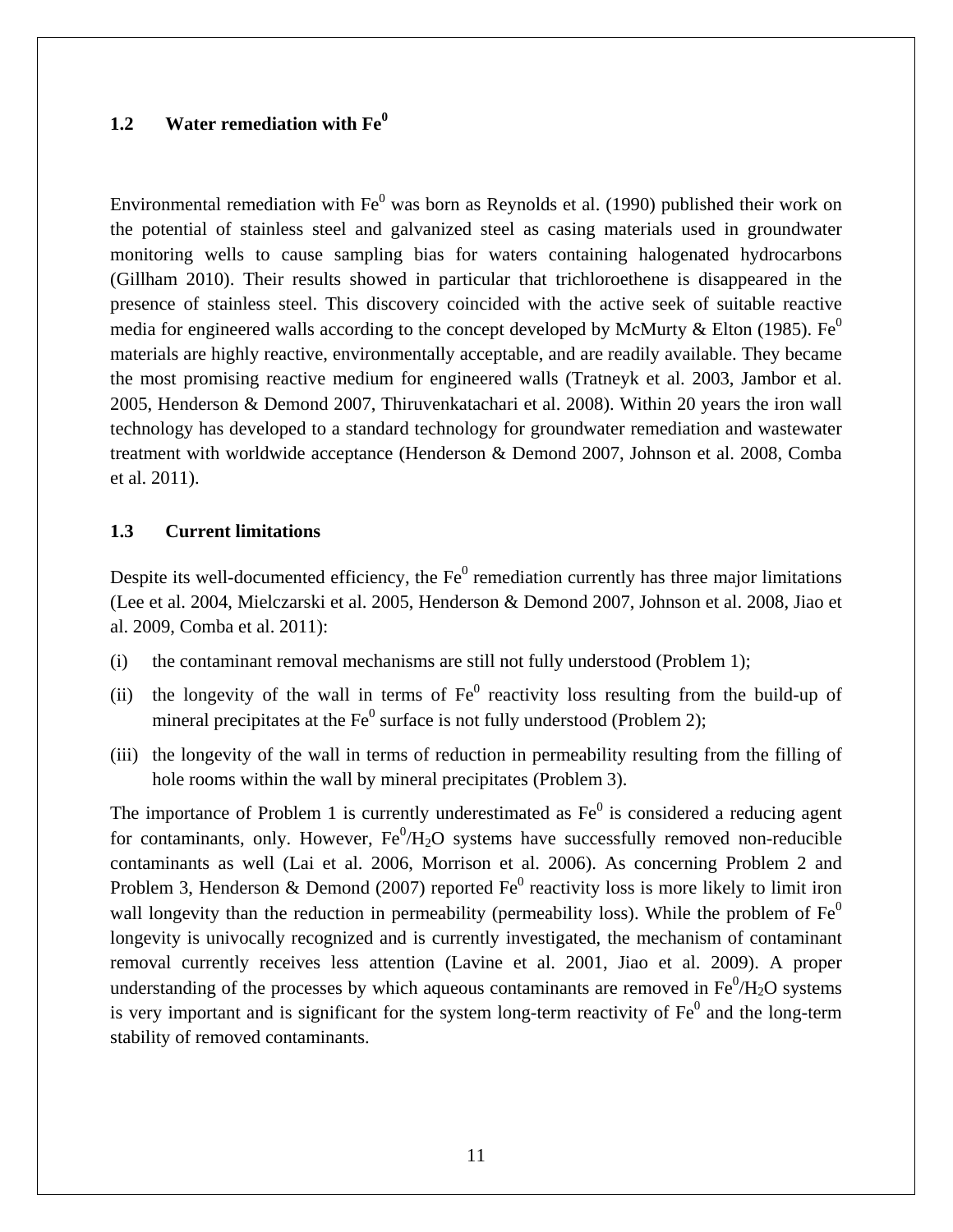#### **1.4 Classes of removed contaminants**

There are several ways to differentiate contaminants: (i) chemical nature (e.g. degradable, ionic, organic, inorganic, radionuclides), and (ii) redox-reactivity (reducible, oxidable and nonsensitive). With respect to remediation with  $Fe<sup>0</sup>$ , a fundamental difference exists between organic and inorganic contaminants (Ott 2000, Thiruvenkatachari et al. 2008). Organic contaminants can be broken down into innocuous elements (carbon, hydrogen, halogens, oxygen, sulphur, phosphorous, nitrogen) and compounds (mainly carbon dioxide and water). Conversely, most inorganic contaminants are themselves elements; they can not be destroyed but can only change speciation or be removed from the aqueous phase (or immobilized). Accordingly, remediation strategies must focus on transforming inorganic pollutants into forms that are non-toxic, not bioavailable, immobile, or capable of being removed from the subsurface. Moreover, the transformed (and parent) species should be removed from contaminated water.

#### **1.5 Mechanisms of contaminant removal by Fe0**

#### **1.5.1 Prevailing concept**

Metallic iron is mostly regarded as an electron donor to degrade organic contaminants or to convert them into non-toxic or less toxic forms (e.g. reductive degradation, reductive precipitation). Accordingly,  $Fe<sup>0</sup>$  PRB is regarded as a reductive technology for organic contaminants (e.g. Laine & Cheng 2007, Thiruvenkatachari et al. 2008, Gillham 2010, Comba et al. 2011).

As regarding inorganic contaminants, reductive precipitation (Gu et al. 1998, Puls et al. 1999), co-precipitation (Lackovic et al. 2000, Komnitsas et al. 2006, Noubactep et al. 2006) and adsorption onto iron oxides and oxyhydroxides are considered as major reaction paths. Whether a contaminant is adsorbed, co-precipitated or reduced, it should not be remobilized under field conditions (Scherer et al. 2000). This prerequisite makes co-precipitation the most suitable removal mechanism as slowly precipitated iron oxides are not likely to be dissolved under natural conditions (Heron et al. 1994). In fact, pH changes could cause desorption of adsorbed contaminants. On the other hand, changes of the redox situation will cause contaminant reoxidation. The reductive degradation/precipitation concept would not explain why some contaminants are oxidized in  $Fe^{0}/H_{2}O$  systems (Joo et al. 2004, Lee & Sedlak 2008). Oxidized contaminants are necessarily co-precipitated (Jiao et al. 2009, Ghauch et al. 2010a, Ghauch et al. 2010b). For example while investigating the process of diclofenac removal by  $Fe<sup>0</sup>$ , Ghauch et al. (2010b) could identify both reduced and oxidized derivates of the parent chemical.

The identification of oxidative derivates and the removal of non- reducible species (e.g.  $\text{Zn}^{\text{II}}$ ) in  $Fe^{0}/H_{2}O$  systems disqualify the concept regarding  $Fe^{0}$  as a reducing agent. Moreover, while investigating the reductive dechlorination of carbon tetrachloride (CT) by  $Fe<sup>0</sup>$ , Jiao et al. (2009)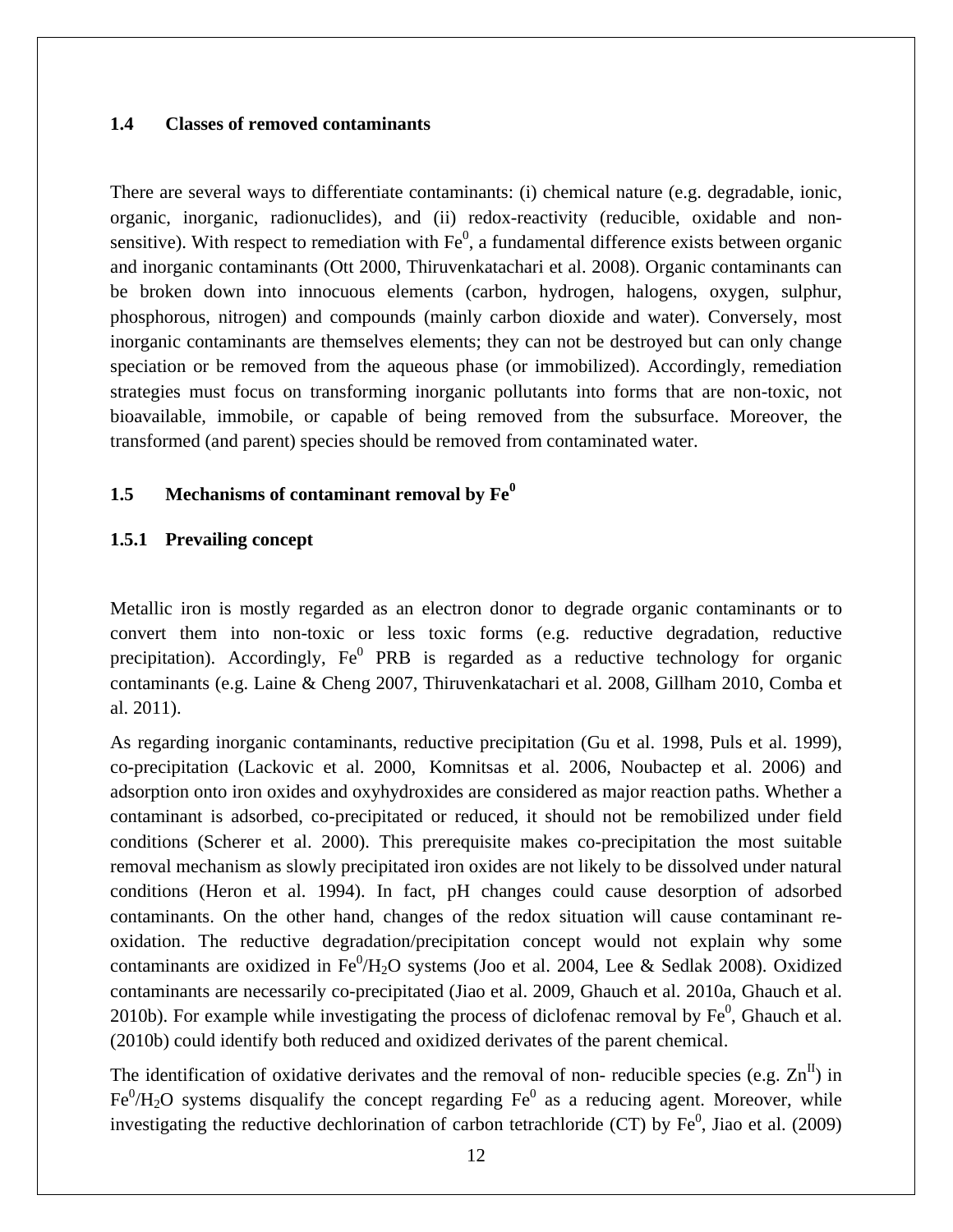demonstrated that "*the adsorbed hydrogen atoms produced during the iron corrosion process are necessary for the dechlorination process of CT*." The results of Jiao et al. (2009) are particularly interesting because CCl<sub>4</sub> was one of the probe compounds used to demonstrate that contaminants are removed by chemical reduction (Matheson & Tratnyek 1994).

## **1.5.2 Revisited concept**

The presentation above suggests that the role of the oxide scale on  $Fe<sup>0</sup>$  in the process of contaminant removal has not been properly addressed. Oxide scale formation on  $Fe<sup>0</sup>$  at pH > 4.5 is a fundamental characteristic of aqueous iron corrosion (Wilson 1923, Evans 1929, Stratmann & Müller 1994, Odziemkowski 2009). The universal oxide scale on  $Fe<sup>0</sup>$  has been regarded as inhibitory (curse) for aqueous contaminant removal in the presence of  $Fe<sup>0</sup>$ .

The reductive transformation concept has never been univocally accepted (Warren et al. 1995, Lavine et al. 2001). For example, Warren et al. (1995) wrote, "a convincing mechanism for the reductive dehalogenation of haloorganics by zero-valence metals has not yet been proposed. Matheson & Tratnyek (1994) maintained that dehalogenation was not mediated by  $H_2(g)$  or Fe(II) in the bulk aqueous-phase solution, suggesting that observed reactions take place at the metal surface." Three years later, O'Hannesin & Gillham (1998) acknowledged, "there is a broad consensus that the process is an abiotic redox reaction involving reduction of the organic compound and oxidation of the metal". Despite this "broad consensus", the reductive transformation concept has felt to explain many experimental observations (e.g. Mantha et al. 2001, Lee et al. 2004, Mielczarski et al. 2005).

An alternative concept regarding the oxide scale on  $Fe<sup>0</sup>$  as beneficial (a blessing) for the process of aqueous contaminant removal has recently been introduced in the frame work of this thesis work (Noubactep 2007, Noubactep 2008, Noubactep 2010a). According to this concept contaminant are fundamentally adsorbed and co-precipitated within the mass of transforming corrosion products and are therefore stable under experimental conditions. This concept could explain all reported discrepancies (Noubactep 2007, Noubactep 2008).

Independent researchers could traceably demonstrate that quantitative contaminant removal is only observed when iron corrosion products are allowed to precipitate in the  $Fe^0/H_2O$  system (Ghauch & Tuqan 2009, Ghauch et al. 2010a, Ghauch et al. 2010b).

The view that adsorption and co-precipitation are the fundamental mechanisms of contaminant removal in  $Fe^{0}/H_{2}O$  systems suggests that  $Fe^{0}$  is a universal medium for water treatment. Moreover, upon proper design, a  $Fe^{0}/H_{2}O$  bed will remove all contaminants by adsorptive size exclusion and co-precipitation (Chapter 2). This characteristic challenges the common assumption, that in view to differences in properties (adsorptivity, solubility, degradability), multiple contaminant mixtures may not efficiently be treated by a single material (e.g. Bayer  $\&$ Finkel 2005, Pradeep & Anshup 2009). However, because contaminant removal in batch systems primarily depends on the affinity of contaminants to iron hydroxides (iron corrosion products), it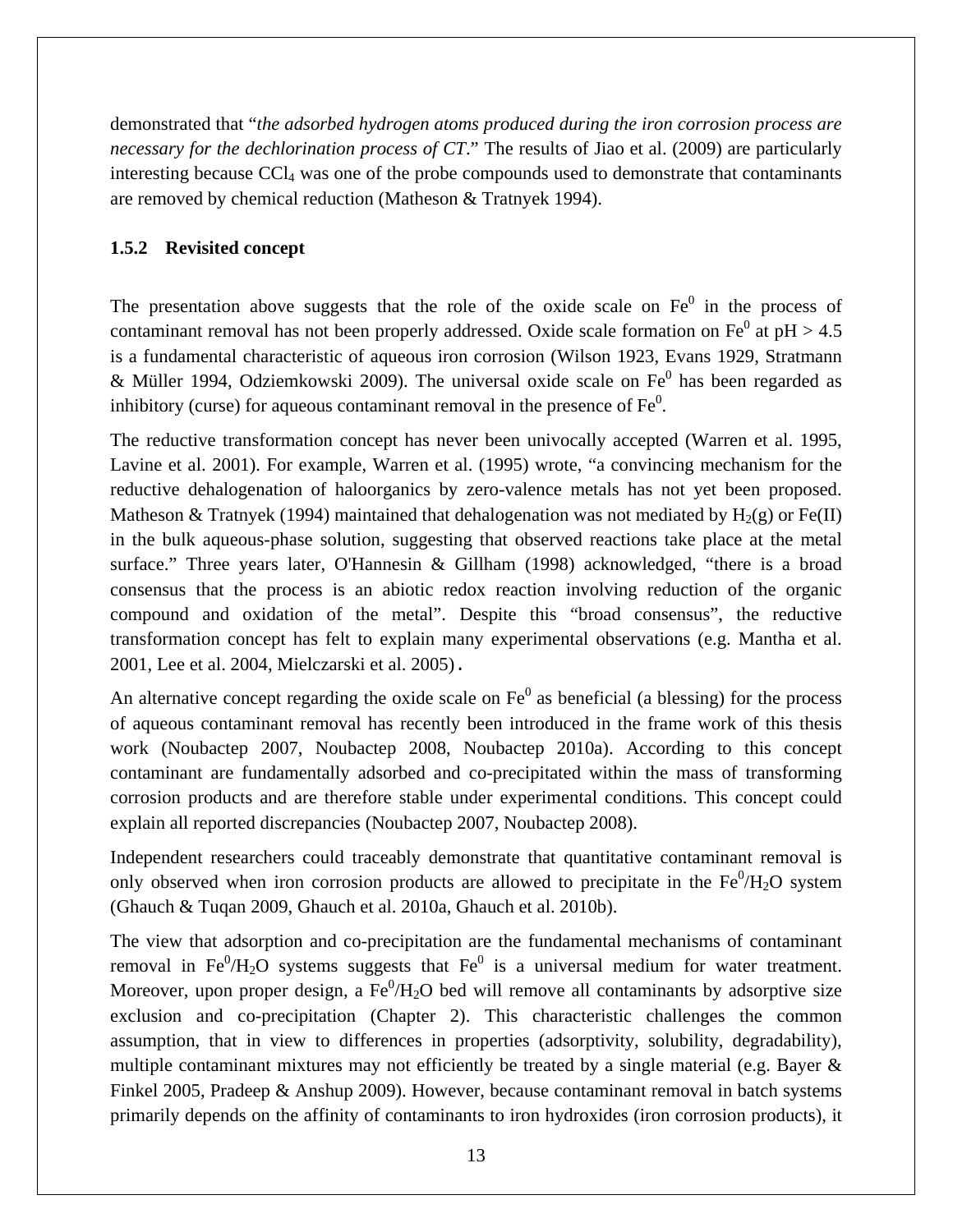is likely that species like  $Mo<sup>VI</sup>$  with low adsorptive affinity to iron hydroxides are not quantitatively removed. In this case, a sequential treatment design will be necessary. The restrictive remark on batch systems is valid for system using injections of nano-scale  $Fe<sup>0</sup>$ (Noubactep & Caré 2010a,).

#### **1.6 Applications of the new concept**

The applications of the adsorption/co-precipitation concept are numerous and are a challenge for the research community. Strictly, a paradigm shift has occurred and the consequences for the development of the  $Fe<sup>0</sup>$  remediation technology are yet to be estimated. Two important aspects will be given below.

#### **1.6.1 Designing Laboratory experiments**

Two decades of intensive laboratory investigations have not elucidated the removal mechanism of aqueous contaminants in  $Fe^{0}/H_{2}O$  systems. Two of the major reasons for this are: (i) the failure to consider  $\text{Fe}^0/\text{H}_2\text{O}$  systems as consisted of  $\text{Fe}^0$  covered by a layer of corrosion products, and (ii) the failure to treat properly the combined problem of mass transport and chemical reaction in these complex systems. Well-mixed batch experiments that have been undertaken in order to circumvent the mass-transport problem associated with bulk solutions have not always adequately addressed these key issues. Mixing intensity may not only affect the hydrodynamic but also the chemical dynamics, in particular the formation of the oxide-film. A critical review on the process of oxide scale formation and its impact on the process of mass-transport to the  $Fe<sup>0</sup>$ surface, have demonstrated that well-mixed batch systems are not an effective tool for investigating the mechanism of aqueous contaminant removal by  $Fe<sup>0</sup>$ . In fact, any mixing operation (e.g. stirring, shaking) increases corrosion rate, delays the formation of the oxide scale, or provokes its abrasion. The critical review has let to the conclusions that quantitative contaminant removal occur within the oxide scale on  $Fe<sup>0</sup>$ . Consequently: (i) non-shaken batch experiments are proposed as a simple tool to investigate mass-transport limitation through oxidefilms at laboratory scale, (ii) experiments characterizing interactions in  $Fe^0/H_2O$  systems should be performed at low mixing intensities (e.g. < 50 rpm). Similarly, batch experiments should be performed with flow rates relevant to natural situations (Noubactep 2009a, Noubactep 2009b, Noubactep et al. 2009a, Noubactep et al. 2009b).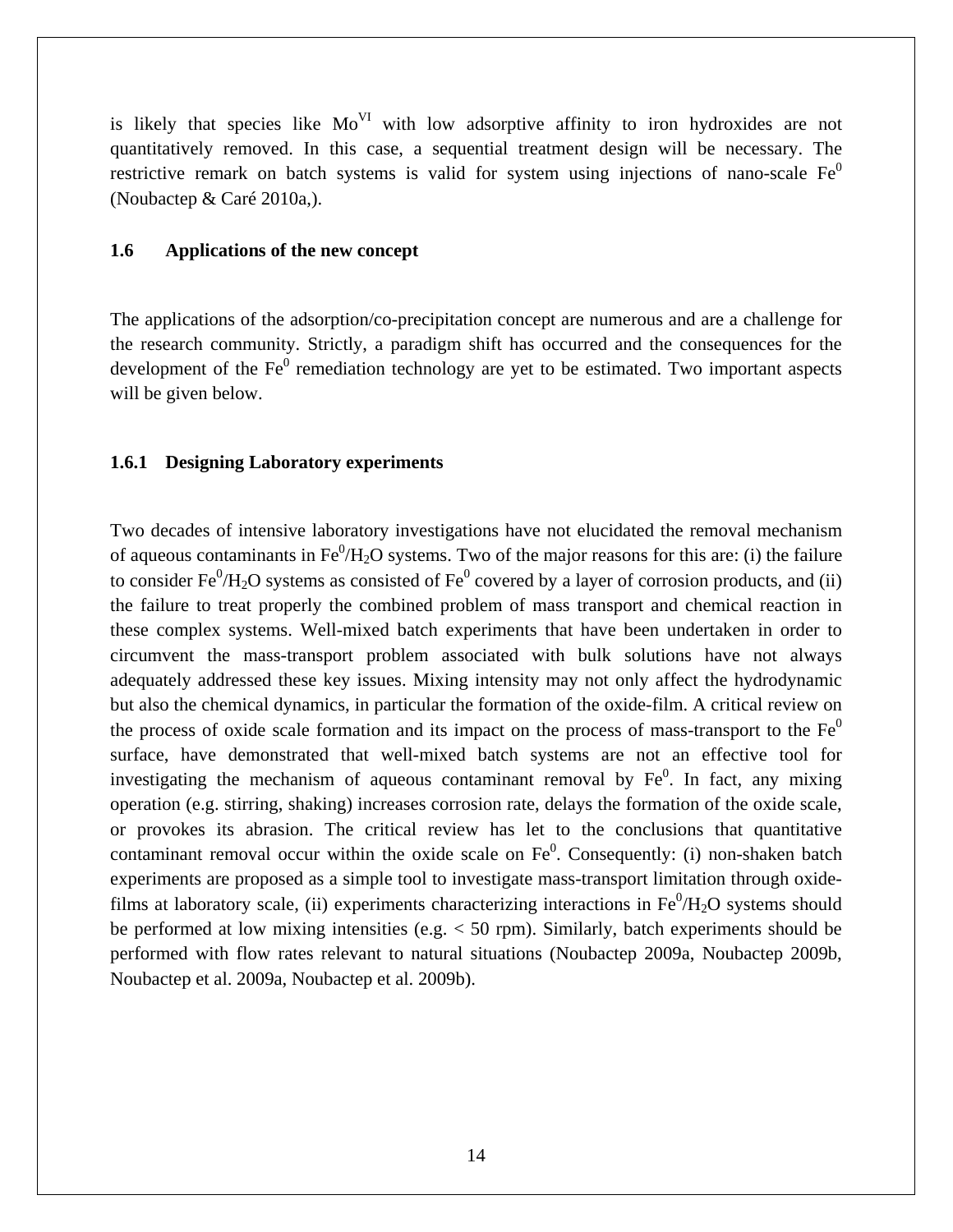#### **1.6.2 Designing iron beds**

The pore surface diffusion model (PSDM) presented by Crittenden et al. (1986) for granular activated carbon (GAC) is currently used to model contaminant transport in Fe<sup>0</sup> beds (Arnold & Roberts 2000, Bayer & Finkel 2005). The PSDM is a dynamic adsorption mass transfer model which incorporates (i) mass transfer by advective flow, (ii) liquid phase film transfer, (iii) pore and surface diffusion into the immobile liquid phase (intra-particle pores), and (iv) local equilibrium adsorption. The single modification that was rather optionally made was to simulate the development of oxide coatings or the reduction of the reactive  $Fe<sup>0</sup>$  surface over the total operation time (Bayer & Finkel 2005).

The presentation above has shown that no equilibrium state will be achieved in the presence of  $Fe<sup>0</sup>$  as iron corrosion is a continuous process. Furthermore,  $Fe<sup>0</sup>$  is not porous and its surface is not directly accessible to contaminants. Therefore, (i) the initial immobile phase ( $Fe<sup>0</sup>$ ) is reactive and (ii) pore and surface diffusion occur into the "new immobile phase" (corrosion products) which is in turn a transforming system. Accordingly, the original PSDM should be profoundly modified to take into account the dynamic nature of the system.

Another important feature of bed design will be discussed in Chapter 2. It deals with the proportion of  $Fe<sup>0</sup>$  and/or the nature of filling materials (reactivity and porosity). It can be anticipated that due to the expansive nature of iron corrosion (Caré et al. 2008), mixing  $Fe<sup>0</sup>$  with an inert material (gravel, rocks, sandstones) is a prerequisite for long-term reactivity and not as considered by O'Hannesin & Gillham (1998) a tool to save  $Fe^0$  cost. In other words, economization of money is a positive side effect of proper system design. Calculations have shown that at least a volumetric proportion of 40 % (relative to a 100 %  $Fe<sup>0</sup>$ ) should be saved (Noubactep & Caré 2010b).

Finally, it should be highlighted that the very first reactive wall constructed at Borden (Ontario, Canada) for the demonstration of the feasibility of the new technology contained less that 10 vol-% (Fe<sup>0</sup>) (O'Hannesin & Gillham 1998) and could never been clogged because the initial porosity of the system could not be filled by expansive iron corrosion products. In other words, because of insufficient system analysis, the  $Fe<sup>0</sup>$  reactive wall technology has been demonstrated on a very permeable system (10 vol-%  $Fe<sup>0</sup>$ ) but operating walls are necessarily less permeable (mostly 50 to 100 vol-%  $Fe<sup>0</sup>$ ).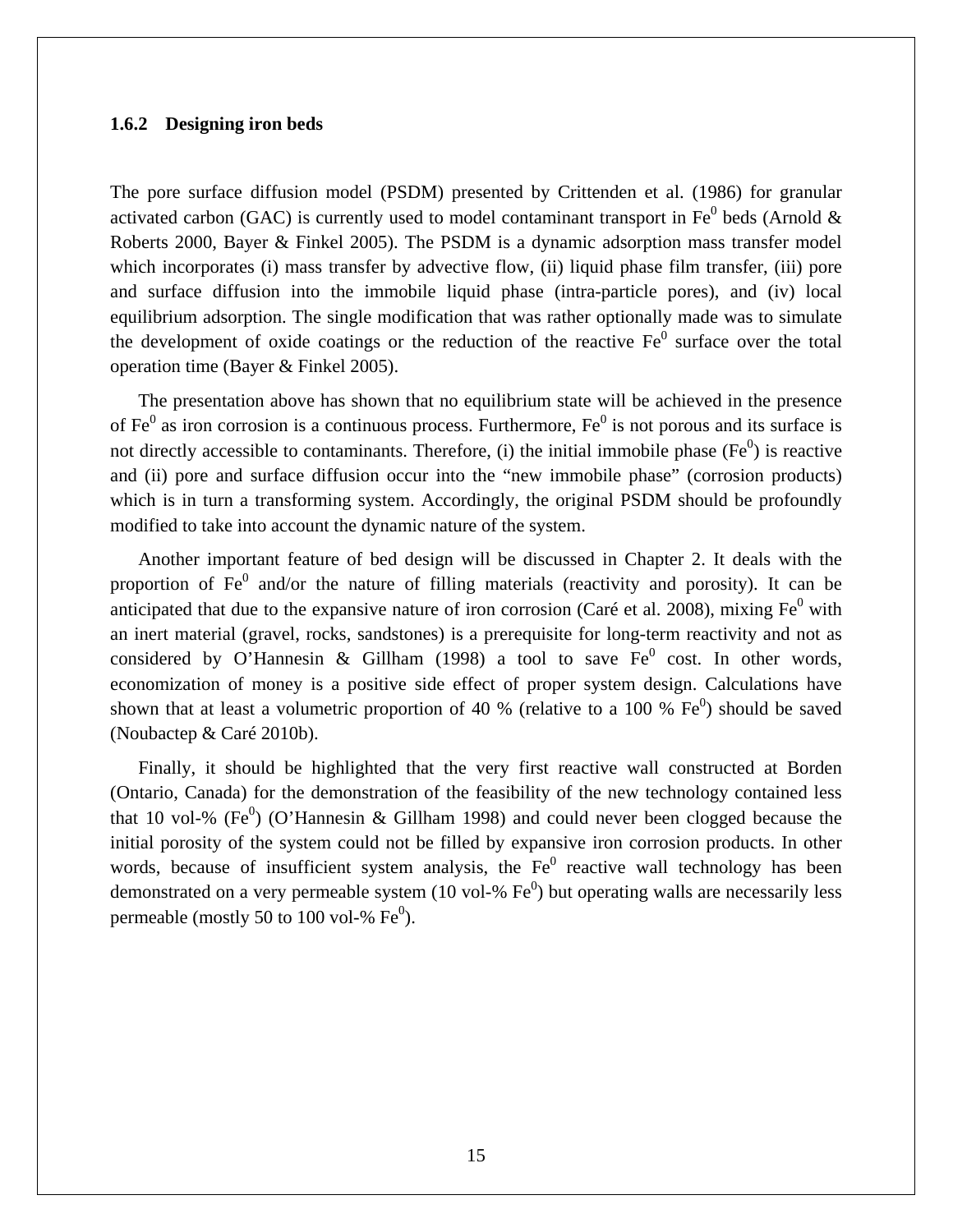# **2 Overview on the appended articles**

#### **2.1 Introduction**

By 2002, the field of water treatment with metallic iron (Fe<sup>0</sup>-based materials or Fe<sup>0</sup>) had reached a threshold at which better organization becomes crucial for purposeful technology development (Tratnyek et al. 2003, Warner & Sorel 2003, Ebert 2004). For this innovative technology to meet its promises for science and society, a systematic organization was needed at several fronts. They include (i) elucidating the mechanism of contaminant removal, (ii) properly considering data from other research areas using  $Fe^0$  in aqueous solution, (iii) assessing  $Fe^0$  intrinsic reactivity, (iv) explaining available discrepancies, (v) rationalizing the selection of experimental protocols, (vi) rationalizing the validity of available models and concepts for predictive simulations.

The present work is a contribution to this effort. This chapter will summarize the achievements, which are presented in details in appended original articles and the next chapter will present these results in the perspective of using  $Fe<sup>0</sup>$  for safe drinking water production.

#### **2.2 State-of-the-art**

Using  $Fe<sup>0</sup>$  for water treatment is necessarily a multidisciplinary issue as iron corrosion (electrochemistry, metallurgy, physics) is used for aqueous contaminant removal (environmental chemistry, geochemistry, water chemistry). Accordingly, the state-of-the-art knowledge in all fields using Fe<sup>0</sup> in aqueous systems (Fe<sup>0</sup>/H<sub>2</sub>O systems) would have been considered from the beginning on. The state of the art is the highest level of development of a scientific field achieved at a particular time (www.wikipedia.org). A critical review of the literature on the remediation  $Fe^{0}/H_{2}O$  system revealed that data available in several areas of science are not properly considered (Noubactep 2007, Noubactep 2008, Noubactep 2010a): (i) aqueous iron corrosion (Noubactep & Schöner 2009, Noubactep & Schöner 2010a), (ii) corrosion in the petroleum industry (Noubactep & Schöner 2009), (iii) hydrometallurgy (Noubactep & Schöner 2009, Noubactep 2010b), and (iv) synthetic organic chemistry (Noubactep 2007). As a result, modern analytic techniques (e.g. McGuire et al. 2003) and sophisticated modelling tools (e.g. Bayer & Finkel 2005, Wang & Savage 2005) were used to investigate and simulate the  $Fe^0/H_2O$  system while considering  $Fe<sup>0</sup>$  as a reducing agent and completely ignoring some key process occurring under environmental conditions (see Chapter 1). However, reductive transformations are not the goal of remediation. Remediation or mitigation basically means contaminant removal. Accordingly, even reduced contaminants have to be removed from the aqueous phase. One should also remember that many reduction products are even more toxic that the parent compounds.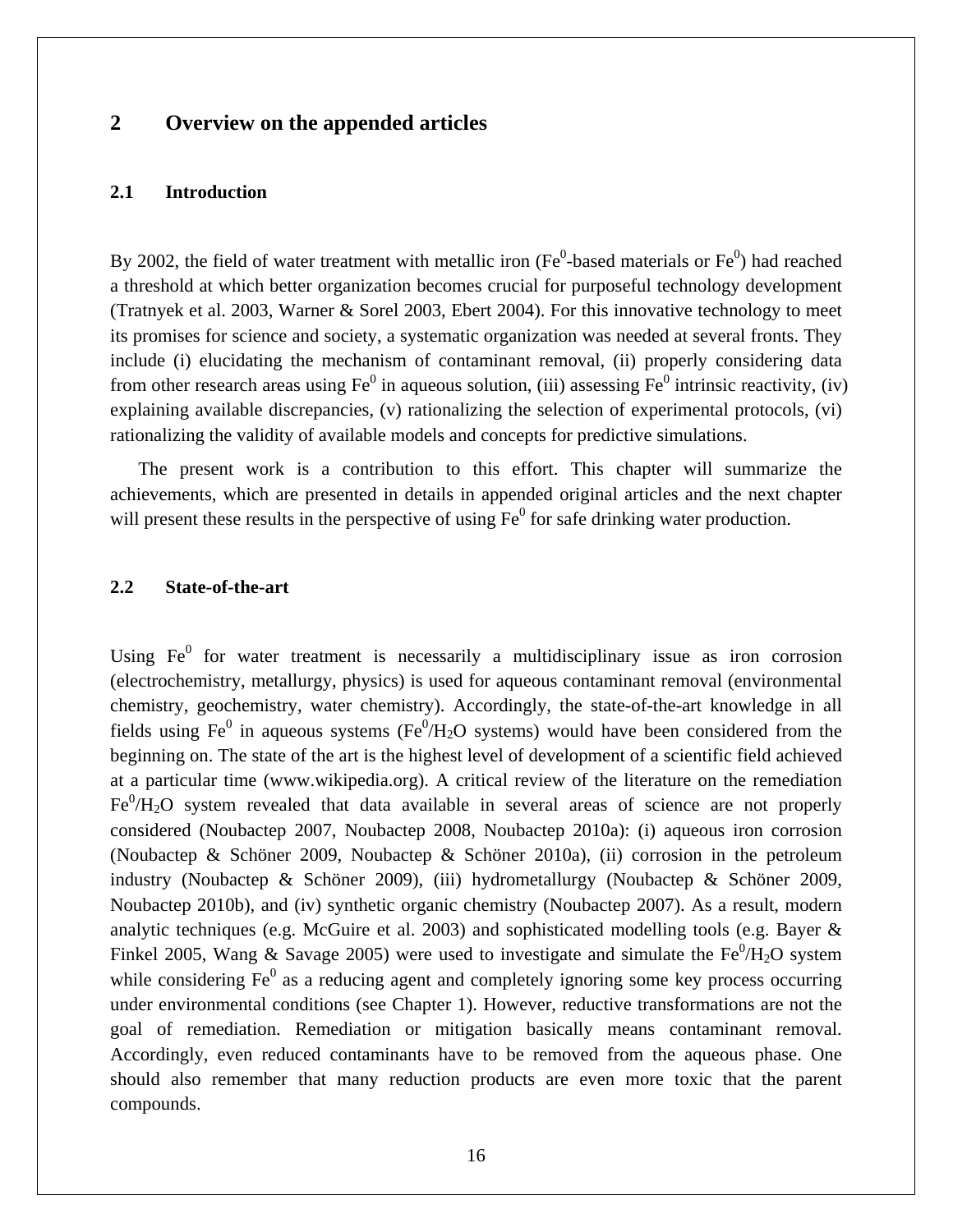# 2.3 Mechanism of contaminant removal in Fe<sup>0</sup>/H<sub>2</sub>O systems

The presentation above has belittled the importance of contaminant reduction in  $\text{Fe}^0/\text{H}_2\text{O}$  systems. An example will be given for clarity. If an aqueous solution contains 10 mM of a chlorinated aliphatic hydrocarbon (e.g.  $C_2H_4Cl_2$ ), completely reducing  $C_2H_4Cl_2$  to  $C_2H_6$  will yield 10 mM  $C_2H_6$  which has to be removed below a threshold value before the water is regarded as treated. Fortunately, reducible (CCl<sub>4</sub>,  $Cr^{VI}$ ) and non-reducible (e.g.  $Zn^{II}$ ) contaminants are quantitatively removed in Fe<sup>0</sup> beds (Morrison et al. 2002, Lai et al. 2006, Johnson et al. 2008, Noubactep et al. 2010). This strong argument and other considerations have yielded to the revision of the still prevailing view, that  $Fe<sup>0</sup>$  is a (strong) reducing agent for contaminant reductive transformation (Noubactep 2007, Noubactep 2008, Noubactep 2010a, Noubactep et al. 2010a).

The new concept considers that contaminants are adsorbed and enmeshed in the matrix of iron corrosion products. Accordingly, contaminants are progressively incorporated in the growing oxide film at the surface of  $Fe<sup>0</sup>$ . The dynamic process of iron corrosion necessarily removes contaminant by a non specific mechanism. Removed contaminants could be further transformed (oxidized or reduced). Moreover, iron is corroded by water and trace amounts of contaminants and other solutes may impact the process by influencing the protectiveness of the oxide-film on Fe<sup>0</sup> (Nesic 2007, Noubactep 2009c). Consequently, assuring long-term reactivity of Fe<sup>0</sup> is the only way to render  $\text{Fe}^0/\text{H}_2\text{O}$  sustainable.

This logical deduction coupled to the expansive nature of iron corrosion has yielded to the conclusion that iron beds with more that 50 vol-%  $Fe<sup>0</sup>$  should be regarded as pure material wastage (Noubactep & Caré 2010b). In fact, calculations have shown that a 100 %  $Fe<sup>0</sup>$  bed will loss its permeability (porosity = 0) when only 51 vol-% of  $Fe<sup>0</sup>$  is consumed. Accordingly, mixing Fe<sup>0</sup> with an inert material is not a tool to save Fe<sup>0</sup> cost (e.g. O'Hannesin & Gillham 1998) but a prerequisite for a long-term reactivity (Noubactep & Caré 2010b). The statement is illustrated the best by very efficient Fe<sup>0</sup>-based arsenic filters (e.g. 3-Kolshi filters) in South East Asia which were abandoned for non-sustainability (Hussam 2009). The technology could be re-vive by a simple replacement of the thin 100 %  $\text{Fe}^0$  layer by thicker layers of  $\text{Fe}^0$ /additive in adequate proportions (e.g. 50:50 volumetric ratio for a  $Fe<sup>0</sup>/quartz$  filter). This last point suggests that the selection of operational conditions is crucial for the sustainability of  $Fe^0/H_2O$  systems (Noubactep et al. 2009c, Noubactep & Schöner 2010b).

#### **2.4 Importance of adequate operational conditions**

Presently, there is no standard procedure for conducting experiments regarding the characterization of contaminant removal in  $Fe^0/H_2O$  systems. Various experimental procedures are employed by researchers. Employed procedures differ for instance in  $Fe<sup>0</sup>$  intrinsic reactivity,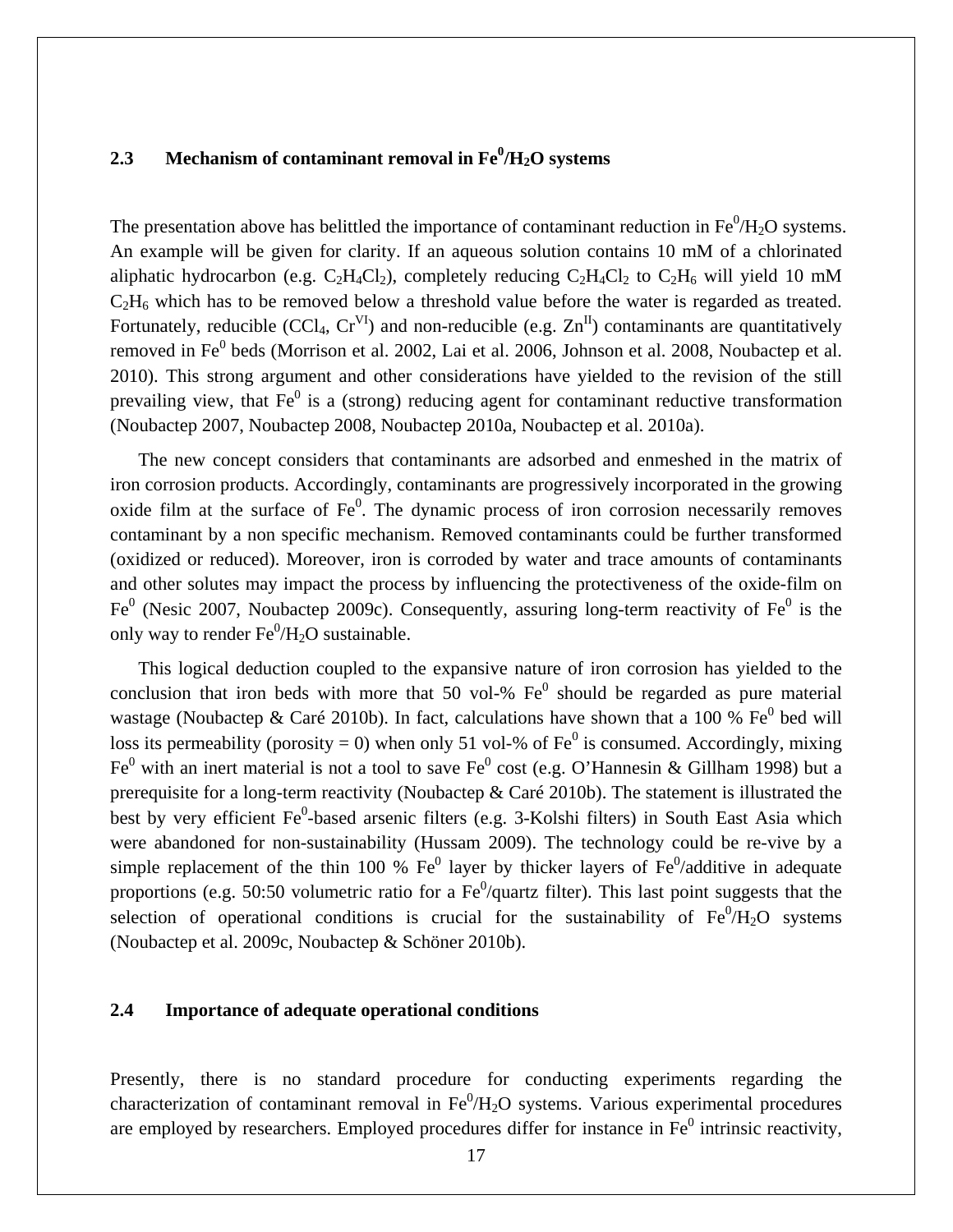pH value, Fe<sup>0</sup> pre-treatment (e.g. acid wash), particle size (nm,  $\mu$ m, mm) and surface area, Fe<sup>0</sup> surface state, volume of used experimental vessels, nature and concentration of contaminants, buffer application, experimental duration, mixing operations (type and speed) (Noubactep 2009a, Noubactep 2009b, Noubactep et al. 2009a, Noubactep et al. 2009b, Noubactep 2010c). A critical consideration of the impact of individual operational parameters suggests that mixing operation was the most disturbing factor in characterizing  $Fe^{0}/H_{2}O$  systems (Noubactep 2009b, Noubactep et al. 2009a, Noubactep et al. 2009b). The pH value was identified as the most important parameter determining the reactivity of  $Fe<sup>0</sup>$  (Noubactep 2009a, Noubactep 2009b, Noubactep 2009c). The major output are that: (i) proprietary information on the  $Fe<sup>0</sup>$  manufacturing process (not accessible or non-available) is of great importance for the efficiency and sustainability of  $Fe<sup>0</sup>$ remediation systems; (ii) remediation with  $Fe<sup>0</sup>$  is limited to pH > 5.0; (iii) batch experiments should be performed under non-disturbed conditions or mixing conditions (shaking, stirring) still allowing the formation of an oxide-scale on  $Fe<sup>0</sup>$ ; (iv) and column experiments should be performed with flowing rate relevant for natural situations. Two tests for the characterization of  $Fe<sup>0</sup>$  intrinsic reactivity are introduced. The first test characterizes iron dissolution in a 0.02 M EDTA solution (Noubactep 2009a, Noubactep et al. 2009a). The second test characterizes the extend of the delay of the discoloration of a 12 mg/L methylene blue solution by  $Fe<sup>0</sup>$  in the presence of well-characterized MnO<sub>2</sub> (Noubactep 2009d). Both tests are facile, cost-effective and do not involve any stringent reaction conditions. Hopefully, these tests will be routinely used to characterize  $Fe<sup>0</sup>$  together with elemental composition, surface area for instance.

# **2.5 Validity of models for Fe<sup>0</sup> reactivity**

The presentation above (in particular  $\S$  1.3) has clearly demonstrated the need of a paradigm shift as the  $Fe<sup>0</sup>$  remediation technology has neglected several important factors inherent to aqueous iron corrosion (Noubactep 2009e, Noubactep 2009f, Noubactep 2009g). It is obvious that the validity of models developed on an inconsistent basis is questionable. Several models have been developed to improve predictive simulations of efficiency and sustainability of  $Fe^{0}/H_{2}O$  systems. The most used model is the specific reaction rate constants  $k_{SA}$  concept (Johnson et al. 1996).

The  $k_{SA}$ -model relies on the assumption that aqueous contaminant disappearance proceeds by kinetics ( $k_{obs}$ ) that are first-order irrespective of contaminant concentration. Therefore,  $k_{obs}$  should be contaminant-characteristic. Because the rate of contaminant removal by  $Fe<sup>0</sup>$  appeared also to be first-order with respect to the available reaction sites on  $Fe<sup>0</sup>$  (specific surface area - SSA), Johnson et al. (1996) introduced  $k_{SA}$  ( $k_{obs}/SSA$  ratio) as a more general descriptor of  $Fe<sup>0</sup>$ reactivity. Therefore,  $k_{SA}$  is considered a more appropriate for remediation design calculations and other inter-system comparisons than  $k_{obs}$ .

The first problem with the  $k_{SA}$ -model is that it is contaminant-specific, while one-contaminant systems are rare in nature. Moreover,  $Fe<sup>0</sup>$  is mostly corroded by water. The second and most important problem of the k<sub>SA</sub>-model is that it neglects the presence of iron corrosion products on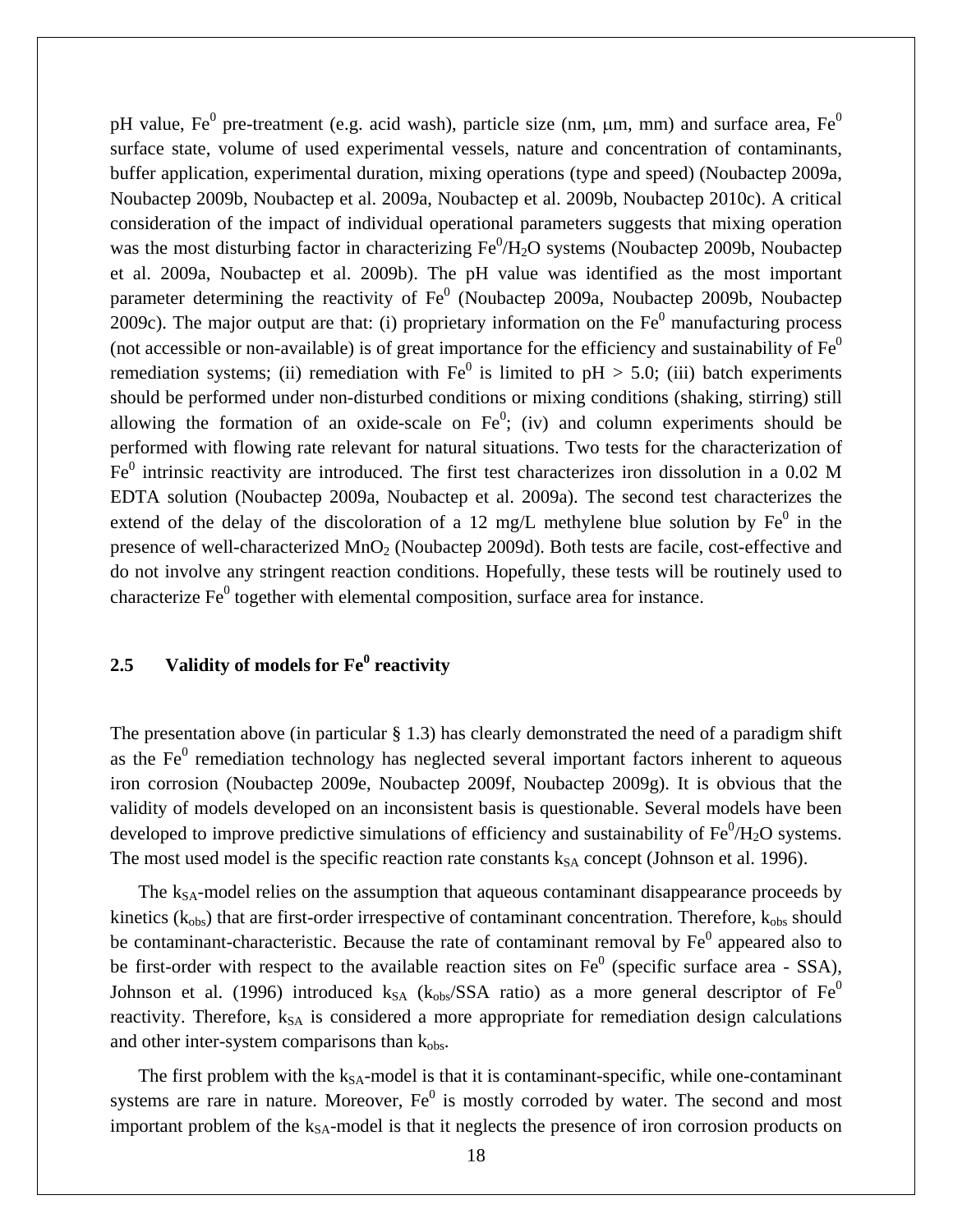the surface of  $Fe<sup>0</sup>$  (Noubactep 2008e). However, iron corrosion products are of larger surface area and stronger affinity to contaminants that the bare  $Fe<sup>0</sup>$  surface (Noubactep 2009c, Noubactep 2008e).

The validity of the  $k_{SA}$ -model is dependent on not only the intrinsic  $Fe^0$  reactivity and  $Fe^0$  pretreatment, but also on the operational experimental conditions (used  $Fe<sup>0</sup>$  mass loading, mixing intensity,  $Fe<sup>0</sup>$  particle size, and initial pH value). Currently used experimental conditions are too different from each other for a useful comparison by means of the  $k_{SA}$ -model (Noubactep 2008e).

The idea behind the  $k_{SA}$ -model is that there may be common underlying mechanisms for reactions in  $Fe^{0}/H_{2}O$  systems that provide a confidence for a non-site-specific permeable reactive barrier design (McGeough et al. 2007). The view that contaminants are adsorbed and coprecipitated by a non-specific mechanism suggests that material selection and system dimensioning are the two most operation factors controlling the efficiency and the sustainability of remediation  $Fe^{0}/H_{2}O$  systems. Accordingly, the thickness of a wall depends on site-specific geochemical conditions (including contaminant concentration) and the  $Fe<sup>0</sup>$  intrinsic reactivity (Noubactep & Caré 2010b).

#### **2.6 Lessons from the past**

The presentation above has described the short history of the innovative technology of using  $Fe<sup>0</sup>$ for water remediation. The first reactive wall was constructed in 1994 (O'Hannesin & Gillham 1998, Gillham 2010) and the first household Fe<sup>0</sup>-based filter, the 3-Kolshi system, tested in 1999 (Hussam 2009). The present study has revealed that the great potential of  $Fe<sup>0</sup>$  treatment is yet to be exploited, as the majority of works are conducted on a pragmatic basis. The net result is that controversial observations were made from various experimental protocols making any reevaluation effort impossible (Noubactep et al. 2009a, Noubactep et al. 2010a). Provided that the new views are accepted and implemented by the majority, it will lead to a large scale changes in the scientific worldview on  $Fe<sup>0</sup>$  remediation. Recently the view that adsorption and coprecipitation are the fundamental mechanisms of the process of contaminant removal in  $Fe^{0}/H_{2}O$ has been validated and adopted by an independent research group (Ghauch et al. 2010a, Ghauch et al. 2010b, 2011). Despite some initial skeptic views (Elsner et al. 2007, Kang & Choi 2009), the concept is progressively properly referenced in the scientific literature (Baeza et al. 2008, Simon et al. 2008, Flury et al. 2009, Satapanajaru et al. 2009, Dickinson & Scott 2010, Dou et al. 2010, Gyliene et al. 2010, Kiser & Manning 2010, Zhu et al. 2010). For example Kiser & Manning (2010) wrote: "*… substantial evidence now suggests that Fe(II) is the predominant reducing agent generated during corrosion of metallic Fe (Noubactep 2007, Noubactep 2008)*." A second example is the work of Dou et al. 2010 in which 7 references from 42 are articles from the appended list.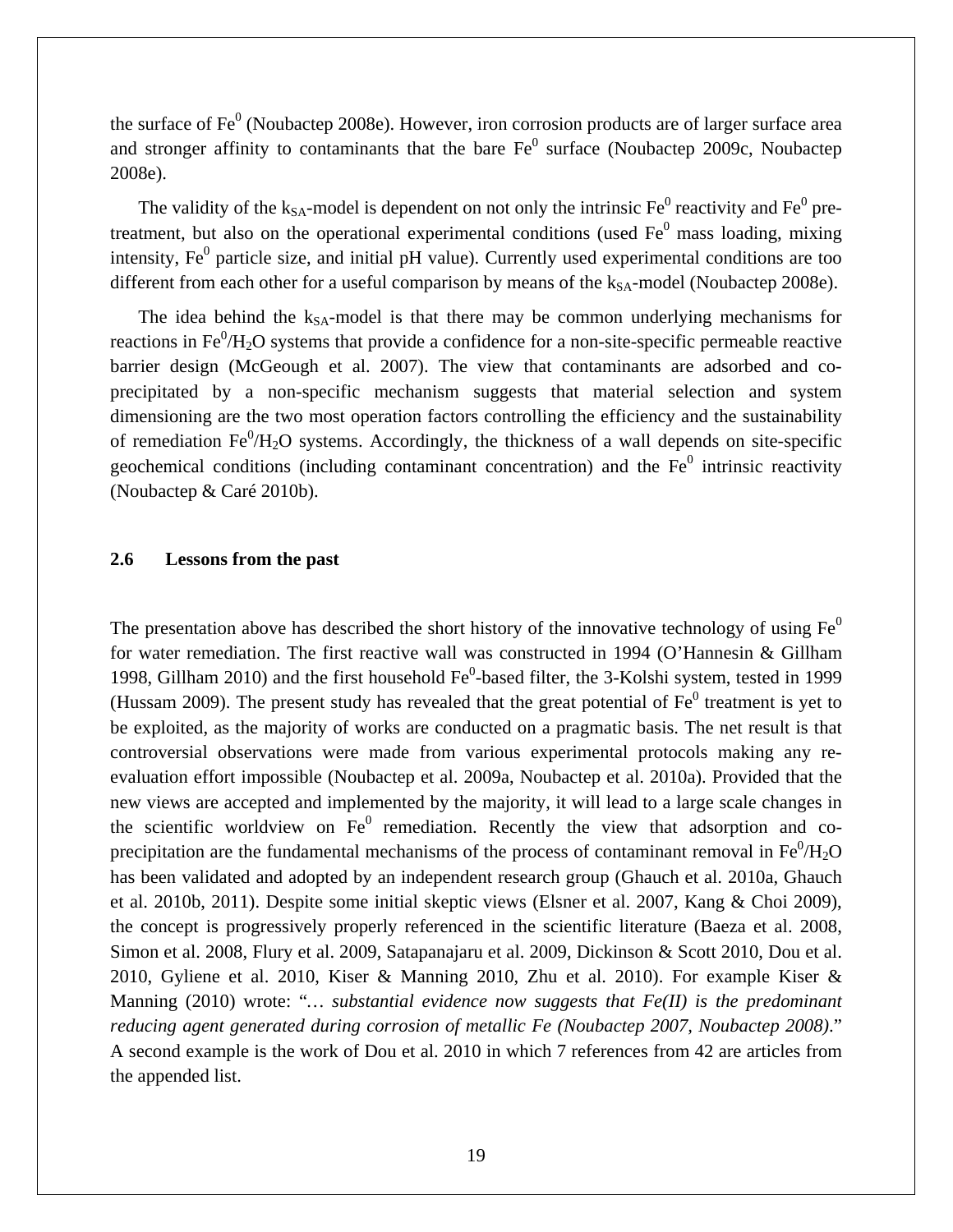It is not unusual for technologies that the know-why precedes the know-how (Schmuki 2002, Post & Votta 2005, Noubactep & Schöner 2010a). For example, Noubactep & Schöner (2010a) reiterated that the proper understanding of the complex chemical and physical processes involved in electrocoagulation using  $Fe<sup>0</sup>$  (Fe<sup>0</sup> EC) as sacrificial electrode is still incomplete. The electrocoagulation was patented by Dieterich in 1906 and  $Fe<sup>0</sup>$  EC has been commercially used for decades. As a rule, profound understandings of the know-why open new doors for technology development.

During the last 20 years, a huge volume of data has been produced while using  $Fe<sup>0</sup>$  for water treatment. The fact is that iron remediation is an efficient technology. There should be no more pro or contra discussion for  $Fe<sup>0</sup>$ . Rather, the whole remediation community should work on the conversion of these data into knowledge. It is a blessing that the funding research groups of the  $Fe<sup>0</sup>$  remediation technology are still active. It will be easy for each group to reconsider his own results than for any outstanding to search through the literature for data to re-evaluate.

The next chapter will compile the author contribution for the development of the  $Fe<sup>0</sup>$ remediation technology in the perspective of using  $Fe<sup>0</sup>$  for safe drinking water production at household and community level (Noubactep et al. 2009c, Noubactep & Caré 2010b, Noubactep & Schöner 2010b, Noubactep et al. 2010c).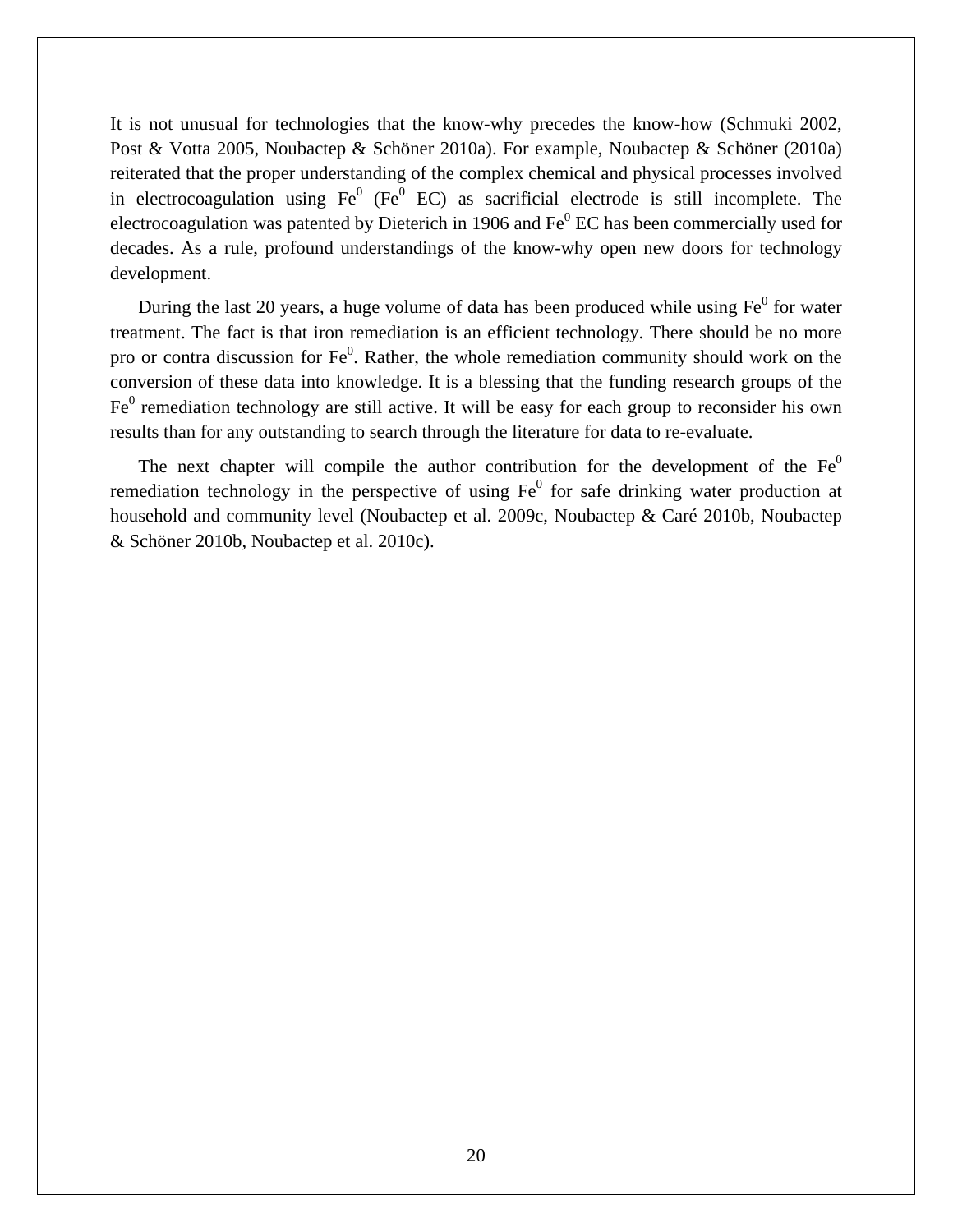# **3 Metallic iron for safe water production at household level**

#### **3.1 Background**

This chapter summarizes the content of the appended papers in the perspective of using metallic iron (Fe $\rm^{0}$ ) for small water treatment installations in single-family houses. Producing safe drinking water at household level is a human need of universal relevance. The presentation will discriminate between the situation in the developed and the developing worlds for clarity.

#### **3.1.1 Household level water treatment in the developed world**

In the developed world, metallic contamination from old piping systems, residues from water disinfection, and the presence of so-called emerging contaminants (mostly residues from pharmaceutical products) are three examples justifying the increasing trend to use bottled waters or household filters. Filtered water may be stored in PET bottles of doubtful quality. In fact, recent studies have reported leaching of Sb from PET bottles into mineral water and citrus fruit juices (Hansen et al. 2010).

Still in the developed world, many conventional water treatment technologies are too costly for extensive deployment in small municipalities (Coulibaly & Rodriguez 2004, Coulibaly & Rodriguez 2003, Gottinger 2010). On the other hand, there is a new trend for single-standing detached one family houses. Detached houses are sometimes built in remote rural areas. The connection of their engineering systems with old pipe and electric lines could be prohibitively expensive. Even where centralized water supply is available, a growing number of homeowners are interested in treating water at household level. This gives them an opportunity to choose the quality of the water they are using. In other words, people are not satisfied with available water and they wish to control what they drink. Therefore, for the developed world, household water treatment technologies matching or exceeding the capability of conventional technologies are needed.

#### **3.1.1 Household level water treatment in the developing world**

In many rural and peri-urban communities in the developing world, most people do not have any access to treated water. Their natural waters (rivers, springs, wells) are potentially contaminated with pathogens and various imported manufactured substances including fertilizers, heavy metals, herbicides, insecticides, and pharmaceutics (Shannon et al. 2008, Sobsey et al. 2008, Litter et al. 2010, Tellen et al. 2010). Here, there is obviously a larger need for efficient but affordable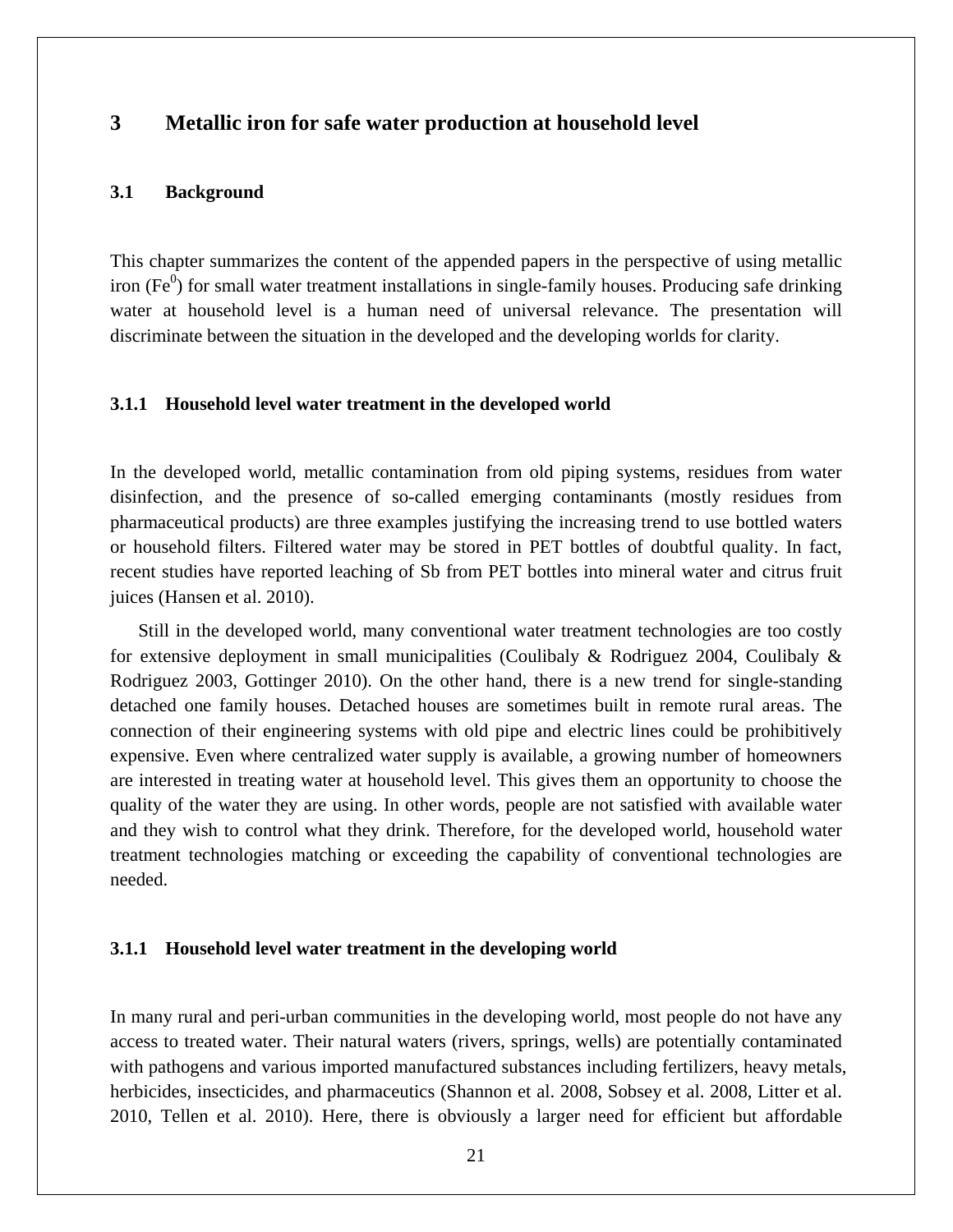technologies for safe drinking water. Affordable treatment devices should additionally be easy to use and maintain (Hussam & Munir 2007, Ngai et al. 2007, Tellen et al. 2010).

Currently there are more than 800 million people without access to safe drinking water in the world and experts agree on the sad fact that the Millennium ´Development Goals for water (to "halve by 2015 the proportion of people without sustainable access to safe drinking water" in 2000) will not be achieved (WHO/UNICEF 2010). Therefore, a potential efficient and affordable technology must be worldwide applicable. Metallic iron  $(Fe^0)$  which is universally available is a good candidate.

# **3.2 Suitability of Fe<sup>0</sup> for household filters**

The last two decades have witnessed the establishment of  $Fe<sup>0</sup>$  as powerful environmental remediation materials (Scherer et al. 2000, Henderson & Demond 2007, Cundy et al. 2008, Comba et al. 2011). Until recently, it has been commonplace to consider that the mechanism of metallic iron remediation varies depending on the contaminant of interest (O'Hannesin & Gillham 1998, Scherer et al. 2000, Henderson & Demond 2007, Cundy et al. 2008, Comba et al. 2011). Following this premise, research over the past decade has demonstrated the efficacy of  $Fe<sup>0</sup>$ for the remediation of a wide range of contaminants, including chlorinated organics, dyes, pharmaceutical products, selected inorganic ions, a wide range of heavy metals, and radionuclides (Cantrell et al. 1995, Blowes et al. 2000, Morrison et al. 2002, Morrison et al. 2006, Ghauch et al. 2010a, Ghauch et al. 2010b). Thereby, the used approach was a pragmatic one as contaminant removal was tested on case-by-case basis. In other words, available results on aqueous contaminant removal by  $Fe<sup>0</sup>$  could be collectively regarded as demonstration of the universal efficiency of  $\text{Fe}^0$  filters for safe drinking water production.

Beside adsorption and co-precipitation, size exclusion is the third fundamental removal path of contaminants in Fe $^0$  filters. Accordingly, Fe $^0$  is used to assist sand filtration and not to induce any chemical transformation of contaminants. The volumetric expansive process of iron corrosion and the adsorptive properties of in situ generated iron oxides are used to sustain the filtration efficiency (Noubactep 2010a, Noubactep & Caré 2010b, Noubactep et al. 2010b). In other words, in Fe<sup>0</sup> filters, Fe<sup>0</sup> is oxidized by  $H_2O$  and corrosion products are used as trap for contaminants, which could be chemically transformed. Depending on their nature and concentration, selected contaminants may inhibit or sustain the process of iron corrosion. For example, it is well-established that the incorporation of a cation into the structure of iron (oxyhydr)oxides alters the nucleation, crystal growth, and transformation (Mitsunobu et al. 2010).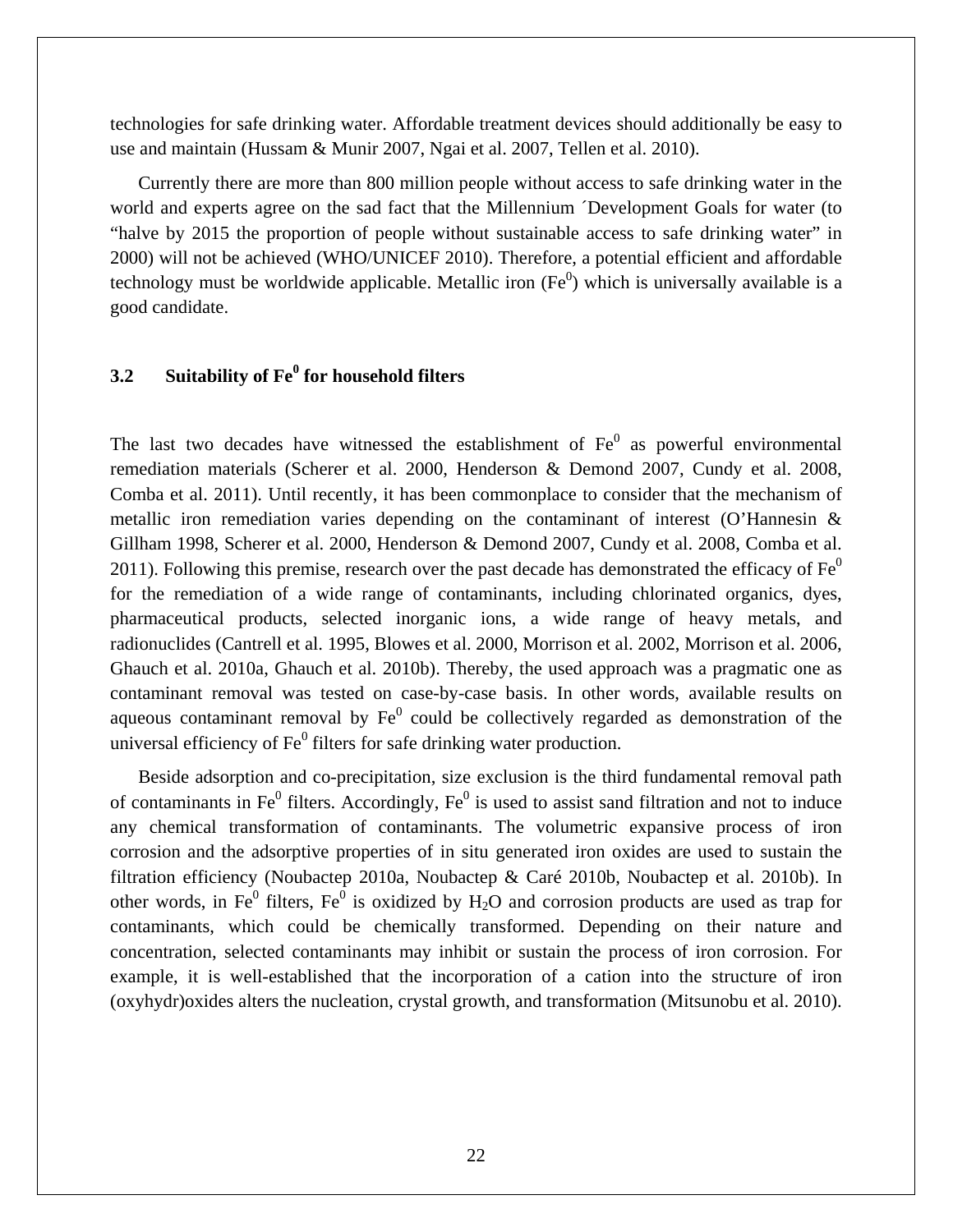

**Figure 1:** Flow scheme of treatment concept. Potential materials are enumerated without care on their relative proportions. In the reactive filtration bed, sand and iron particles are mixed. The volumetric proportion of  $Fe^0$  should not exceed 50%.

#### **3.3.1 Bed porosity and porosity loss**

A Fe<sup>0</sup> filtration bed is composed of one or several reactive zones of granular sand and Fe<sup>0</sup> particles (Fig. 1). The compact  $Fe^0$ : sand mixture has a random porous structure. The manner with which the pore space is formed depends mainly on the arrangement of the granular particles (Nur et al. 1998). While packing uniform spheres, the least compact and most compact arrangements are rhombohedral and cubic respectively. The pore size can be defined in terms of a length dimension (pore radius). Pore size in a packed bed is closely related with the size of the filter grains constituting the bed (e.g.  $Fe<sup>0</sup>$  and sand). The smaller the grains are, the smaller the pore size is.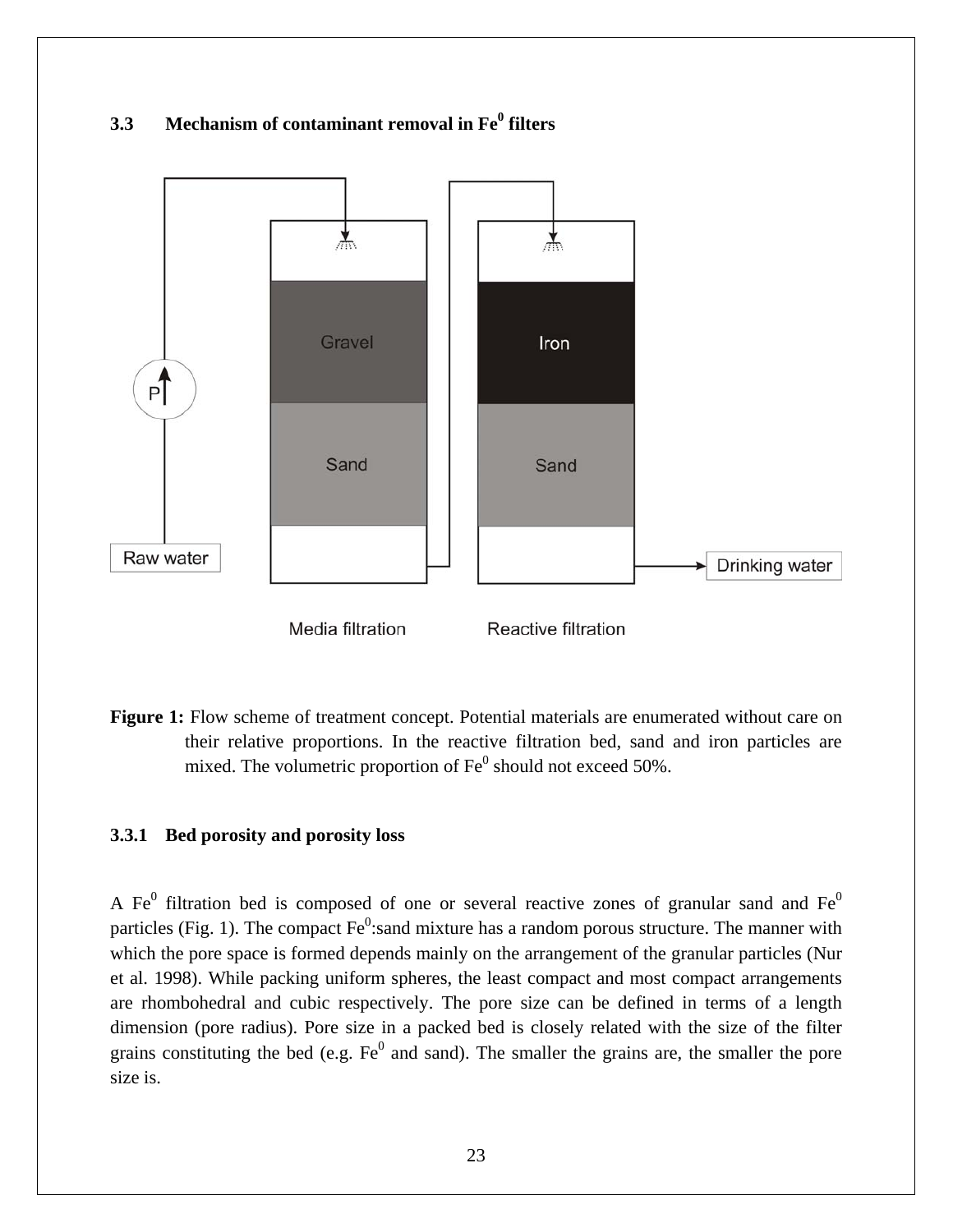The most important feature of  $Fe<sup>0</sup>$  filters is the evolution of the initial porosity with the extent of volumetric expansive  $Fe^0$  corrosion (Noubactep et al. 2010b) and its consequence for the process of contaminant removal. It has been shown that if a filter contains less that 50 vol-% of  $Fe<sup>0</sup>$ , no porosity loss will occur upon  $Fe<sup>0</sup>$  depletion. In all the cases, a progressive diminution of pore radius will be observed. Assuming a purposeful selection of  $Fe<sup>0</sup>$  and sand grain size and a relevant Fe<sup>0</sup> volumetric ratio in a filter, the processes yielding contaminant removal in Fe<sup>0</sup> beds are discussed below.

# **3.3.2** Mechanism of contaminant removal in Fe<sup>0</sup> filters

In the conventional granular bed filtration (adsorptive filtration), contaminants have to be transported in the vicinity of the filter grains (e.g. activated carbon, metal oxide) by different transport mechanisms and then adhered to the grain surfaces by various attachment mechanisms for their successful removal (Manandhar & Vigneswaran 1991). Filtration is thus a complex process involving physico-chemical mechanisms and essentially depending on four major various factors: (i) filtration rate, (ii) media grain size, (iii) affinity of contaminant to bed media, and (iv) contaminant concentration. Depending on the media grain size and the size of the contaminant, a filtration bed may work as pure sieve (size exclusion). Size exclusion is used for example in rapid sand filtration for water clarification.

#### **3.3.2.1 Adsorptive filtration and reactive filtration**

Conventional filters contains adsorptive media (e.g. iron oxides), which are relatively inert in water and possess a given adsorptive capacity for any contaminant. Accordingly, a contaminant breakthrough is observed when the adsorptive capacity of the material in the filter is exhausted. In a  $Fe<sup>0</sup>/s$  and bed, on the contrary, iron oxides for contaminant adsorption are generated in-situ. Ideally, iron oxide generation through  $Fe^0$  oxidation  $H_2O$  (or  $H^+$ ) occurs uniformly in the whole bed (Fig. 2). Therefore, although a reaction front exists due to dissolve  $O_2$ , salinity and probably contamination, virgin Fe<sup>0</sup> can not be expected in a Fe<sup>0</sup> filter (reactive filtration). Accordingly, at any date contaminant removal occurs in the whole bed and iron corrosion proceeds in all three compartments of the bed. The best illustration for this is given by an experiment of Leupin  $\&$ Hug (2005). The authors performed an As removal experiment with four identical filters in series containing each 1.5  $g \text{Fe}^0$  and 60  $g$  sand.

The results showed that 36 L of water containing 500 μg As/L could be treated to below 50 μg/L arsenic. This performance resulted from multiple filtrations, showing that contaminant removal occurs in the whole bed. The difference between synthetic iron oxides and in-situ generated iron oxides (corrosion products) is excellently given by Sikora & Macdonald (2000), and presented elsewhere in the context of safe drinking water production (Noubactep et al. 2009c). The further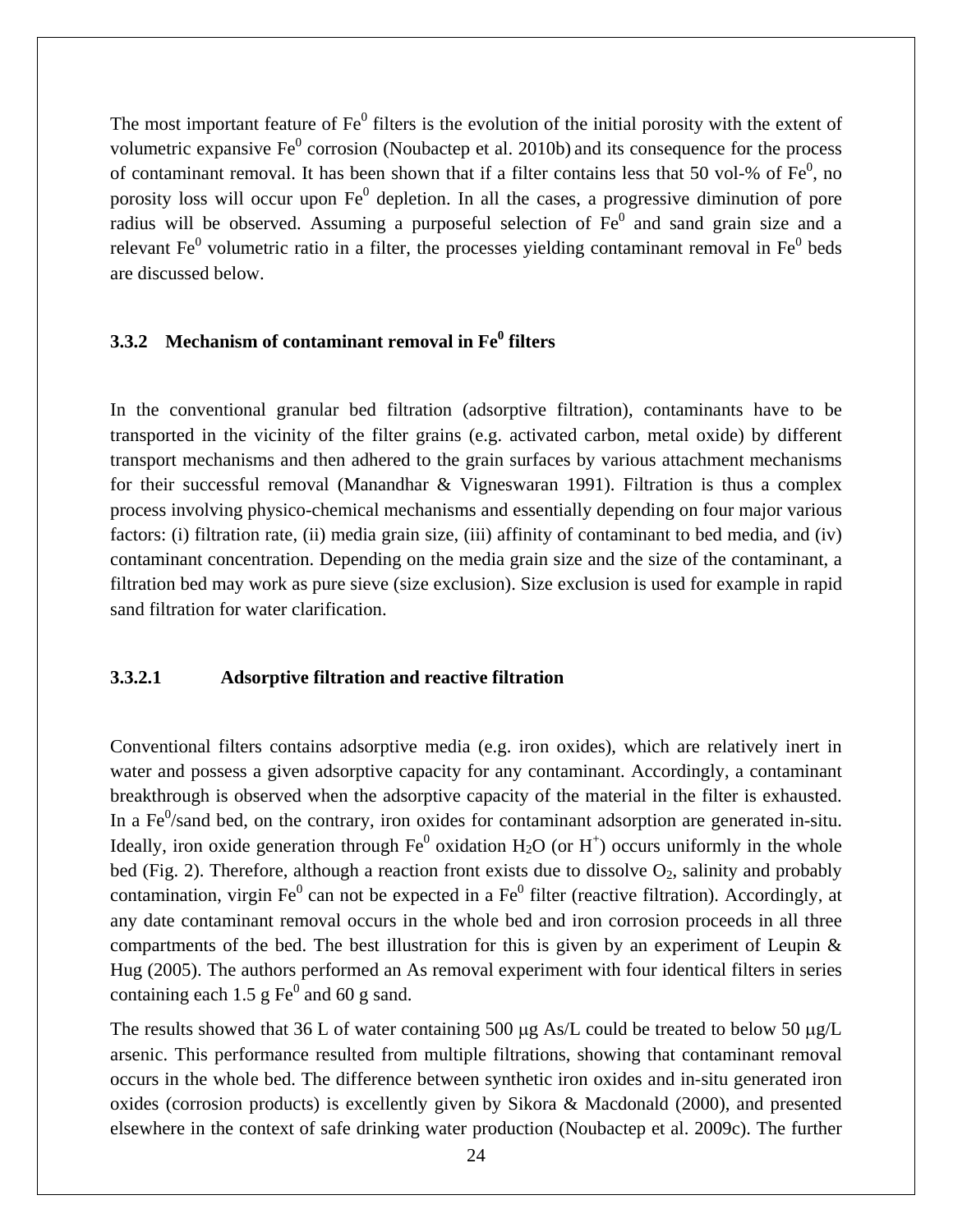presentation will insist on the transformation of iron from its position in the metal lattice ( $Fe<sup>0</sup>$ ) to its location in a crystallized corrosion products (e.g. FeOOH,  $Fe<sub>2</sub>O<sub>3</sub>$ , Fe<sub>3</sub>O<sub>4</sub>).



**Figure 2**: Comparison of the evolution of contaminant loading in granular activated carbon  $(GAC - up)$  and  $Fe<sup>0</sup>$  (dawn) filters. The evolution of the GAC filters is virgin preloaded (reaction front) and saturated carbon. For the  $Fe<sup>0</sup>$  filters a reaction front may exist due to increased  $O_2$  in the influent but iron corrosion by  $H_2O$  (or  $H^+$ ) occurs uniformly in the whole column. The light grey shadow indicates progressive  $Fe<sup>0</sup>$ corrosion by water.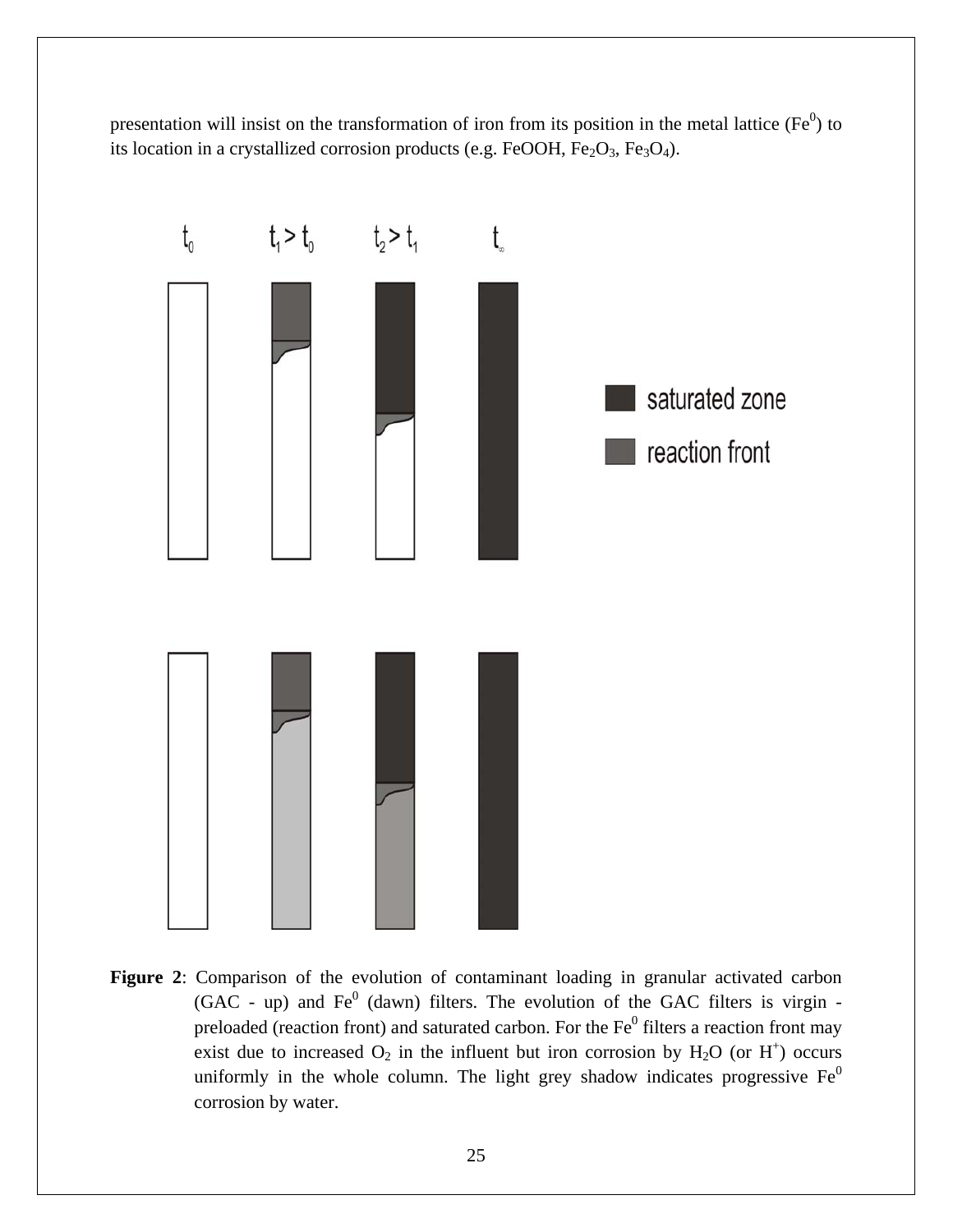#### **3.3.2.2 The volumetric expansion/compression cycle**

The essential characteristic of a  $Fe<sup>0</sup>$  filtration bed is the in-situ generation of very adsorptive iron hydroxides which are progressively transformed to amorphous and crystalline iron oxides. While filling the pore space, solid corrosion products necessarily reduce the pore radius, improving size exclusion but the most important feature is the dynamic nature of iron corrosion in the pore space (Noubactep et al. 2009c, Noubactep 2010a, Noubactep 2010d, Noubactep 2010e, Noubactep et al. 2010b). Iron corrosion products could be regarded as "mercenaries" with the mission to trap contaminants in the pore space of the bed. Accordingly, contaminants do not need to be transported near the  $Fe<sup>0</sup>$  grains to be removed.

The cycle of a single atom  $(Fe<sup>0</sup>)$  in the process of iron corrosion can be given as follows:

$$
\text{Fe}^0 \Rightarrow \text{Fe}^{2+}/\text{Fe}^{3+}(\text{H}_2\text{O})_6 \Rightarrow \text{Fe}^{2+}/\text{Fe}^{3+}(\text{OH})_n \Rightarrow \text{FeOOH} \Rightarrow \text{Fe}_2\text{O}_3 \Rightarrow \text{Fe}_3\text{O}_4 \tag{1}
$$

While only considering insoluble species the cycle is:

$$
\text{Fe}^0 \Rightarrow \text{Fe(OH)}_2/\text{Fe(OH)}_3 \Rightarrow \text{FeOOH} \Rightarrow \text{Fe}_2\text{O}_3 \Rightarrow \text{Fe}_3\text{O}_4 \tag{2}
$$

The transformation can also be represented in terms of variation of the specific surface area (SSA in  $m^2/g$ ). Selected representative values are given in parenthesis,  $Fe_2(HO)_6$  stands for ferrihydrite (Hanna 2007).

$$
\text{Fe}^0(1) \Rightarrow \text{Fe}_2(\text{HO})_6(327) \Rightarrow \text{FeOOH}(55) \Rightarrow \text{Fe}_2\text{O}_3(11) \Rightarrow \text{Fe}_3\text{O}_4(2) \tag{3}
$$

The last alternative to represent the transformation is in terms volumetric expansion relative to  $Fe<sup>0</sup>$  in the metal lattice. The coefficient of volumetric expansion given in parenthesis is equal to  $V_{\text{oxide}}/V_{\text{Fe}}$  (Caré et al. 2008). The following evolution is given:

$$
\text{Fe}^{0}(1) \Rightarrow \text{Fe}_{2}(\text{HO})_{6}(6.4) \Rightarrow \text{FeOOH}(3.0) \Rightarrow \text{Fe}_{2}\text{O}_{3}(2.2) \Rightarrow \text{Fe}_{3}\text{O}_{4}(2.1) \tag{4}
$$

The evolution of the surface area, the density and the coefficient of volumetric expansion clearly show that dissolved Fe first experiences an expansion than a compression. Focusing the attention on the initial stage (Fe<sup>0</sup>) and the final stage (FeOOH, Fe<sub>2</sub>O<sub>3</sub> or Fe<sub>3</sub>O<sub>4</sub>) reveal an expansion, which is definitively the reason for porosity loss. However, the whole dynamic process of iron corrosion should be considered. In particular, if there is not enough space for volumetric expansion, iron corrosion will stop. Strictly the porosity will decrease to zero. This corresponds to permeability loss (or porosity loss). This is the very first argument against a 100 %  $Fe<sup>0</sup>$  reactive zone of 100 % Fe<sup>0</sup> filtration bed as used in the 3-Kolshi system (Khan et al. 2000, Hussam 2009). Therefore, Leupin et al. (2005) suggested the admixture of inert sand to  $Fe<sup>0</sup>$  as an efficient tool to ameliorate the efficiency of iron filters. Recent calculations (Noubactep & Caré 2010b, Noubactep et al. 2010b) suggested that a reactive zone with more that 60 vol-%  $Fe<sup>0</sup>$  should be regarded as pure material wastage because corrosion will stop because of lack of space to proceed. It is important to notice that mixing  $Fe^0$  and inert materials (e.g. sand) is a prerequisite for long-term  $Fe^0$ reactivity (and filter permeability). Accordingly, the resulting economy in investment costs (costs for the corresponding up to 50 vol-%  $Fe<sup>0</sup>$ ) could be regarded as beneficial side effects.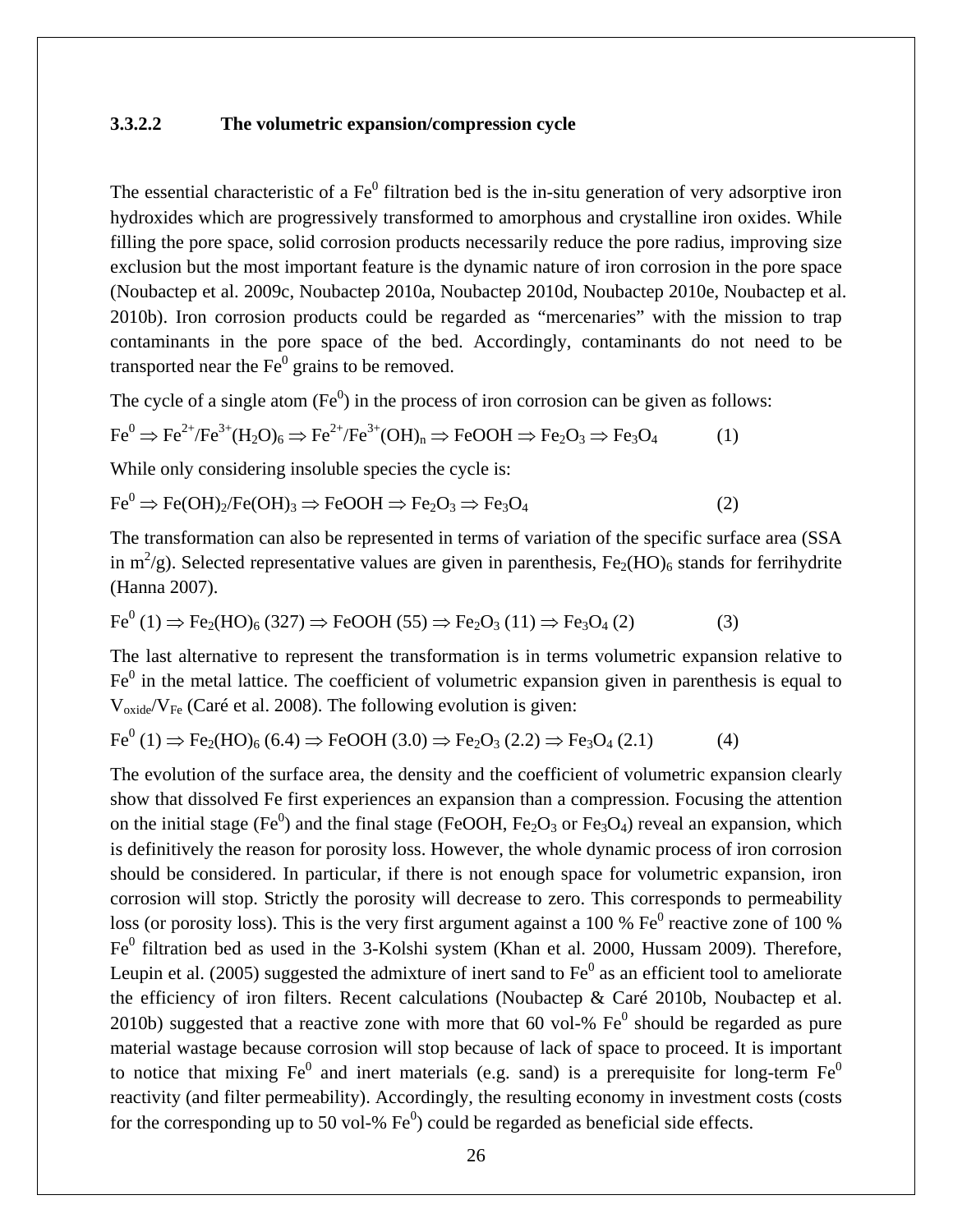#### **3.3.2.3 Expansion/compression cycles and contaminant removal**

The transformations accompanying  $Fe<sup>0</sup>$  transformation to crystallized iron oxides may occur in the presence of contaminants which may be trapped or enmeshed in the mass of corrosion products or be retained in the filter by size exclusion. The efficiency of a  $Fe<sup>0</sup>$  filter for contaminant removal can be summarized in the following metaphor: *Instead of waiting for the*  contaminants to come to its surface, Fe<sup>0</sup> injects corrosion products into the pore space for rapid *and effective contaminant removal*. A further abstraction is to consider that the pore space is initially filled with porous amorphous iron hydroxides and oxides, which are progressively transformed to more crystalline species.

It is important to note that the presentation above has not considered the nature of the contaminants. Accordingly, even contaminants with less adsorptive affinity to iron oxides like Mo<sup>VI</sup> (Morrison et al. 2002, 2006) will be transported in the filter by gravity, and removed by pure size exclusion. Specific laboratory researches are nevertheless needed for such contaminants. These studies may check the possibility to add a layer of adequate reactive materials (e.g.  $MnO<sub>2</sub>$ ) or natural zeolithe for  $Mo<sup>VI</sup>$  for the specific removal of such contaminants before or after  $Fe<sup>0</sup>$ filtration.

#### **3.4. Filter design**

Fe<sup>0</sup> filtration beds should remove trace amounts of chemical contaminants and pathogens from raw water to produce save drinking water. The filter efficiency depends upon the purposeful selection of a reactive medium  $(Fe^0)$  and the water flow velocity. The water flow velocity will depend on the intrinsic reactivity of  $Fe<sup>0</sup>$ , as the residence time should correspond to the time necessary to produce enough iron corrosion for contaminant removal by (i) adsorption, (ii) coprecipitation and (iii) size exclusion.

It should be explicitly said that the goal should never be to select (or manufacture) the most reactive material but a material which is reactive enough to produce enough water for the community in need. For example, a  $Fe<sup>0</sup>$  material that is not reactive enough for a water plant in Germany could be satisfactorily for a plant in a tropical country (e.g. Cameroon). Nevertheless, having readily reactive materials has the advantage to offer flexibility in selecting the amount to be used in individual cases. For example, only 35 vol-% of a very reactive material could be used under tropical conditions and up to 60 vol-% under temperate conditions. Varying the reactivity of  $Fe<sup>0</sup>$  materials by varying their particle size from fine powders to large granules and chips will be a tool in optimising filtration efficiency.

A water treatment plant based on  $Fe<sup>0</sup>$  bed filtration is very simple and similar to slow sand filtration for small communities. The simplest device is a single column containing layers of: (i) gravel and sand for water clarification (media filtration) and (ii)  $Fe<sup>0</sup>$ :sand for water treatment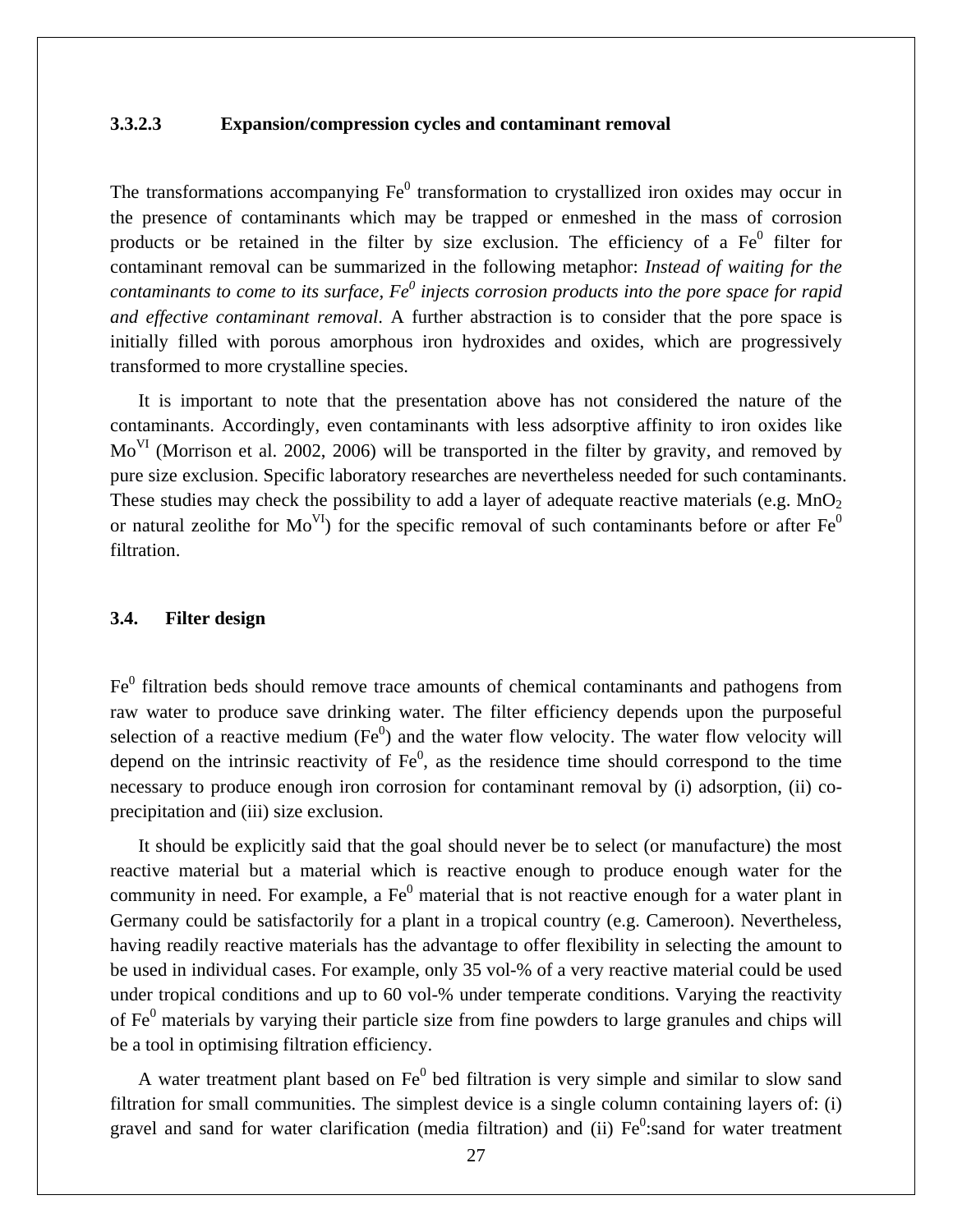(reactive filtration). This device is similar to household  $Fe<sup>0</sup>$ -based SONO filters (Hussam & Munir 2007, Hussam 2009) which have been reported to function for more than five years. The long-term efficiency of SONO filters is certainly due to the porous nature of the used composite.

# **3.5** The economics of Fe<sup>0</sup>/sand beds

Cost is a major factor in implementing  $Fe<sup>0</sup>$  filtration technologies and is necessarily site-specific. Factors determining water treatment cost in  $Fe<sup>0</sup>$  beds include: (i) the quality of freshwater, (ii) plant or filter capacity, and (iii) construction costs. The realistic costs of  $Fe<sup>0</sup>/s$  and filters given by Gottinger (2010) could be adopted here. The estimation is based on the evidence  $Fe<sup>0</sup>$  is the sole material to be bought. In Canada,  $Fe^0$  filings can currently be obtained for under \$1.50 / kg (1.12)  $\Theta$ kg). The cost of manufacturing Fe<sup>0</sup>/sand filter is comparable to a biological activated carbon filter. The service life of a Fe<sup>0</sup>/sand filter (50 vol-% Fe<sup>0</sup>) was estimated to be approximately 40 months (3.3 years). This yield to a treatment cost of  $< 0.01$  \$/L ( $< 0.01$   $\in$  EL) and includes filter installation, media, operation and maintenance costs. It is not likely that any water treatment could be cheaper than the own presented here.

#### **3.6 Concluding remarks**

 $Fe<sup>0</sup>/s$  filtration is an affordable technology for safe drinking water production at various scales: household, rural establishments (clinics, forestry stations, hospitals, hotels, schools), and small or large communities. Fe $\frac{0}{s}$  filtration is the ideal technology for remote villages in the developing world (Noubactep & Schöner 2010b). Here inhabitants may lack money to purchase  $Fe<sup>0</sup>$  (no income) but they possess the ancestral iron-making technology (Pole 1982, Prakash 1991). It could be anticipated that, self produced safe drinking water will increase the selfconfidence of rural populations and contribute to reduce rural exodus. On the other hand, the development and the implementation of the technology worldwide will render travel with bottle water superfluous. Moreover,  $Fe<sup>0</sup>/s$  and filters are excellent candidates for safe drinking water in emergencies (e.g. earthquakes, wars, and tsunami).

 $Fe<sup>0</sup>/s$  and filtration is equally a feasible option to successfully remove all target compounds from surface and groundwater: particles, natural organic matter, pathogens and micro-pollutants (including so-called emerging contaminants). Therefore, efforts should be made to use this chemical-free technology as the first choice everywhere. It could be expected that using  $Fe^0$ /sand filtration as standard technology will be very beneficial for water works as iron oxides (the products of iron corrosion) are easy to recycle to  $Fe<sup>0</sup>$ . Recycling unit can be built within the facilities. The calcination of enmeshed organic contaminants will care for a porous recycled material. Porous Fe<sup>0</sup> materials are known for their increased reactivity. Possible enmeshed toxic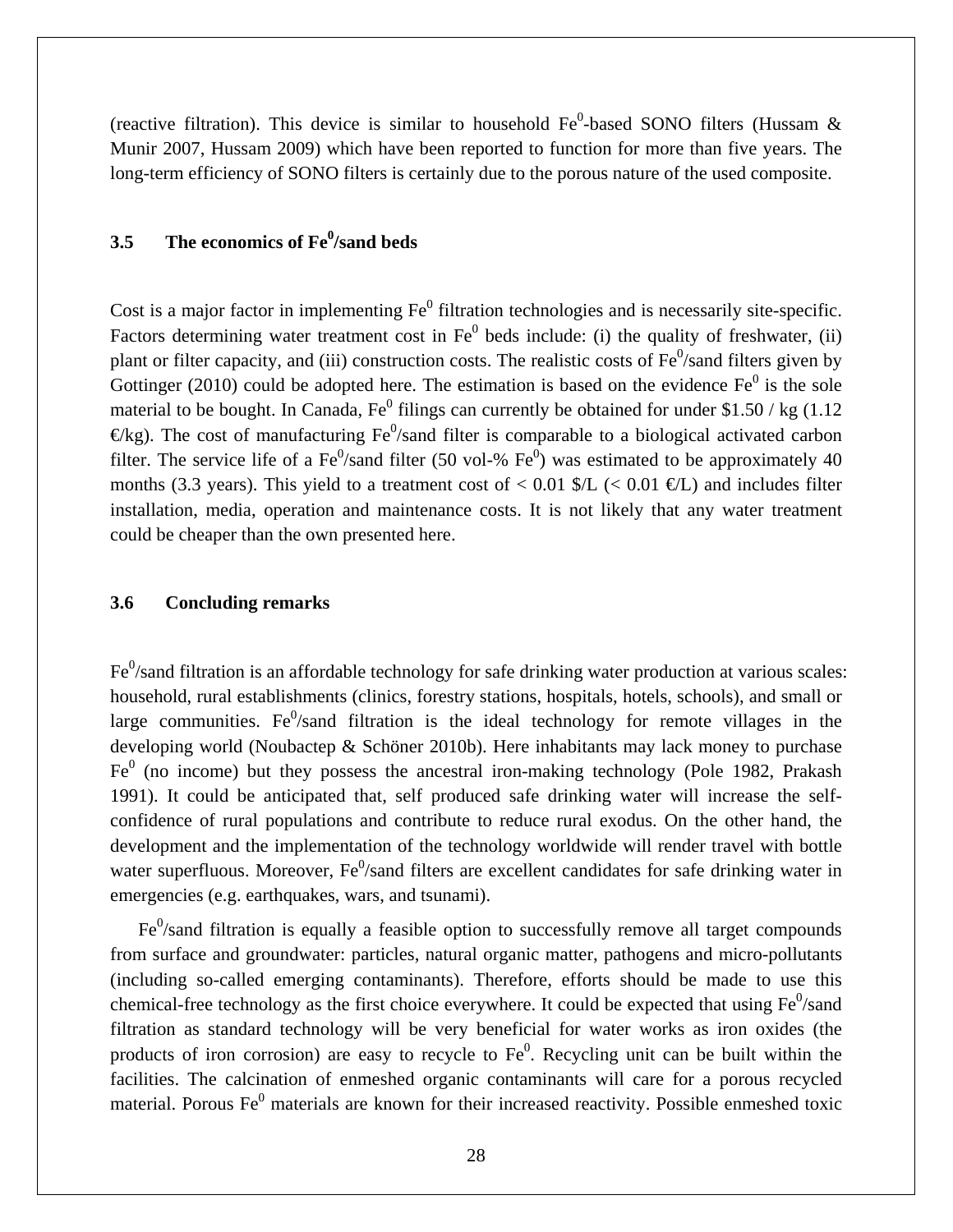inorganic substances are not likely to be leached out of the filters because or the low solubility of iron under working conditions ( $pH > 4.5$ ).

The probably strongest argument for the development of  $Fe<sup>0</sup>/s$  and filtration technology is the simplicity of the system. One should not care in parallel for membranes, granular activated carbon and chemicals (including disinfectants) but only on the stock of iron and sand, and the regeneration of the former. Finally, it can be speculated the success of the  $Fe<sup>0</sup>/s$  and technology for safe drinking water production will depend on the capacity of researchers create new reactive  $Fe<sup>0</sup>$  materials and their capacity to find ways to control material reactivity in an affordable way.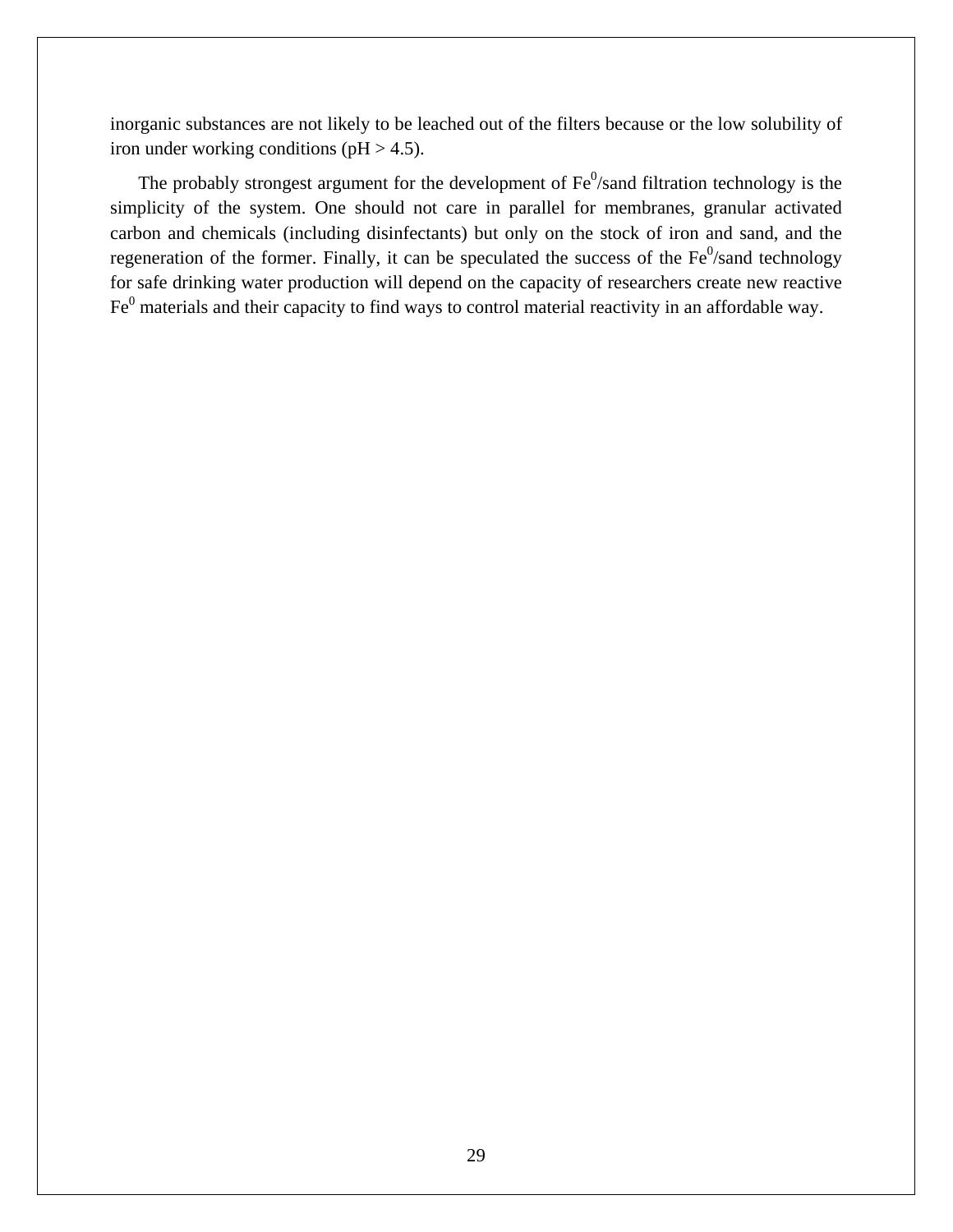# **4 Conclusions and outlook**

Metallic iron remediation technology is being developed on a wrong basis while ignoring basic results from several research branches using  $Fe<sup>0</sup>$  in aqueous solutions. A critical system analysis is also missed. As a result, an inconsistent approach is available for: (i) system design, (ii) result interpretation, and (iii) predictive modelling. The present work has suggested a basic structure for a comprehensive system design. The introduced structure requires further study at several fronts to verify its overall usefulness.

#### **4.1 System design**

Experimental procedures reported over the last 20 years for the characterization of the process of aqueous contaminant removal by  $Fe<sup>0</sup>$  have been critically reviewed in terms of sample handling and appropriateness to simulate environmental situations. The results have clearly shown that available results are hardly comparable, as they have been achieved under very different experimental conditions (Noubactep et al. 2009a). A unified experimental procedure (e.g. standard procedure) for the investigation of processes in  $Fe^{0}/H_{2}O$  systems is suitable. A parameter ( $k_{EDTA}$  - Noubactep et al. 2009a) is introduced which could be routinely used to characterize  $Fe<sup>0</sup>$  reactivity under given experimental conditions. Furthermore, it is suggested that future batch experiments are only performed under mixing conditions still enabling the formation of an oxide scale near  $Fe<sup>0</sup>$ . For column experiments, only flow rates relevant for natural situations will be used. Additionally no 100 %  $Fe^0$  beds should be used, but rather, systems containing  $Fe^0$ and inert materials. The Fe<sup>0</sup> volumetric proportion should not exceed 60 % (Noubactep & Caré 2010b, Noubactep et al. 2010b).

#### **4.2 Result interpretation**

The prevailing concept considers  $Fe^0$  as a reducing agent. It is assumed that  $Fe^0/H_2O$  systems may remove chlorinated organics by reductive degradation, whereas metals, metalloids and radionuclides may be removed via reductive precipitation, surface adsorption or complexation, or co-precipitation with the Fe oxyhydroxides that are generated in the system (Scherer et al. 2000, Henderson & Demond 2007, Cundy et al. 2008). The validity of this concept is questioned in this work (Noubactep 2007, Noubactep 2008, Noubactep 2010a, Noubactep 2010d, Noubactep 2010e). In fact, given the large array of removed contaminants, some processes must be fundamental and valid for all possible pollutants while others will be valid only in particular situations (e.g., the contaminant is reducible). In addition to the diversity of successfully removed contaminants in Fe ${}^{0}/H_{2}O$  systems, there is diversity among Fe ${}^{0}$  sources (intrinsic properties) and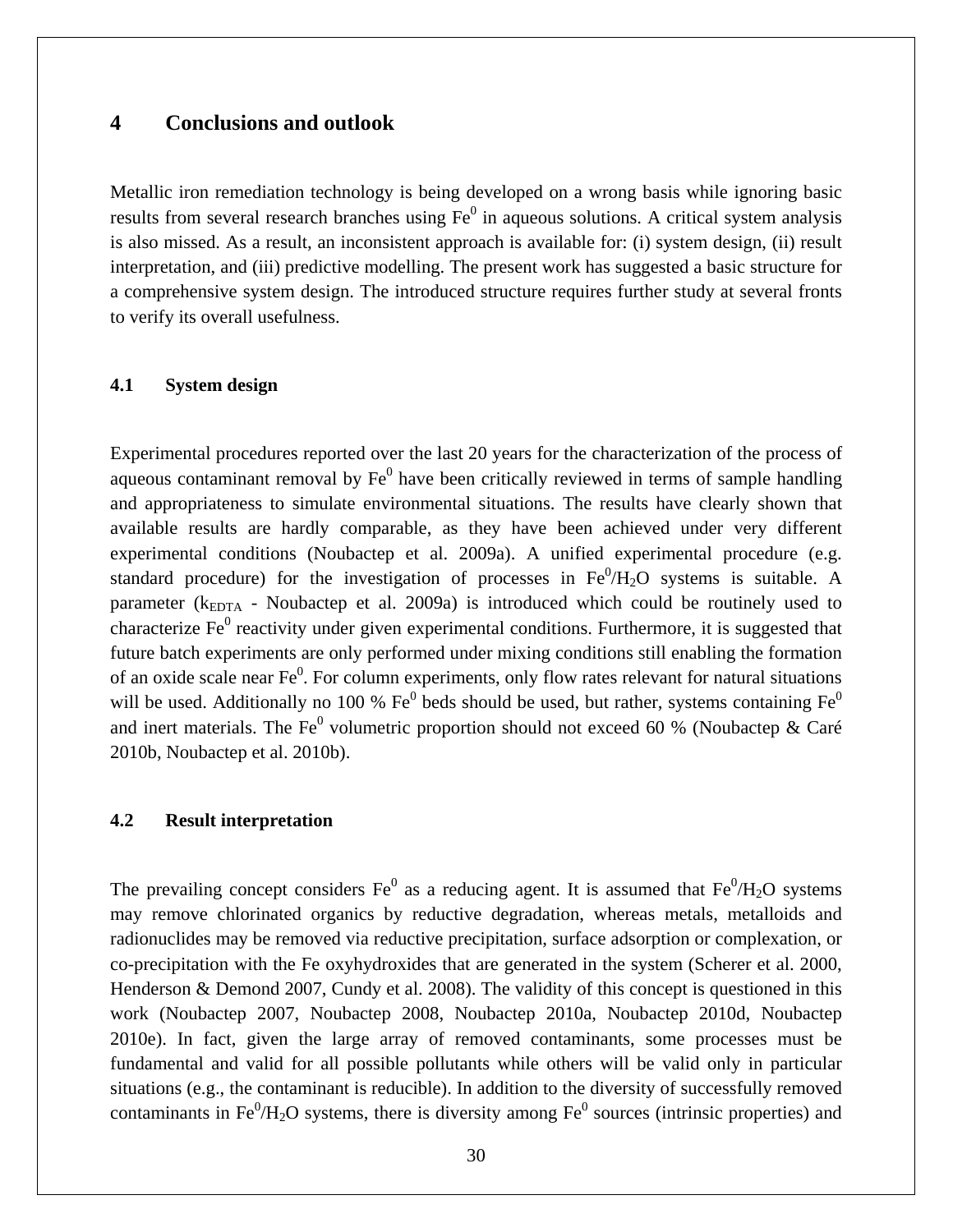thus diversity in the chemical reactivity of used materials. The new concept was validated by own experimental results on methylene blue discoloration (Noubactep 2009a) and verified by the research group of Prof. Ghauch (Ghauch et al. 2010a, Ghauch et al. 2010b).

It is very important to notice that contaminant removal is caused by the whole dynamic process of aqueous iron corrosion (yielding adsorption and co-precipitation) rather than by  $Fe<sup>0</sup>$ strictly as a contaminant-removing agent. In  $Fe<sup>0</sup>$  beds, adsorptive size exclusion sustains the process of the contaminant removal. This is the rational behind using  $Fe<sup>0</sup>$  for safe water treatment (Noubactep & Caré 2010b, Noubactep & Schöner 2010b). On the other hand, the suitability of the injection of nano-scale  $Fe<sup>0</sup>$  for in-situ remediation of contaminated source is questioned (Noubactep & Caré 2010a).

#### **4.3 Predictive modelling**

In spite of the great number of models proposed to understand the processes occurring in a Fe<sup>0</sup>/H<sub>2</sub>O systems (e.g. Bayer & Finkel 2005, Wang & Savage 2005, Li et al. 2006, Beak & Wilkin 2009, Cong et al. 2010, Jeen et al. 2011), it is fair to say that none of them has the potential to be applied to real systems. In fact, they are all based on the premise that  $Fe<sup>0</sup>$  is a reducing agent, only. New modelling tools based on the view that the dynamic nature of iron corrosion is responsible for bed efficiency are yet to be developed. It is important to notice that contaminant removal on  $Fe<sup>0</sup>$  beds is neither an adsorptive nor a reactive filtration, which are characterized by a reaction front, but rather a bed filtration (Noubactep & Schöner 2010b). Therefore, the first tool to improve the  $Fe<sup>0</sup>$  bed efficiency is to thicken the reactive zone and mix Fe<sup>0</sup> with non-reactive materials (Noubactep & Caré 2010b, Noubactep et al. 2010b). On the other hand, regarding  $Fe<sup>0</sup>$  beds as "Fe<sup>0</sup> amended sand filters" (Noubactep 2010e) suggests that population balance models that account for pore and particle size distributions along with pore space topology (e.g. Bedrikovetsky 2008) describe processes in dynamic  $Fe^0/H_2O$  systems with better accuracy than currently used models (Jeen et al. 2011).

In summary, the present work should be regarded as a comprehensive evaluation of the process of aqueous contaminant removal using  $Fe<sup>0</sup>$ . It offers a platform on which future works must be based for rapid technology development. A concerted effort within the scientific community is necessary to improve the efficiency of this cost effective remediation technology.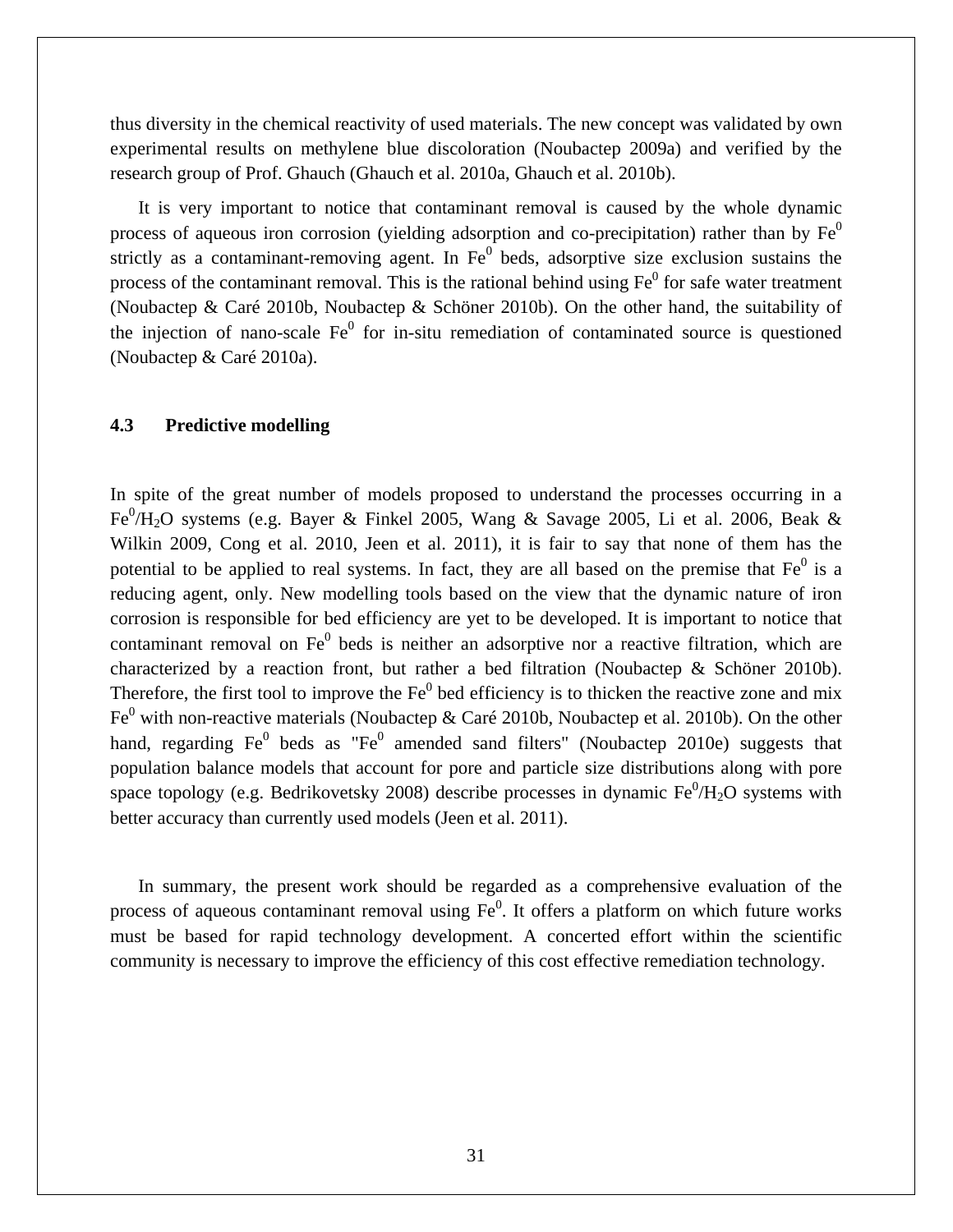# **5 Epilogue**

The presented work corresponds to the original manuscript evaluated by three anonymous referees. Minor revisions were performed, mostly limited at actualising bibliographic references. The major concern of two referees was about the mechanism of organic contaminant removal in  $Fe^{0}/H_{2}O$  systems and is not addressed here for two reasons:

- (i) the view that organic contaminants are removed by a different mechanism is not acceptable as has been demonstrated in several reviews and comments (Noubactep 2011a, 2011c, 2011d, 2011e). For an independent view see for example a recent work of Eusterhues et al. (2011) entitled "*Fractionation of organic matter due to reaction with ferrihydrite: Coprecipitation versus adsorption*".
- (ii) the similarity between contaminant removal in metal/H2O systems and electrocoagulation has been well-established (Bojic et al. 2001, 2004, 2007, 2009, Noubactep & Schöner 2010a). In particular, Bojic et al. (2009) stated that the mechanism of action of micro-alloyed aluminium is "*based on the several physicochemical processes and the in situ formation of the coagulant, due to its spontaneous reaction with water. The major processes are adsorption, reduction, hydrogenation, hydrolysis and coagulation, operating synergistically to degrade and remove variety of pollutants from water, similarly as in process of electrocoagulation.*" They further wrote that "*the aluminium hydroxide flocks act as adsorbents and/or traps for ions, molecules or suspended particles thus removing them from the solution by sorption, co-precipitation or electrostatic attraction followed by coagulation."* This last statement corresponds to the major massage of two review articles by the author (Noubactep 2007, 2008).

Additionally, a more elaborated article was recently published (Noubactep 2010e) demonstrating more comprehensively how the synergy between adsorption, co-precipitation and adsorptive sizeexclusion efficiently removes all aqueous contaminants in a well-designed  $Fe<sup>0</sup>$  bed.

Readers interested in testing the  $Fe<sup>0</sup>$  bed technology for save drinking water production are encouraged to use a recently published experimental design for column experiments (Noubactep & Caré 2011). In particular, mixing  $Fe<sup>0</sup>$  and contaminant releasing material (CRM) in long-term column experiments has the potential to accurately characterize the suitability of  $Fe<sup>0</sup>$  materials for water treatment (Noubactep et al. 2005a, Noubactep 2011b). Appropriate three component systems "Fe<sup>0</sup> + reactive additive + CMR" can offer more investigation possibilities. Two already positively tested reactive additives are FeS<sub>2</sub> and MnO<sub>2</sub> (Noubactep et al. 2003, Burghardt & Kassahun 2005, Noubactep et al. 2005b, Ghauch et al. 2010a, 2010b, 2011).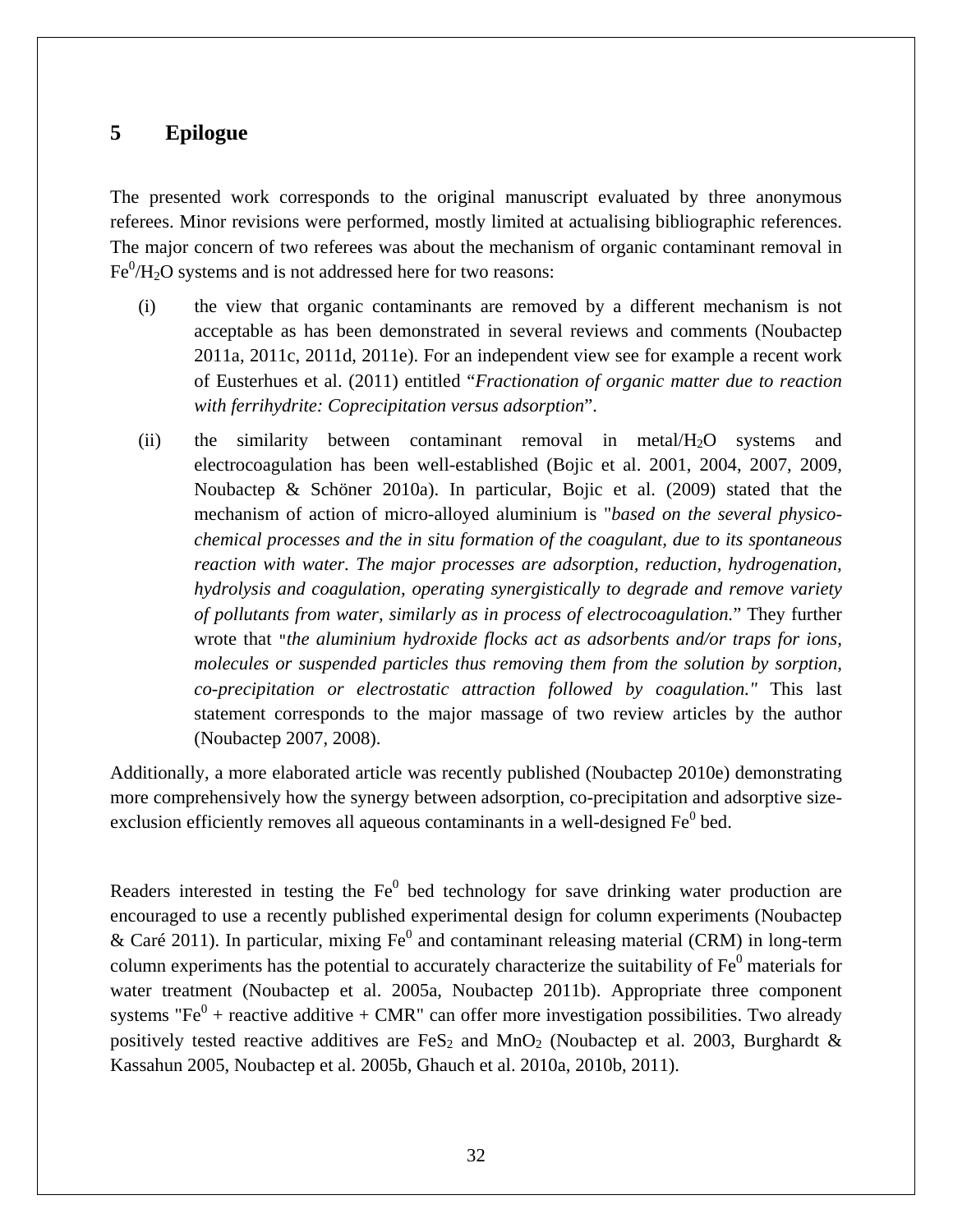## **6 Cited references**

- ANTIA D.D.J. (2010): Sustainable zero-valent metal (ZVM) water treatment associated with diffusion, infiltration, abstraction and recirculation. Sustainability 2, 2988–3073.
- ARNOLD W.A. & ROBERTS A.L. (2000): Inter- and intraspecies competitive effects in reactions of chlorinated ethylenes with zero-valent iron in column reactors. Environ. Eng. Sci. 17, 291–302.
- ARTIOLE J. & FULLER W.H. (1979): Effect of Crushed Limestone Barriers on Chromium Attenuation in Soils. J. Environ. Qual. 8, 503–510.
- BAEZA A., SALAS A. & LEGARDA F. (2008): Determining factors in the elimination of uranium and radium from groundwaters during a standard potabilization process. Sci. Tot. Environ. 406, 24–34.
- BAYER P. & FINKEL M. (2005): Modelling of sequential groundwater treatment with zero valent iron and granular activated carbon. J. Contam. Hydrol. 78, 129–146.
- BEAK D.G. & WILKIN R.T. (2009): Performance of a zerovalent iron reactive barrier for the treatment of arsenic in groundwater: Part 2. Geochemical modelling and solid phase studies. J. Contam. Hydrol. 106, 15–28.
- BEDRIKOVETSKY P. (2008): Upscaling of stochastic micro model for suspension transport in porous media. Transp. Porous Med.75, 335–369.
- BIGG T. & JUDD S.J. (2000): Zero-valent iron for water treatment. Environ. Technol. 21, 661– 670.
- BLOWES D.W., PTACEK C.J., BENNER S.G., MCRAE CHE W.T., BENNETT T.A. & PULS R.W. (2000): Treatment of inorganic contaminants using permeable reactive barriers. J. Contam. Hydrol. 45, 123–137.
- BOJIC A., PURENOVIC M., KOCIC B., PEROVIC J., URSIC-JANKOVIC J. & BOJIC D. (2001): The inactivation of escherichia coli by microalloyed aluminium based composite. FACTA UNIVERSITATIS, Phys. Chem. Technol. 2, 115–124.
- BOJIC A., PURENOVIC M. & BOJIC D. (2004): Removal of chromium(VI) from water by micro-alloyed aluminium based composite in flow conditions. Water SA 30, 353–359.
- BOJIC A.LJ., PURENOVIC M., BOJIC D. & ANDJELKOVIC T. (2007): Dehalogenation of trihalomethanes by a micro-alloyed aluminium composite under flow conditions. Water SA 33, 297–304.
- BOJIC A.LJ., BOJIC D. & ANDJELKOVIC T. (2009): Removal of  $Cu^{2+}$  and  $Zn^{2+}$  from model wastewaters by spontaneous reduction–coagulation process in flow conditions. J. Hazard. Mater. 168, 813–819.
- BURGHARDT D. & KASSAHUN A. (2005): Development of a reactive zone technology for simultaneous in situ immobilisation of radium and uranium. Environ. Geol. 49, 314–320.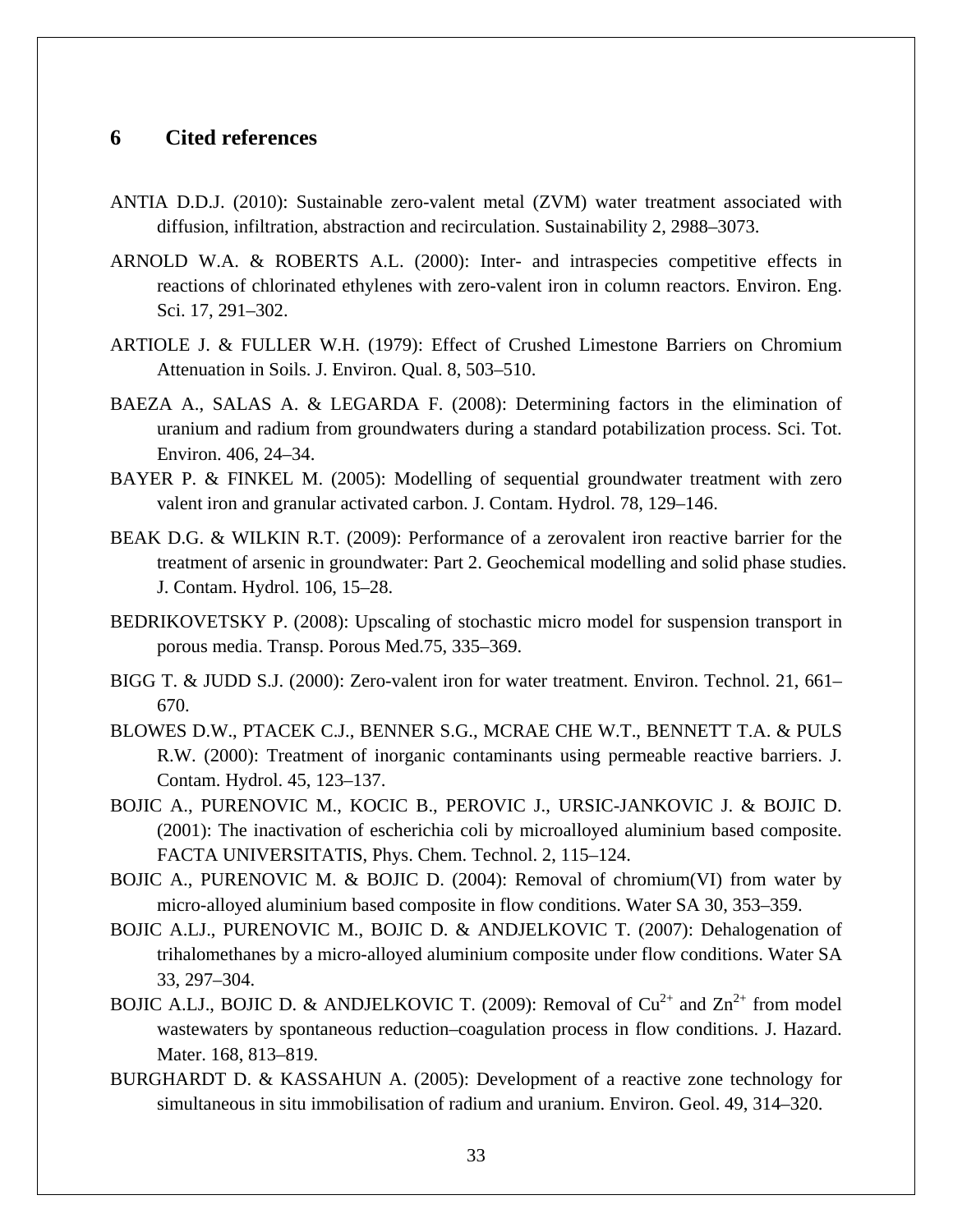- CANTRELL K.J., KAPLAN D.I. & WIETSMA T.W. (1995): Zero-valent iron for the in situ remediation of selected metals in groundwater. J. Hazard. Mater. 42, 201–212.
- CARÉ S., NGUYEN Q.T., L'HOSTIS V. & BERTHAUD Y. (2008): Mechanical properties of the rust layer induced by impressed current method in reinforced mortar. Cement Concrete Res. 38, 1079–1091.
- COMBA S., DI MOLFETTA A. & SETHI R. (2011): A Comparison between field applications of nano-, micro-, and millimetric zero-valent iron for the remediation of contaminated aquifers. Water Air Soil Pollut. 215, 595–607.
- CONG X., XUE N., WANG S., LI K. & LI F. (2010): Reductive dechlorination of organochlorine pesticides in soils from an abandoned manufacturing facility by zero-valent iron. Sci. Tot. Environ. 408, 3418–3423.
- COULIBALY H.D. & RODRIGUEZ M.J. (2003): Portrait of Drinking Water Quality in Small Quebec Municipal Utilities. Water Qual. Res. J. Canada 38, 49–76.
- COULIBALY H.D. & RODRIGUEZ M.J. (2004): Development of performance indicators for small Quebec drinking water utilities. J. Environ. Manag. 73, 243–255.
- CRITTENDEN J.C., HUTZLER N.J., GEYER D.G., ORAVITZ J.L. & FRIEDMAN G. (1986): Transport of organic compounds with saturated groundwater flow: model development and parameter sensitivity. Water Resour. Res. 22, 271–284.
- CUNDY A.B., HOPKINSON L. & WHITBY R.L.D. (2008): Use of iron-based technologies in contaminated land and groundwater remediation: A review. Sci. Tot. Environ. 400, 42–51.
- DE VIGNY A. (1864): Les destinées : La Bouteille à la mer. Available at : <http://romantis.free.fr/vigny/html/destines.html> (Access 2011/04/12).
- DIAO M. & YAO M. (2009): Use of zero-valent iron nanoparticles in inactivating microbes, Water Res. 43, 5243–5251.
- DICKINSON M. & SCOTT T.B. (2010): The application of zero-valent iron nanoparticles for the remediation of a uranium-contaminated waste effluent. J. Hazard. Mater. 178, 171–179.
- DOU X., LI R., ZHAO B. & LIANG W. (2010): Arsenate removal from water by zero-valent iron/activated carbon galvanic couples. J. Hazard. Mater. 182, 108–114.
- EBERT M. (2004): Elementares Eisen in permeablen reaktiven Barrieren zur in-situ Grundwassersanierung - Kenntnisstand nach zehn Jahren Technologieentwicklung. Habilitationsschrift, Christian-Albrechts-Universität Kiel (Germany).
- ELSNER M., CWIERTNY D.M., ROBERTS A.L. & LOLLAR B.S. (2007): Response to Comment on "1,1,2,2-Tetrachloroethane Reactions with OH-, Cr(II), Granular Iron, and a Copper-Iron Bimetal: Insights from Product Formation and Associated Carbon Isotope Fractionation". Environ. Sci. Technol. 41, 7949–7950.
- EUSTERHUES K., RENNERT T., KNICKER H., KGEL-KNABNER I., TOTSCHE K.U. & SCHWERTMANN U. (2011): Fractionation of organic matter due to reaction with ferrihydrite: Coprecipitation versus adsorption. Environ. Sci. Technol. 45, 527–533.
- EVANS U.R. (1929): The distribution and velocity of the corrosion of metals, J. Franklin Inst. 208, 45–58.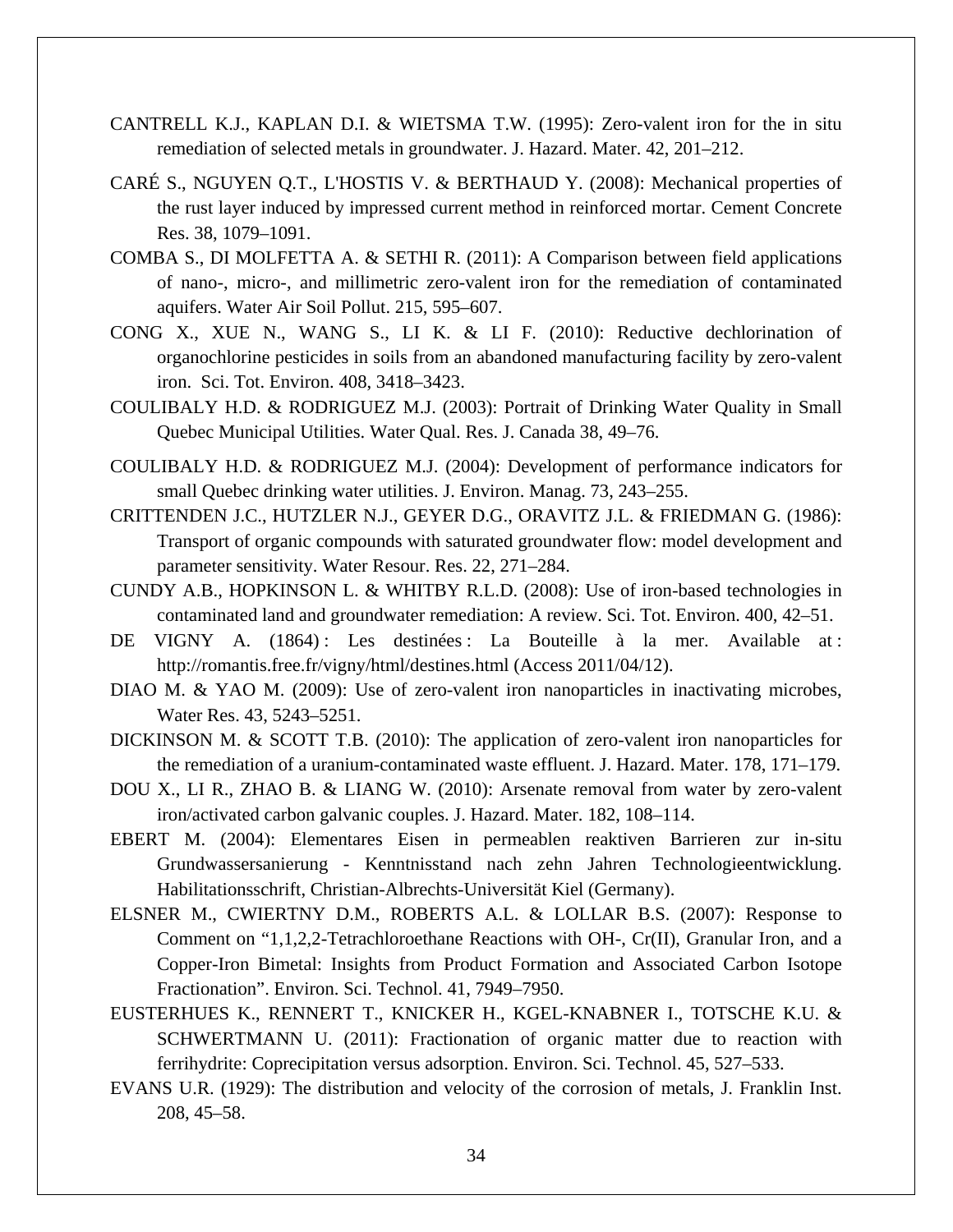- FLURY B., EGGENBERGER U. & MÄDER U. (2009): First results of operating and monitoring an innovative design of a permeable reactive barrier for the remediation of chromate contaminated groundwater. Appl. Geochem. 24, 687–696.
- GHAUCH A. & TUQAN A. (2009): Reductive destruction and decontamination of aqueous solutions of chlorinated antimicrobial agent using bimetallic systems. J. Hazard. Mater. 164, 665–674.
- GHAUCH A., ASSI H.A. & BDEIR S. (2010b): Aqueous removal of diclofenac by plated elemental iron: bimetallic systems. J. Hazard. Mater. 182, 64–74.
- GHAUCH A., ASSI H.A. & TUQAN A. (2010a): Investigating the mechanism of clofibric acid removal in  $\rm Fe^0/H_2O$  systems. J. Hazard. Mater. 176, 48–55.
- GHAUCH A., ABOU ASSI H., BAYDOUN H., TUQAN A.M. & BEJJANI A. (2011): Fe<sup>0</sup>based trimetallic systems for the removal of aqueous diclofenac: Mechanism and kinetics. Chem. Eng. J. 172, 1033–1044.
- GILLHAM R.W. (2010): Development of the granular iron permeable reactive barrier technology (good science or good fortune). In "Advances in environmental geotechnics : proceedings of the International Symposium on Geoenvironmental Engineering in Hangzhou, China, September 8-10, 2009"; Y. Chen, X. Tang, L. Zhan (Eds); Springer Berlin/London, pp. 5–15.
- GOTTINGER A.M. (2010): Chemical-free arsenic removal from potable water with a ZVIamended biofilter. Master thesis, University of Regina (Saskatchewan, Canada), 90 pp.
- GU B., LIANG LIYUAN, DICKEY M.J., YIN X. & DAI S. (1998): Reductive precipitation of uranium (VI) by zero-valent iron. Environ. Sci. Technol. 32, 3366–3373.
- GYLIENE O., VENGRIS T., NIVINSKIENE O. & BINKIENE R. (2010): Decontamination of solutions containing Cu(II) and ligands tartrate, glycine and quadrol using metallic iron. J. Hazard. Mater. 175, 452–459.
- HAMBY D.M. (1996): Site remediation techniques supporting environmental restoration activities – a review. Sci. Tot. Environ. 191, 203–224.
- HANNA K. (2007): Sorption of two aromatic acids onto iron oxides: Experimental study and modelling. J. Colloid Interf. Sci. 309, 419–428.
- HANSEN C., TSIRIGOTAKI A., BAK S.A., PERGANTIS S.A., STEURUP S., GAMMELGAARDA B. & HANSEN H.R. (2010): Elevated antimony concentrations in commercial juices. J. Environ. Monit., 12, 822–824.
- HENDERSON A.D. & DEMOND A.H. (2007): Long-term performance of zero-valent iron permeable reactive barriers: a critical review. Environ. Eng. Sci. 24, 401–423.
- HERON G., CROUZET C., BOURG C.M.A. & CHRISTENSEN H.T. (1994): Speciation of Fe(II) and Fe(III) in contamninated aquifer sediments using chemical extraction techniques. Environ. Sci. Technol. 28, 1698–1705.
- HUSSAM A. (2009): Contending with a Development Disaster: SONO Filters Remove Arsenic from Well Water in Bangladesh. Innovations 4, 89–102.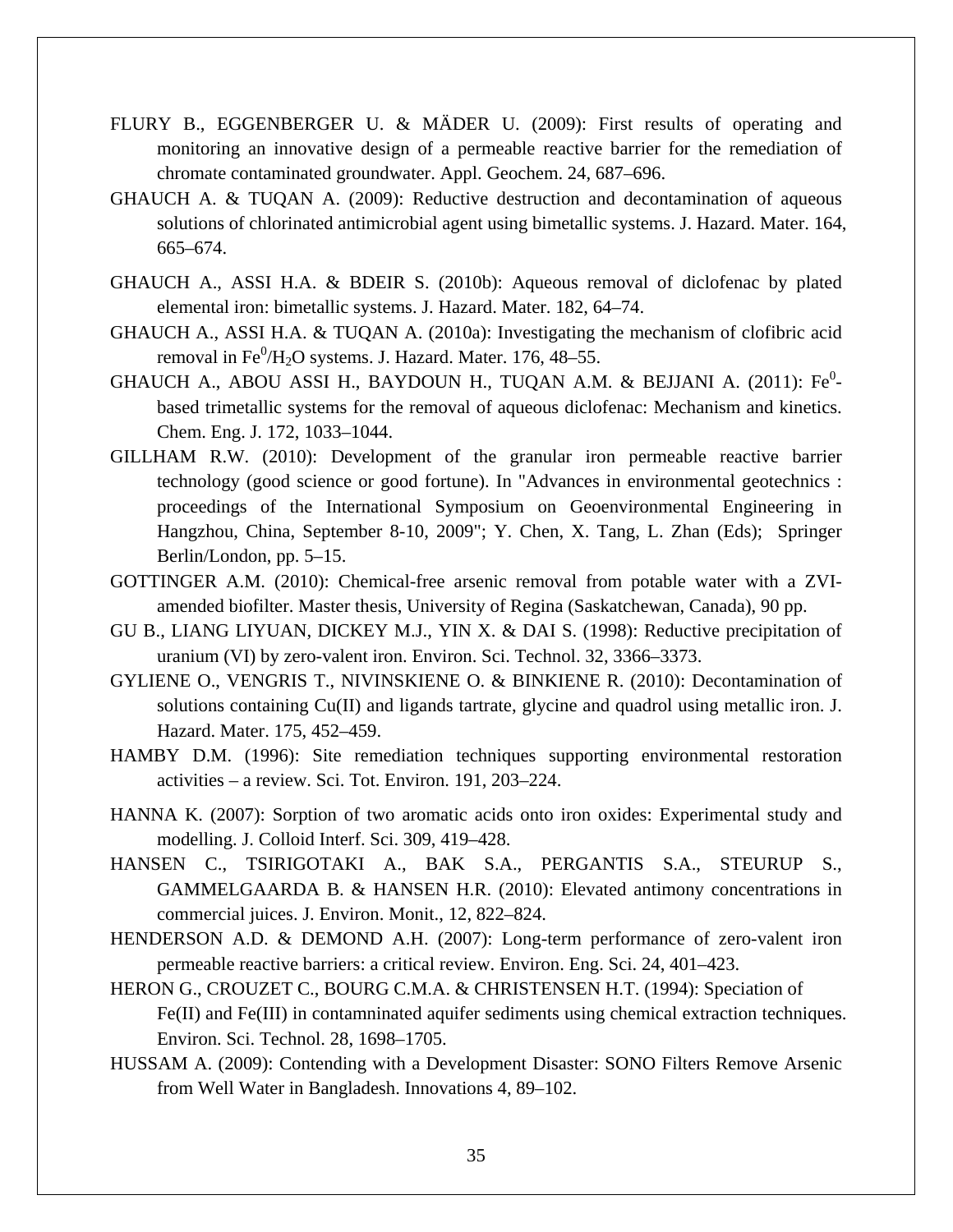- HUSSAM A. & MUNIR A.K.M. (2007) A simple and effective arsenic filter based on composite iron matrix: Development and deployment studies for groundwater of Bangladesh. J. Environ. Sci. Health A 42, 1869–1878.
- JAMBOR J.L. RAUDSEPP M. & MOUNTJOY K. (2005): Mineralogy of permeable reactive barriers for the attenuation of subsurface contaminants. Can. Miner. 43, 2117–2140.
- JEEN S.-W., GILLHAM R.W. & PRZEPIORA A. (2011): Predictions of long-term performance of granular iron permeable reactive barriers: Field-scale evaluation. J. Contam. Hydrol. 123, 50–64.
- JIAO Y., QIU C., HUANG L., WU K., MA H., CHEN S., MA L. & WU L. (2009): Reductive dechlorination of carbon tetrachloride by zero-valent iron and related iron corrosion. Appl. Catal. B: Environ. 91, 434–440.
- JOHNSON R.L., THOMS R.B., JOHNSON R.O'B. & KRUG T. (2008): Field evidence for flow reduction through a zero-valent iron permeable reactive barrier. Ground Water Monit. Remed. 28, 47–55.
- JOHNSON T.L., SCHERER M.M. & TRATNYEK P.G. (1996): Kinetics of halogenated organic compound degradation by iron metal. Environ. Sci. Technol. 30, 2634–2640.
- JOO S.H., FEITZ A.J. & WAITE T.D. (2004): Oxidative degradation of the carbothioate herbicide, molinate, using nanoscale zero-valent iron. Environ. Sci. Technol. 38, 2242– 2247.
- KANG S.-H. & CHOI W. (2009): Response to Comment on "Oxidative Degradation of Organic Compounds Using Zero-Valent Iron in the Presence of Natural Organic Matter Serving as an Electron Shuttle". Environ. Sci. Technol. 43, 3966–3967.
- KHAN A.H., RASUL S.B., MUNIR A.K.M., HABIBUDDOWLA M., ALAUDDIN M., NEWAZ S.S. & HUSSAM A. (2000): Appraisal of a simple arsenic removal method for groundwater of bangladesh. J. Environ. Sci. Health, A35, 1021–1041.
- KISER J.R. & MANNING B.A. (2010): Reduction and immobilization of chromium(VI) by iron(II)-treated faujasite. J. Hazard. Mater. 174, 167–174.
- KOMNITSAS, K., G. BARTZAS & PASPALIARIS I. (2006). Inorganic contaminant fate assessment in zero-valent iron treatment walls. Environ. Forensics, 7, 207–217.
- LACKOVIC J.A., NIKOLAIDIS N.P. & DOBBS G.M. (2000): Inorganic arsenic removal by zero-valent iron. Environ. Eng. Sci. 17, 29–39.
- LAI K.C.K., LO I.M.C., BIRKELUND V. & KJELDSEN P. (2006): Field monitoring of a permeable reactive barrier for removal of chlorinated organics. J. Environ. Eng. 132, 199– 210.
- LAINE D.F. & CHENG I.F. (2007): The destruction of organic pollutants under mild reaction conditions: A review. Microchem. J. 85, 183–193.
- LAVINE B.K., AUSLANDER G. & RITTER J. (2001): Polarographic studies of zero valent iron as a reductant for remediation of nitroaromatics in the environment, Microchem. J., 70, 69– 83.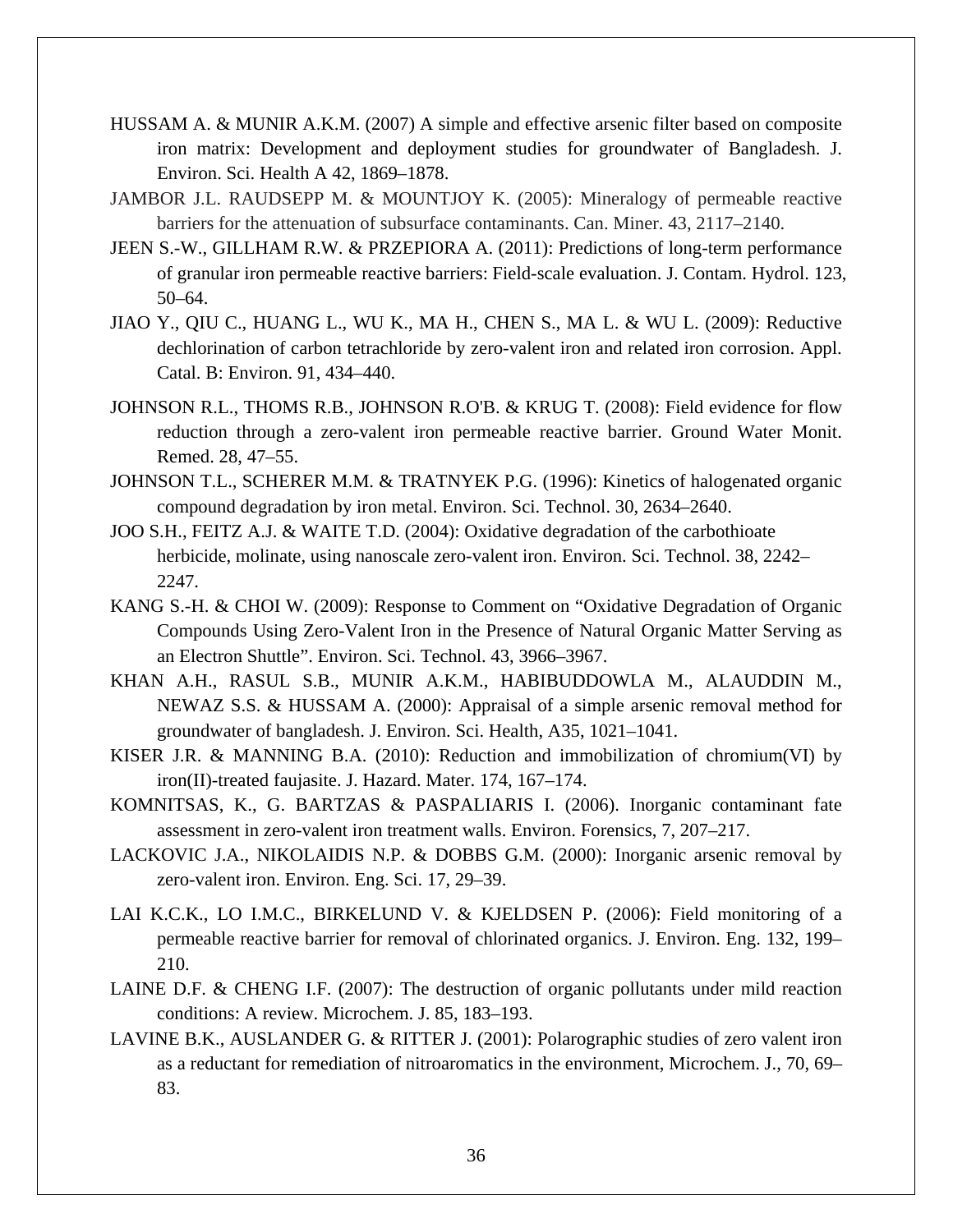- LEE C. & SEDLAK D.L. (2008): Enhanced formation of oxidants from bimetallic nickel-iron nanoparticles in the presence of oxygen. Environ. Sci. Technol. 42, 8528–8533.
- LEE G., RHO S. & JAHNG D. (2004): Design considerations for groundwater remediation using reduced metals. Korean J. Chem. Eng. 21, 621–628.
- LEUPIN O.X. & HUG S.J. (2005): Oxidation and removal of arsenic (III) from aerated groundwater by filtration through sand and zero-valent iron. Wat. Res. 39, 1729–740.
- LEUPIN O.X., HUG S.J. & BADRUZZAMAN A.B.M. (2005): Arsenic removal from Bangladesh tube well water with filter columns containing zerovalent iron filings and sand. Environ. Sci. Technol. 39, 8032–8037.
- LI L., BENSON C.H. & LAWSON E.M. (2006b): Modelling porosity reductions caused by mineral fouling in continuous-wall permeable reactive barriers. J. Contam. Hydrol. 83, 89– 121.
- LI X.-Q., ELLIOTT D.W. & ZHANG W.-X. (2006b): Zero-valent iron nanoparticles for abatement of environmental pollutants: materials and engineering aspects. Crit. Rev. Solid State Mater. Sci. 31, 111–122.
- LI S., HEIJMAN S.G.J., VERBERK J.Q.J.C. & VAN DIJK J.C. (2009): An innovative treatment concept for future drinking water production: fluidized ion exchange – ultrafiltration – nanofiltration – granular activated carbon filtration, Drink. Water Eng. Sci. 2, 41–47.
- LITTER M.I., MORGADA M.E. & BUNDSCHUH J. (2010): Possible treatments for arsenic removal in Latin American waters for human consumption. Environ. Pollut. 158, 1105– 1118.
- MANANDHAR U.K. & VIGNESWARAN S. (1991): Effect of media size gradation and varying influent concentration in deep-bed filtration: Mathematical models and experiments. Sep. Technol. 1, 178–183.
- MANTHA R., TAYLOR K.E., BISWAS N. & BEWTRA J.K. (2001): A continuous system for  $Fe<sup>0</sup>$  reduction of nitrobenzene in synthetic wastewater, Environ. Sci. Technol. 35, 3231– 3236.
- MATHESON L.J. & TRATNYEK P.G. (1994): Reductive dehalogenation of chlorinated methanes by iron metal. Environ. Sci. Technol. 28, 2045–2053.
- McGeough K.L., KALIN R.M. & MYLES P. (2007): Carbon disulfide removal by zero valent iron. Environ. Sci. Technol. 41, 4607–4612.
- MCGUIRE M.M., CARLSON D.L., VIKESLAND P.J., KOHN T., GRENIER A.C., LANGLEY L.A., ROBERTS A.L. & FAIRBROTHER D.H. (2003): Applications of surface analysis in the environmental sciences: dehalogenation of chlorocarbons with zero-valent iron and iron-containing mineral surfaces. Anal. Chim. Acta 496, 301–313.
- McMurty D.C. & ELTON R.O. (1985): New approach to in situ treatment of contaminated groundwaters. Environ. Prog. 4, 168–70.
- MIELCZARSKI J.A., ATENAS G.M. & MIELCZARSKI E. (2005): Role of iron surface oxidation layers in decomposition of azo-dye water pollutants in weak acidic solutions. Appl. Catal. B 56, 289–303.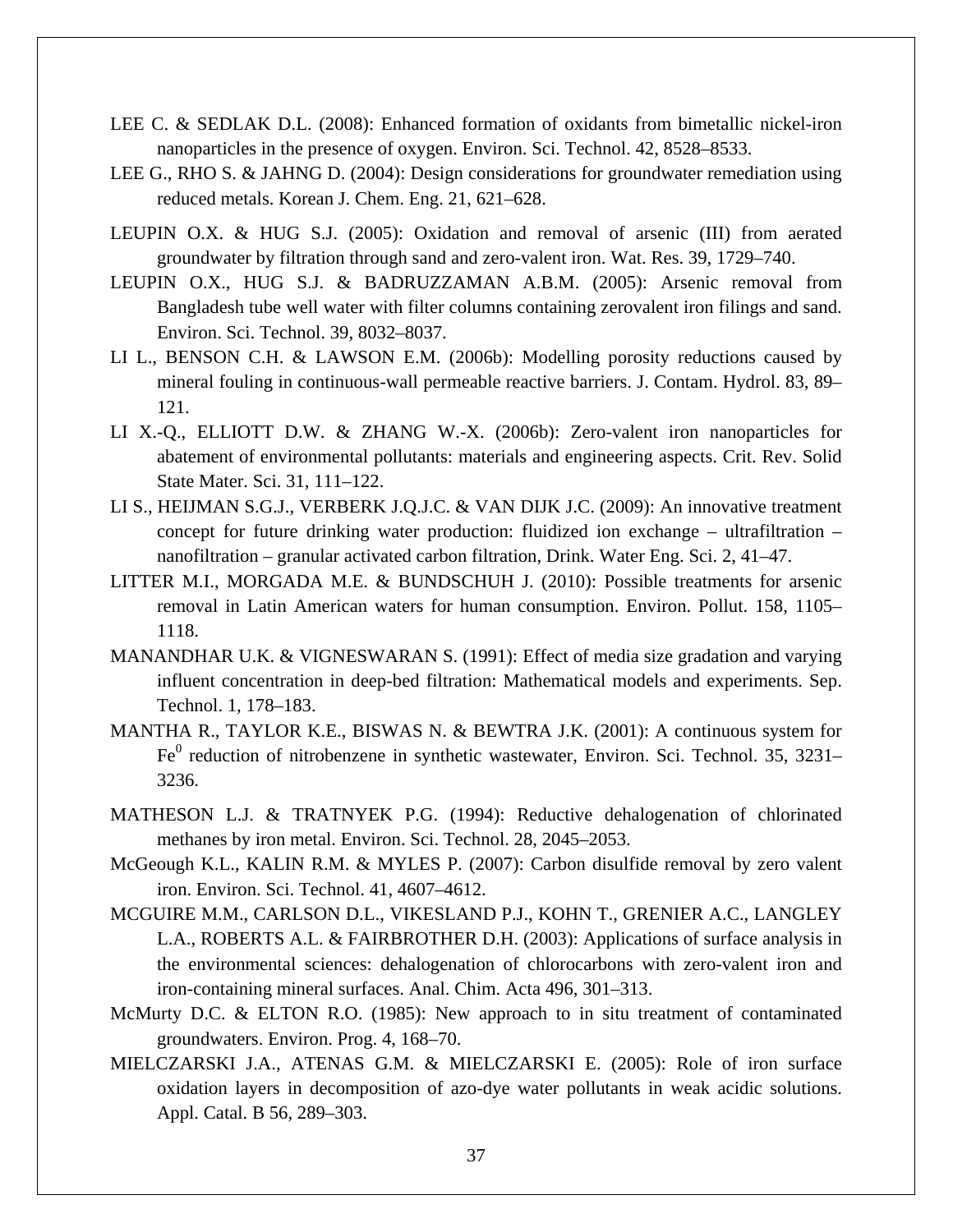- MITSUNOBU S., TAKAHASHI Y., TERADA Y. & SAKATA M. (2010): Antimony(V) incorporation into synthetic ferrihydrite, goethite, and natural iron oxyhydroxides. Environ. Sci. Technol. 44, 3712–3718.
- MORRISON S.J., METZLER D.R. & DWYER B.P. (2002): Removal of As, Mn, Mo, Se, U, V and Zn from groundwater by zero-valent iron in a passive treatment cell: reaction progress modelling. J. Contam. Hydrol. 56, 99–116.
- MORRISON S.J., MUSHOVIC P.S. & NIESEN P.L. (2006): Early breakthrough of molybdenum and uranium in a permeable reactive barrier. Environ. Sci. Technol. 40, 2018–2024.
- MORTON DEY W. (1936): The Pessimism and Optimism of Alfred de Vigny, Studies in Philology 33, 405-416.
- MUEGGE J.P. & HADLEY P.W. (2009): An evaluation of permeable reactive barrier projects in California, Remediation 20, 41–57.
- NESIC S. (2007): Key issues related to modelling of internal corrosion of oil and gas pipelines A review. Corros. Sci. 49, 4308–4338.
- NGAI T.K.K., SHRESTHA R.R., DANGOL B., MAHARJAN M. & MURCOTT S.E. (2007): Design for sustainable development—Household drinking water filter for arsenic and pathogen treatment in Nepal. J. Environ. Sci. Health A42, 1879–1888.
- NOUBACTEP C. (2007): Processes of contaminant removal in "Fe $^0$ -H<sub>2</sub>O" systems revisited. The importance of co-precipitation. Open Environ. J. 1, 9–13.
- NOUBACTEP C. (2008): A critical review on the mechanism of contaminant removal in  $Fe^{0}$ H2O systems. Environ. Technol. 29, 909–920.
- NOUBACTEP C. (2009a): Characterizing the discoloration of methylene blue in  $Fe^0/H_2O$ systems. J. Hazard. Mater. 166, 79–87.
- NOUBACTEP C. (2009b): Characterizing the effects of shaking intensity on the kinetics of metallic iron dissolution in EDTA. J. Hazard. Mater. 170, 1149–1155.
- NOUBACTEP C. (2009c): An analysis of the evolution of reactive species in  $Fe^{0}/H_{2}O$  systems. J. Hazard. Mater. 168, 1626–1631.
- NOUBACTEP C. (2009d): Characterizing the reactivity of metallic iron upon methylene blue discoloration in Fe $^0$ /MnO<sub>2</sub>/H<sub>2</sub>O systems. J. Hazard. Mater. 168, 1613–1616.
- NOUBACTEP C. (2009e): On the validity of specific rate constants  $(k_{SA})$  in Fe<sup>0</sup>/H<sub>2</sub>O systems. J. Hazard. Mater164, 835–837.
- NOUBACTEP C. (2009f): On the operating mode of bimetallic systems for environmental remediation. J. Hazard. Mater. 164, 394–395.
- NOUBACTEP C. (2009g): Metallic iron for environmental remediation: Learning from the Becher Process. J. Hazard. Mater. 168, 1609–1612.
- NOUBACTEP C. (2010a): The suitability of metallic iron for environmental remediation. Environ. Progr. Sust. En. 29, 286–291.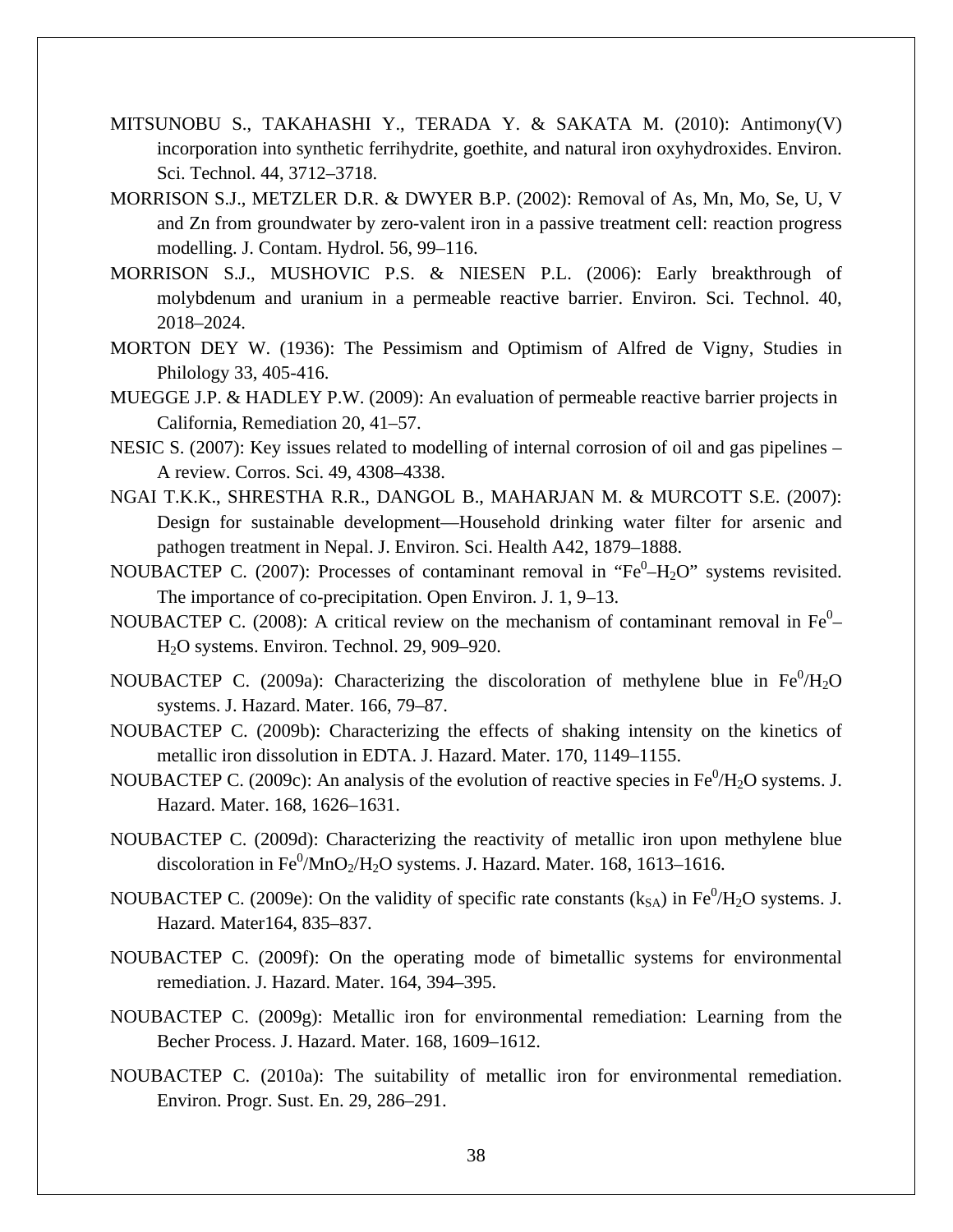- NOUBACTEP C. (2010b): Elemental metals for environmental remediation: Learning from cementation process. J. Hazard. Mater. 181, 1170–1174.
- NOUBACTEP C. (2010c): Characterizing the reactivity of metallic iron in  $Fe^0$ /EDTA/H<sub>2</sub>O systems with column experiments. Chem. Eng. J. 162, 656–661.
- NOUBACTEP C. (2010d): The fundamental mechanism of aqueous contaminant removal by metallic iron. Water SA 36, 663–670.
- NOUBACTEP C. (2010e): Metallic iron for safe drinking water worldwide. Chem. Eng. J. 165, 740–749.
- NOUBACTEP C. (2011a): Comment on "Reductive dechlorination of g-hexachloro-cyclohexane using Fe-Pd bimetallic nanoparticles" by Nagpal et al. [J. Hazard. Mater. 175 (2010) 680- 687]. J. Hazard. Mater., doi: 10.1016/j.jhazmat.2011.03.081.
- NOUBACTEP C. (2011b): Characterizing the reactivity of metallic iron in  $Fe^{0}/U^{VI}/H_{2}O$  systems by long-term column experiments. Chem. Eng. J. 171, 393–399.
- NOUBACTEP C. (2011c): Aqueous contaminant removal by metallic iron: Is the paradigm shifting? Water SA 37, 419–426.
- NOUBACTEP C. (2011d): Metallic iron for water treatment: A knowledge system challenges mainstream science. Fresenius Environ. Bull. 20, 2632–2637.
- NOUBACTEP C. (2011e): On the mechanism microbe inactivation by metallic iron. J. Hazard. Mater. J. Hazard. Mater., doi:10.1016/j.jhazmat.2011.08.063.
- NOUBACTEP C. & CARÉ S. (2010a): On nanoscale metallic iron for groundwater remediation. J. Hazard. Mater. 182, 923–927.
- NOUBACTEP C. & CARÉ S. (2010b): Enhancing sustainability of household water filters by mixing metallic iron with porous materials. Chem. Eng. J. 162, 635–642.
- NOUBACTEP C. & CARÉ S. (2011): Designing laboratory metallic iron columns for better result comparability. J. Hazard. Mater. 189, 809–813.
- NOUBACTEP C., CARÉ S., TOGUE-KAMGA F., SCHÖNER A. & WOAFO P. (2010b): Extending service life of household water filters by mixing metallic iron with sand. Clean – Soil, Air, Water 38, 951–959.
- NOUBACTEP C., KURTH A.-M.F. & SAUTER M. (2009b): Evaluation of the effects of shaking intensity on the process of methylene blue discoloration by metallic iron. J. Hazard. Mater. 169, 1005–1011.
- NOUBACTEP C., LICHA T., SCOTT T.B., FALL M. & SAUTER M. (2009a): Exploring the influence of operational parameters on the reactivity of elemental iron materials. J. Hazard. Mater. 172, 943–951.
- NOUBACTEP C., MEINRATH G., DIETRICH P., SAUTER M. & MERKEL B. (2005): Testing the suitability of zerovalent iron materials for reactive walls. Environ. Chem. 2, 71–76.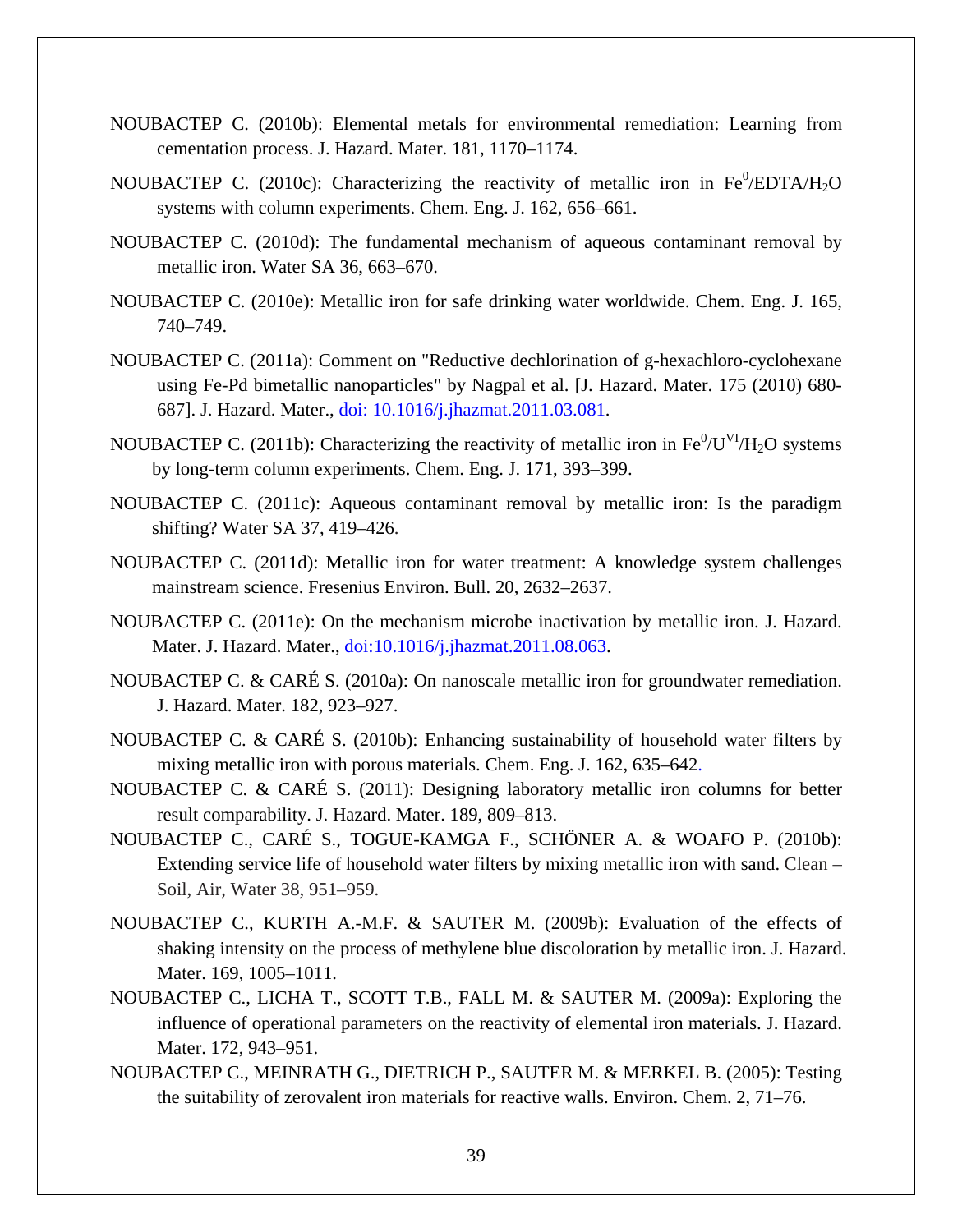- NOUBACTEP C., MEINRATH G. & MERKEL J.B. (2005): Investigating the mechanism of uranium removal by zerovalent iron materials. Environ. Chem. 2, 235–242.
- NOUBACTEP C., MEINRATH G., DIETRICH P. & MERKEL B. (2003): Mitigating uranium in ground water: prospects and limitations. Environ. Sci. Technol. 37, 4304–4308.
- NOUBACTEP C. & SCHÖNER A. (2010a): Metallic iron for environmental remediation: Learning from electrocoagulation. J. Hazard. Mater. 175, 1075–1080.
- NOUBACTEP C. & SCHÖNER A. (2010b): Metallic iron: dawn of a new era of drinking water treatment research? Fresen. Environ. Bull. 19, 1661–1668.
- NOUBACTEP C., SCHÖNER A. & MEINRATH G. (2006): Mechanism of uranium (VI) fixation by elemental iron. J. Hazard Mater. 132, 202–212.
- NOUBACTEP C., SCHÖNER A. & SAUTER M. (2010a): Significance of oxide-film in discussing the mechanism of contaminant removal by elemental iron materials. In "Photo-Electrochemistry & Photo-Biology for the Sustainablity"; S. Kaneco, B. Viswanathan, H. Katsumata (Eds.), Bentham Science Publishers, 1, 34–55.
- NOUBACTEP C., SCHÖNER A. & WOAFO P. (2009c): Metallic iron filters for universal access to safe drinking water. Clean 37, 930–937.
- NOUBACTEP C. & SCHÖNER A. (2009):  $Fe^0$ -based alloys for environmental remediation: Thinking outside the box. J. Hazard. Mater. 165, 1210–1214.
- NUR A., MAVKO G., DVORKIN J. & GALMUDI D. (1998): Critical porosity; a key to relating physical properties to porosity in rocks. The Leading Edge 17, 357–362.
- O'HANNESIN S.F. & GILLHAM R.W. (1992): A permeable reaction wall for in situ degradation of halogenated organic compounds, Proc. 5th Canadian Geotechnical Society Conf., Toronto, Ontario and Canada, October 25-28.
- ODZIEMKOWSKI M. (2009): Spectroscopic studies and reactions of corrosion products at surfaces and electrodes. Spectrosc. Prop. Inorg. Organomet. Compd. 40, 385–450.
- O'HANNESIN S.F. & GILLHAM R.W. (1998): Long-Term Performance of an In Situ "Iron Wall" for Remediation of VOCs. Ground Water 36, 164–170.
- OTT N. (2000): Permeable Reactive Barriers for Inorganics, USEPA,Washington, DC, Report obtained from website [http://www.clu-in.org](http://www.clu-in.org/) (Access 2010/05/25).
- PAINTER B.D.M. (2005): Optimization of permeable reactive barriers for the remediation of contaminated groundwater. Dissertation, Lincoln University, New Zealand.
- PALMER C.D. & WITTBRODT P.R. (1991): Processes affecting the remediation of chromiumcontaminated sites. Environ. Health Perspect. 92, 25–40.
- PHILLIPS D.H. (2009): Permeable reactive barriers: A sustainable technology for cleaning contaminated groundwater in developing countries. Desalination 248, 352–359
- PHILLIPS D.H., VAN NOOTEN T., BASTIAENS L., RUSSELL M.I., DICKSON K., PLANT S., AHAD J.M.E., NEWTON T., ELLIOT T. & KALIN R.M. (2010): Ten year performance evaluation of a field-scale zero-valent iron permeable reactive barrier installed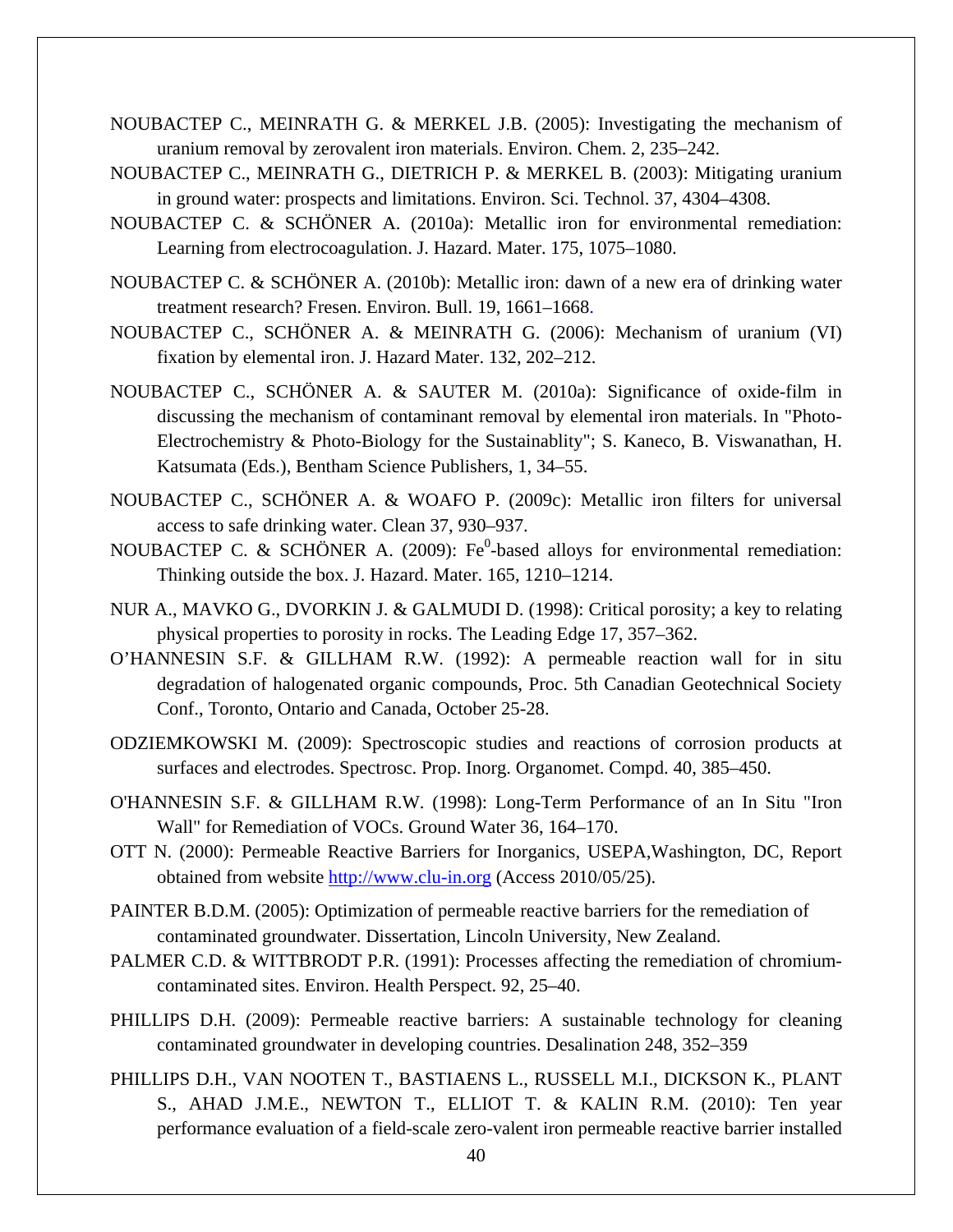to remediate trichloroethene contaminated groundwater. Environ. Sci. Technol. 44, 3861– 3869.

- POLE L.M. (1982): Decline or survival? Iron production in West Africa from the seventeenth to the twentieth centuries. J. African Hist. 23, 503–513.
- POST D.E. & VOTTA L.G. (2005): Computational science demands a new paradigm. Physics Today, January 2005, 35–41.
- PRADEEP T. & ANSHUP (2009): Noble metal nanoparticles for water purification: A critical review, Thin Solid Films 517, 6441–6478.
- PRAKASH B. (1991): Metallurgy of iron and steel making and blacksmithy in ancient India. Indian J. History Sci. 261, 351–371.
- PULS R.W., PAUL C.J. & POWELL R.M. (1999): The application of in situ permeable reactive (zero valent iron) barrier technology for the remediation of chromate-contaminated groundwater: a field test. Appl. Geochem. 14, 989–1000.
- REYNOLDS G.W., HOFF J.T. & GILLHAM R.W. (1990): Sampling bias caused by materials used to monitor halocarbons in groundwater. Environ. Sci. Technol. 24, 135–142.
- ROOKER J.K. (1914): The optimism of Alfred de Vigny. The Modern Language Review 9, 1-11.
- SATAPANAJARU T., ONANONG S., COMFORT S.D., SNOW D.D., CASSADA D.A. & HARRIS C. (2009): Remediating dinoseb-contaminated soil with zerovalent iron. J. Hazard. Mater. 168, 930–937.
- SCHERER M.M., RICHTER S., VALENTINE R.L. & ALVAREZ P.J.J. (2000): Chemistry and microbiology of permeable reactive barriers for in situ groundwater clean up. Rev. Environ. Sci. Technol. 30, 363–411.
- SCHMUKI P. (2002): From Bacon to barriers: a review on the passivity of metals and alloys. J. Solid State Electrochem. 6, 145–164.
- SHANNON M.A., BOHN P.W., ELIMELECH M., GEORGIADIS J.G., MARINAS B.J. & MAYES A.M. (2008): Science and technology for water purification in the coming decades Nature 452, 301–310.
- SIKORA E. & MACDONALD D.D. (2000): The Passivity of Iron in the Presence of Ethylenediaminetetraacetic Acid I. General Electrochemical Behavior. J. Electrochem. Soc. 147, 4087–4092.
- SIMON F.G., BIERMANN V. & PEPLINSKI B. (2008): Uranium removal from groundwater using hydroxyapatite. Appl. Geochem. 23, 2137–2145.
- SOBSEY M.D., STAUBER C.E., CASANOVA L.M., BROWN J.M. & ELLIOTT M.A. (2008): Point of use household drinking water filtration: A practical, effective solution for providing sustained access to safe drinking water in the developing world. Environ. Sci. Technol. 42, 4261–4267.
- SRINIVASAN R. & SORIAL G.A. (2009): Treatment of perchlorate in drinking water: A critical review, Sep. Purif. Technol. 69, 7–21.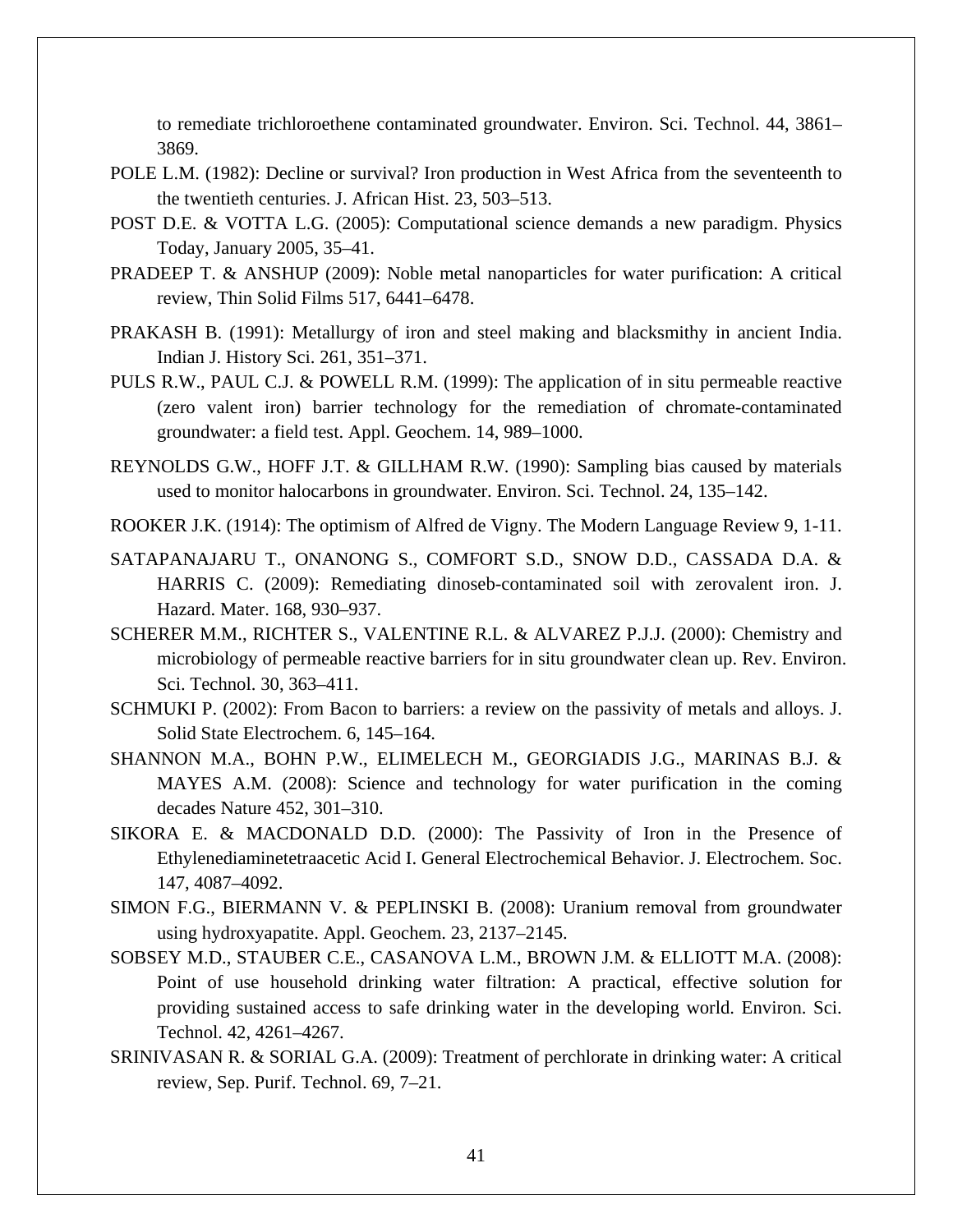- STARR R.C. & CHERRY J. (1993): Funnel and gate system directs plumes to in situ treatment. Ground Water Currents 1993, 1–4.
- STARR R.C. & CHERRY J.A. (1994): In situ remediation of contaminated groundwater: the funnel-and-gate system. Ground Water 32, 465–476.
- STRATMANN M. & MÜLLER J. (1994): The mechanism of the oxygen reduction on rustcovered metal substrates. Corros. Sci. 36, 327–359.
- TANSEL B. (2008): New technologies for water and wastewater treatment: A survey of recent patents, Recent Pat. Chem. Eng. 1, 17–26.
- TELLEN V., NKENG G. & DENTEL S. (2010): Improved filtration technology for pathogen reduction in rural water supplies. Water 2, 285–306.
- THIRUVENKATACHARI R., VIGNESWARAN S. & NAIDU R. (2008): Permeable reactive barrier for groundwater remediation. J. Ind. Eng. Chem. 14, 145–156.
- TRATNYEK, P.G., SCHERER, M.M., JOHNSON, T.J. & MATHESON, L.J. (2003): Permeable reactive barriers of iron and other zero-valent metals. In Chemical Degradation Methods for Wastes and Pollutants: Environmental and Industrial Applications, Tarr, M.A., Ed., Marcel Dekker: New York, 371–421.
- TULADHAR S. & SMITH L.S. (2009): SONO filter: An excellent technology for save water in Nepal. SOPHEN 7, 18–24.
- WANG Y. & SALVAGE K. (2005): Immobilization of uranium in the presence of  $Fe^{0}_{(s)}$ : Model development and simulation of contrasting experimental conditions. Appl. Geochem. 20, 1268–1283.
- WARNER, S.D & SOREL, D. (2003): Ten years of permeable reactive barriers: Lessons learned and future expectations. In: Chlorinated Solvent and DNAPL Remediation: Innovative Strategies for Subsurface Cleanup, Henry, S.M., Warner, S.D., Eds, American Chemical Society: Washington, DC, ACS Symp., Ser. 837, 36–50.
- WARREN K.D., ARNOLD R.G., BISHOP T.L., LINDHOLM L.C. & BETTERTON E.A. (1995): Kinetics and mechanism of reductive dehalogenation of carbon tetrachloride using zero-valence metals, J. Hazard. Mater. 41, 217–227.
- WHO/UNICEF 2010. Progress on sanitation and drinking-water 2010 update, Geneva, Switzerland: WHO/UNICEF. http://www.unwater.org/downloads/JMP\_report\_2010.pdf (Access 2010/06/06).
- WILSON E.R. (1923): The Mechanism of the corrosion of iron and steel in natural waters and the calculation of specific rates of corrosion. Indust. Eng. Chem. 15, 127–133.
- YOU Y., HAN J., CHIU P.C. & JIN Y. (2005): Removal and inactivation of waterborne viruses using zerovalent iron. Environ. Sci. Technol. 39, 9263–9269.
- ZHANG W.-X. (2003): Nanoscale iron particles for environmental remediation: An overview. J. Nanopart. Res. 5, 323–332.